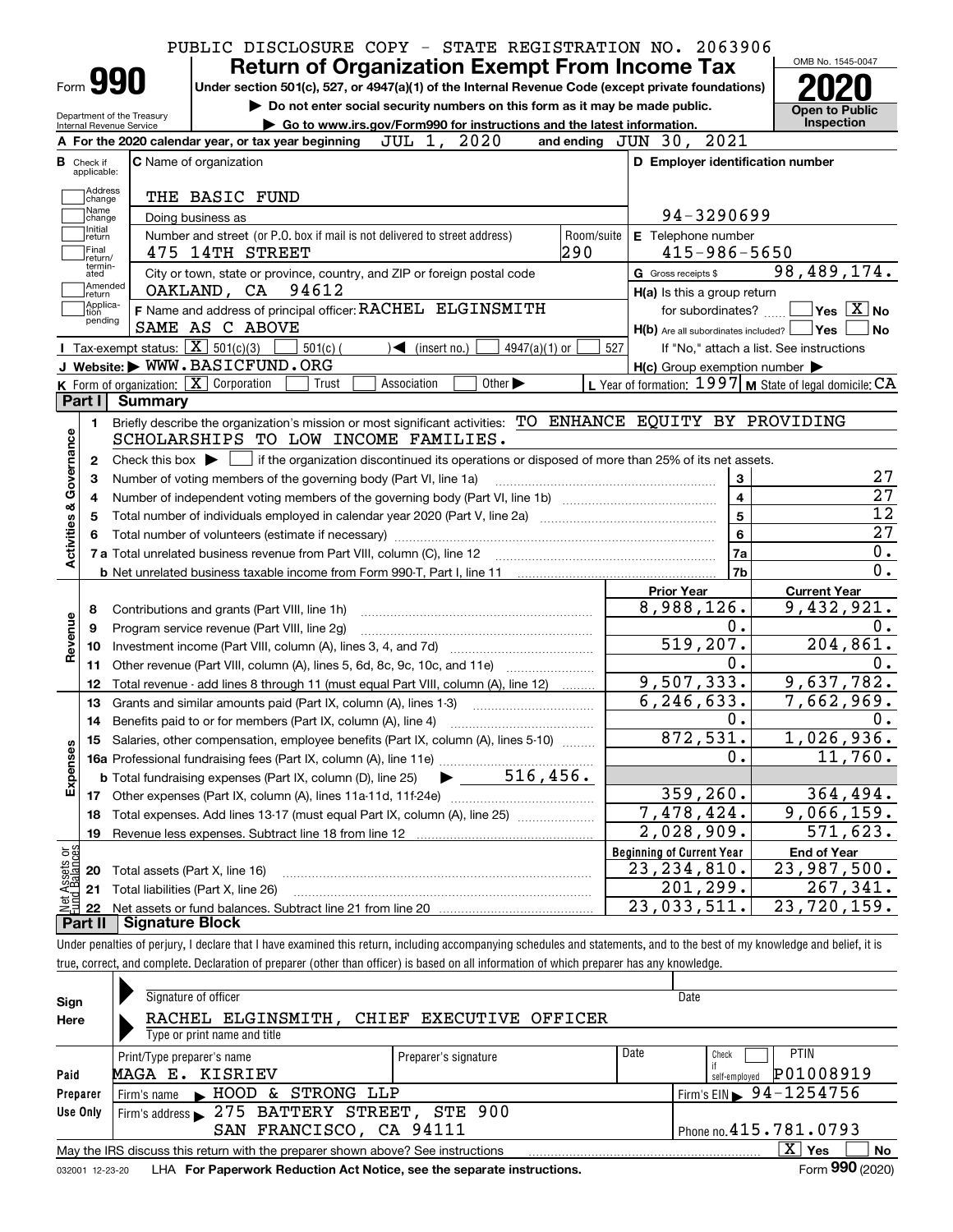### Rev. January 2020) **Cxempt Organization Return** Manuary 2020 and the Sea of the Sea of the Sea of the Sea of the S **Application for Automatic Extension of Time To File an**

Department of the Treasury Internal Revenue Service

**| File a separate application for each return.**

**| Go to www.irs.gov/Form8868 for the latest information.**

**Electronic filing (e‐file).**  You can electronically file Form 8868 to request a 6‐month automatic extension of time to file any of the filing of this form, visit www.irs.gov/e-file-providers/e-file-for-charities-and-non-profits. forms listed below with the exception of Form 8870, Information Return for Transfers Associated With Certain Personal Benefit Contracts, for which an extension request must be sent to the IRS in paper format (see instructions). For more details on the electronic

### **Automatic 6‐Month Extension of Time.** Only submit original (no copies needed).

All corporations required to file an income tax return other than Form 990‐T (including 1120‐C filers), partnerships, REMICs, and trusts must use Form 7004 to request an extension of time to file income tax returns.

| Type or                                                                                          | Name of exempt organization or other filer, see instructions.                                                                                                                                                                                                                                                                                                                                                                                                                                                                                                                                                                             | Taxpayer identification number (TIN) |                                                                                                                                                              |              |    |                                              |
|--------------------------------------------------------------------------------------------------|-------------------------------------------------------------------------------------------------------------------------------------------------------------------------------------------------------------------------------------------------------------------------------------------------------------------------------------------------------------------------------------------------------------------------------------------------------------------------------------------------------------------------------------------------------------------------------------------------------------------------------------------|--------------------------------------|--------------------------------------------------------------------------------------------------------------------------------------------------------------|--------------|----|----------------------------------------------|
| print                                                                                            | THE BASIC FUND                                                                                                                                                                                                                                                                                                                                                                                                                                                                                                                                                                                                                            | 94-3290699                           |                                                                                                                                                              |              |    |                                              |
| File by the<br>due date for<br>filing your<br>return. See                                        | Number, street, and room or suite no. If a P.O. box, see instructions.<br>475 14TH STREET, NO. 290                                                                                                                                                                                                                                                                                                                                                                                                                                                                                                                                        |                                      |                                                                                                                                                              |              |    |                                              |
| instructions.                                                                                    | City, town or post office, state, and ZIP code. For a foreign address, see instructions.<br>OAKLAND, CA<br>94612                                                                                                                                                                                                                                                                                                                                                                                                                                                                                                                          |                                      |                                                                                                                                                              |              |    |                                              |
|                                                                                                  | Enter the Return Code for the return that this application is for (file a separate application for each return)                                                                                                                                                                                                                                                                                                                                                                                                                                                                                                                           |                                      |                                                                                                                                                              |              |    | $\mathbf 0$<br>1                             |
| <b>Application</b>                                                                               |                                                                                                                                                                                                                                                                                                                                                                                                                                                                                                                                                                                                                                           | Return                               | <b>Application</b>                                                                                                                                           |              |    | Return                                       |
| Is For                                                                                           |                                                                                                                                                                                                                                                                                                                                                                                                                                                                                                                                                                                                                                           | Code                                 | Is For                                                                                                                                                       |              |    | Code                                         |
|                                                                                                  | Form 990 or Form 990-EZ                                                                                                                                                                                                                                                                                                                                                                                                                                                                                                                                                                                                                   | 01                                   | Form 990-T (corporation)                                                                                                                                     |              |    | 07                                           |
| Form 990-BL                                                                                      |                                                                                                                                                                                                                                                                                                                                                                                                                                                                                                                                                                                                                                           | 02                                   | Form 1041-A                                                                                                                                                  |              |    | 08                                           |
|                                                                                                  | Form 4720 (individual)                                                                                                                                                                                                                                                                                                                                                                                                                                                                                                                                                                                                                    | 03                                   | Form 4720 (other than individual)                                                                                                                            |              |    | 09                                           |
| Form 990-PF                                                                                      |                                                                                                                                                                                                                                                                                                                                                                                                                                                                                                                                                                                                                                           | 04                                   | Form 5227                                                                                                                                                    |              |    | 10                                           |
|                                                                                                  | Form 990-T (sec. 401(a) or 408(a) trust)                                                                                                                                                                                                                                                                                                                                                                                                                                                                                                                                                                                                  | 05                                   | Form 6069                                                                                                                                                    |              |    | 11                                           |
|                                                                                                  | Form 990-T (trust other than above)<br>RACHEL ELGINSMITH                                                                                                                                                                                                                                                                                                                                                                                                                                                                                                                                                                                  | 06                                   | Form 8870                                                                                                                                                    |              |    | 12                                           |
| $box \triangleright$<br>1<br>2                                                                   | Telephone No. $\triangleright$ 415-986-5650<br>If this is for a Group Return, enter the organization's four digit Group Exemption Number (GEN) [If this is for the whole group, check this<br>. If it is for part of the group, check this box $\blacktriangleright$<br>I request an automatic 6-month extension of time until<br>the organization named above. The extension is for the organization's return for:<br>calendar year ________ or<br>$\blacktriangleright$ $\boxed{\text{X}}$ tax year beginning JUL 1, 2020<br>If the tax year entered in line 1 is for less than 12 months, check reason:<br>Change in accounting period |                                      | Fax No.<br>and attach a list with the names and TINs of all members the extension is for.<br>MAY 16, 2022<br>, and ending $JUN$ 30, $2021$<br>Initial return | Final return |    | , to file the exempt organization return for |
| За                                                                                               | If this application is for Forms 990-BL, 990-PF, 990-T, 4720, or 6069, enter the tentative tax, less<br>any nonrefundable credits. See instructions.                                                                                                                                                                                                                                                                                                                                                                                                                                                                                      |                                      |                                                                                                                                                              | За           | \$ | 0.                                           |
| b                                                                                                | If this application is for Forms 990-PF, 990-T, 4720, or 6069, enter any refundable credits and                                                                                                                                                                                                                                                                                                                                                                                                                                                                                                                                           |                                      |                                                                                                                                                              |              |    |                                              |
| \$<br>estimated tax payments made. Include any prior year overpayment allowed as a credit.<br>3b |                                                                                                                                                                                                                                                                                                                                                                                                                                                                                                                                                                                                                                           |                                      |                                                                                                                                                              |              |    | 0.                                           |
| c                                                                                                | <b>Balance due.</b> Subtract line 3b from line 3a. Include your payment with this form, if required, by                                                                                                                                                                                                                                                                                                                                                                                                                                                                                                                                   |                                      |                                                                                                                                                              |              |    |                                              |
|                                                                                                  | using EFTPS (Electronic Federal Tax Payment System). See instructions.                                                                                                                                                                                                                                                                                                                                                                                                                                                                                                                                                                    |                                      |                                                                                                                                                              | 3c           | S  | $0$ .                                        |
| instructions.                                                                                    | Caution: If you are going to make an electronic funds withdrawal (direct debit) with this Form 8868, see Form 8453-EO and Form 8879-EO for payment                                                                                                                                                                                                                                                                                                                                                                                                                                                                                        |                                      |                                                                                                                                                              |              |    |                                              |
| <b>LHA</b>                                                                                       | For Privacy Act and Paperwork Reduction Act Notice, see instructions.                                                                                                                                                                                                                                                                                                                                                                                                                                                                                                                                                                     |                                      |                                                                                                                                                              |              |    | Form 8868 (Rev. 1-2020)                      |

023841 04‐01‐20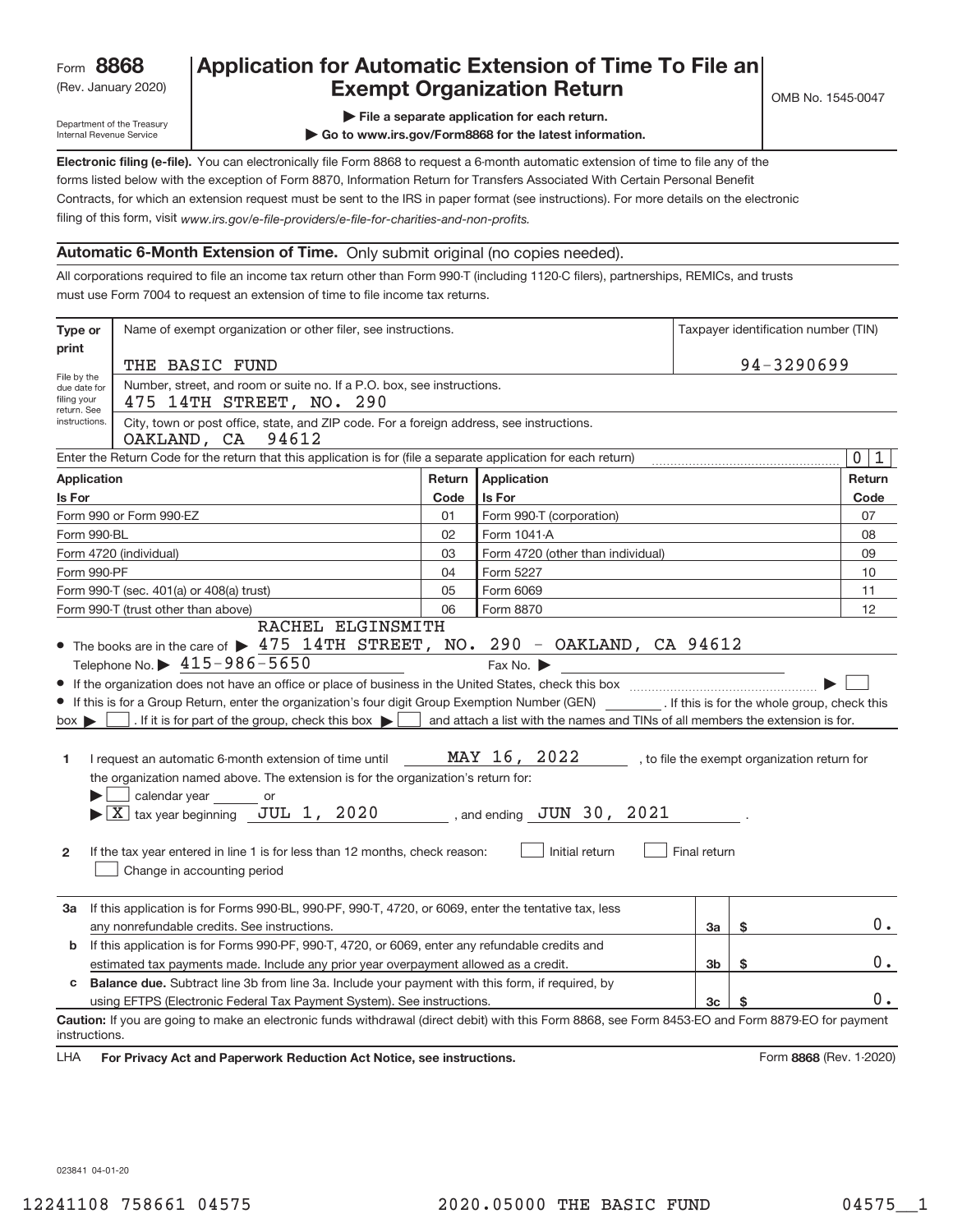|              | THE BASIC FUND<br>Form 990 (2020)                                                                                                            | 94-3290699                             | Page 2                                        |
|--------------|----------------------------------------------------------------------------------------------------------------------------------------------|----------------------------------------|-----------------------------------------------|
|              | <b>Statement of Program Service Accomplishments</b><br>Part III                                                                              |                                        |                                               |
|              |                                                                                                                                              |                                        |                                               |
| 1            | Briefly describe the organization's mission:                                                                                                 |                                        |                                               |
|              | THE BASIC FUND IS A PRIVATELY FUNDED PROGRAM WHOSE MISSION IS TO                                                                             |                                        |                                               |
|              | ADVANCE EDUCATIONAL EQUITY FOR LOW-INCOME FAMILIES BY HELPING OFFSET                                                                         |                                        |                                               |
|              | THE COST OF TUITION AT PRIVATE SCHOOLS IN THE BAY AREA.                                                                                      |                                        |                                               |
|              |                                                                                                                                              |                                        |                                               |
| $\mathbf{2}$ | Did the organization undertake any significant program services during the year which were not listed on the                                 |                                        | $\sqrt{}$ Yes $\sqrt{}$ $\overline{\rm X}$ No |
|              | prior Form 990 or 990-EZ?<br>If "Yes," describe these new services on Schedule O.                                                            |                                        |                                               |
| 3            | Did the organization cease conducting, or make significant changes in how it conducts, any program services?                                 | $\sqrt{}$ Yes $\sqrt{}$ X $\sqrt{}$ No |                                               |
|              | If "Yes," describe these changes on Schedule O.                                                                                              |                                        |                                               |
| 4            | Describe the organization's program service accomplishments for each of its three largest program services, as measured by expenses.         |                                        |                                               |
|              | Section 501(c)(3) and 501(c)(4) organizations are required to report the amount of grants and allocations to others, the total expenses, and |                                        |                                               |
|              | revenue, if any, for each program service reported.                                                                                          |                                        |                                               |
| 4a           | 8,395,199. including grants of \$ 7,662,969. (Revenue \$<br>) (Expenses \$<br>(Code:                                                         |                                        | $0 \cdot$ )                                   |
|              | (THE FUND) IS A PRIVATELY FUNDED PROGRAM DEDICATED<br>THE BASIC FUND                                                                         | TО                                     |                                               |
|              | BROADENING THE EDUCATIONAL EQUITY BY HELPING LOW-INCOME FAMILIES IN                                                                          |                                        |                                               |
|              | ALAMEDA, CONTRA COSTA, MARIN, NAPA, SAN FRANCISCO, SAN MATEO,                                                                                | <b>SANTA</b>                           |                                               |
|              | CLARA, SOLANO, AND SONOMA COUNTIES AFFORD THE COST OF TUITION AT                                                                             |                                        |                                               |
|              | PRIVATE OR PAROCHIAL SCHOOLS OF THEIR CHOICE. THE SCHOLARSHIPS ARE                                                                           |                                        |                                               |
|              | OFFERED TO STUDENTS IN PRE-KINDERGARTEN THROUGH EIGHTH GRADE.                                                                                |                                        |                                               |
|              |                                                                                                                                              |                                        |                                               |
|              |                                                                                                                                              |                                        |                                               |
|              |                                                                                                                                              |                                        |                                               |
|              |                                                                                                                                              |                                        |                                               |
|              |                                                                                                                                              |                                        |                                               |
| 4b           |                                                                                                                                              |                                        |                                               |
|              |                                                                                                                                              |                                        |                                               |
|              |                                                                                                                                              |                                        |                                               |
|              |                                                                                                                                              |                                        |                                               |
|              |                                                                                                                                              |                                        |                                               |
|              |                                                                                                                                              |                                        |                                               |
|              |                                                                                                                                              |                                        |                                               |
|              |                                                                                                                                              |                                        |                                               |
|              |                                                                                                                                              |                                        |                                               |
|              |                                                                                                                                              |                                        |                                               |
|              |                                                                                                                                              |                                        |                                               |
|              |                                                                                                                                              |                                        |                                               |
|              |                                                                                                                                              |                                        |                                               |
| 4с           | (Code: ) (Expenses \$<br>) (Revenue \$<br>including grants of \$                                                                             |                                        |                                               |
|              |                                                                                                                                              |                                        |                                               |
|              |                                                                                                                                              |                                        |                                               |
|              |                                                                                                                                              |                                        |                                               |
|              |                                                                                                                                              |                                        |                                               |
|              |                                                                                                                                              |                                        |                                               |
|              |                                                                                                                                              |                                        |                                               |
|              |                                                                                                                                              |                                        |                                               |
|              |                                                                                                                                              |                                        |                                               |
|              |                                                                                                                                              |                                        |                                               |
|              |                                                                                                                                              |                                        |                                               |
|              |                                                                                                                                              |                                        |                                               |
| 4d           | Other program services (Describe on Schedule O.)                                                                                             |                                        |                                               |
|              | (Expenses \$<br>(Revenue \$<br>including grants of \$                                                                                        |                                        |                                               |
|              | 8,395,199.<br>4e Total program service expenses $\blacktriangleright$                                                                        |                                        |                                               |
|              |                                                                                                                                              |                                        | Form 990 (2020)                               |
|              | 032002 12-23-20                                                                                                                              |                                        |                                               |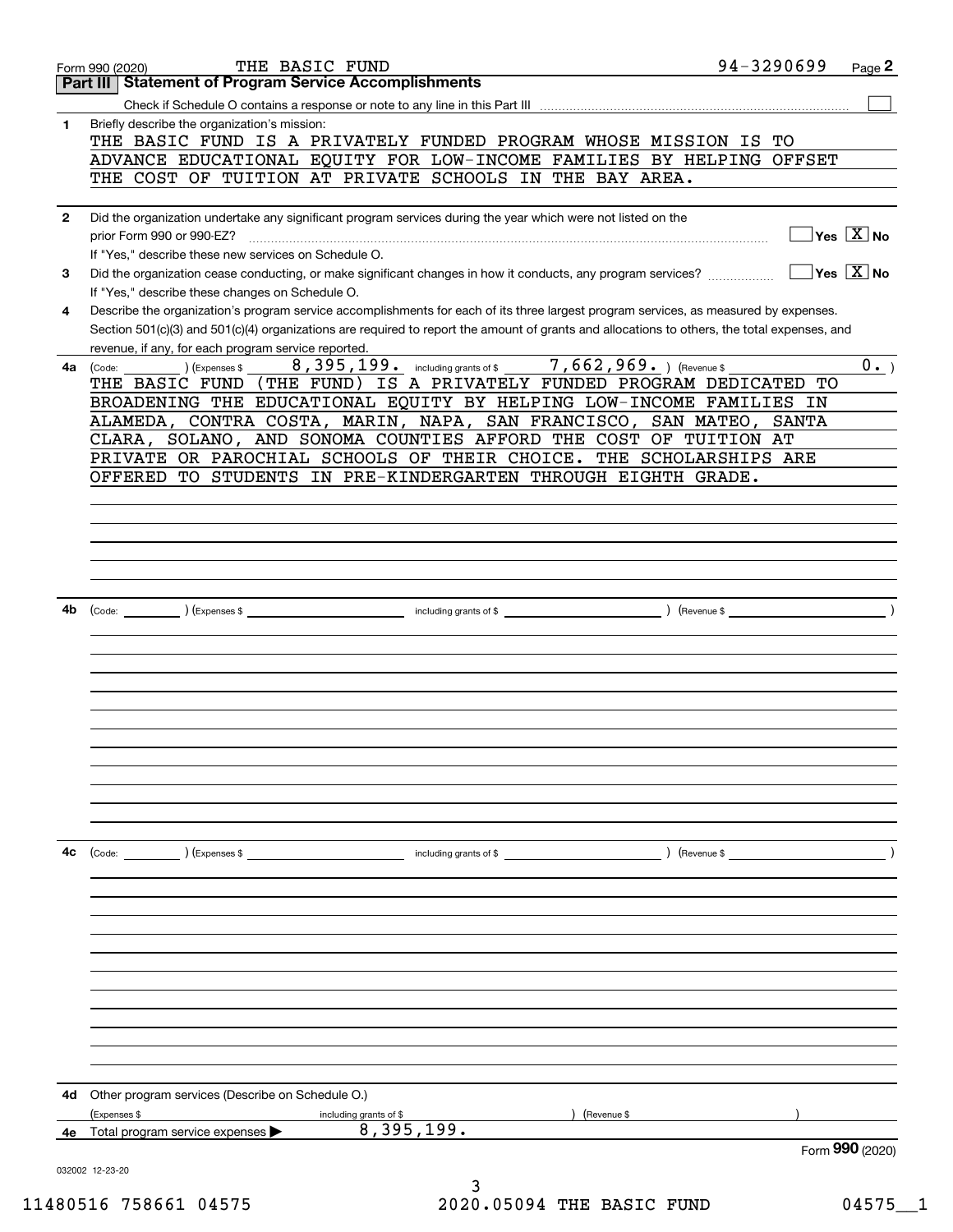|  | Form 990 (2020) |
|--|-----------------|

|     |                                                                                                                                                    |                 | Yes | No              |
|-----|----------------------------------------------------------------------------------------------------------------------------------------------------|-----------------|-----|-----------------|
| 1.  | Is the organization described in section $501(c)(3)$ or $4947(a)(1)$ (other than a private foundation)?                                            |                 |     |                 |
|     |                                                                                                                                                    | 1               | X   |                 |
| 2   |                                                                                                                                                    | $\overline{2}$  | X   |                 |
| 3   | Did the organization engage in direct or indirect political campaign activities on behalf of or in opposition to candidates for                    |                 |     |                 |
|     |                                                                                                                                                    | 3               |     | x               |
| 4   | Section 501(c)(3) organizations. Did the organization engage in lobbying activities, or have a section 501(h) election in effect                   |                 |     |                 |
|     |                                                                                                                                                    | 4               |     | x               |
| 5   | Is the organization a section 501(c)(4), 501(c)(5), or 501(c)(6) organization that receives membership dues, assessments, or                       |                 |     |                 |
|     |                                                                                                                                                    | 5               |     | х               |
| 6   | Did the organization maintain any donor advised funds or any similar funds or accounts for which donors have the right to                          |                 |     |                 |
|     | provide advice on the distribution or investment of amounts in such funds or accounts? If "Yes," complete Schedule D, Part I                       | 6               |     | х               |
| 7   | Did the organization receive or hold a conservation easement, including easements to preserve open space,                                          |                 |     |                 |
|     |                                                                                                                                                    | $\overline{7}$  |     | x               |
| 8   | Did the organization maintain collections of works of art, historical treasures, or other similar assets? If "Yes," complete                       |                 |     | x               |
|     |                                                                                                                                                    | 8               |     |                 |
| 9   | Did the organization report an amount in Part X, line 21, for escrow or custodial account liability, serve as a custodian for                      |                 |     |                 |
|     | amounts not listed in Part X; or provide credit counseling, debt management, credit repair, or debt negotiation services?                          |                 |     | х               |
|     |                                                                                                                                                    | 9               |     |                 |
| 10  | Did the organization, directly or through a related organization, hold assets in donor-restricted endowments                                       | 10              |     | x.              |
|     |                                                                                                                                                    |                 |     |                 |
| 11  | If the organization's answer to any of the following questions is "Yes," then complete Schedule D, Parts VI, VII, VIII, IX, or X<br>as applicable. |                 |     |                 |
|     | a Did the organization report an amount for land, buildings, and equipment in Part X, line 10? If "Yes," complete Schedule D,                      |                 |     |                 |
|     |                                                                                                                                                    | 11a             | X   |                 |
|     | <b>b</b> Did the organization report an amount for investments - other securities in Part X, line 12, that is 5% or more of its total              |                 |     |                 |
|     |                                                                                                                                                    | 11b             |     | x               |
|     | c Did the organization report an amount for investments - program related in Part X, line 13, that is 5% or more of its total                      |                 |     |                 |
|     |                                                                                                                                                    | 11c             |     | x               |
|     | d Did the organization report an amount for other assets in Part X, line 15, that is 5% or more of its total assets reported in                    |                 |     |                 |
|     |                                                                                                                                                    | 11d             |     | X               |
|     | e Did the organization report an amount for other liabilities in Part X, line 25? If "Yes," complete Schedule D, Part X                            | 11e             |     | X               |
| f   | Did the organization's separate or consolidated financial statements for the tax year include a footnote that addresses                            |                 |     |                 |
|     | the organization's liability for uncertain tax positions under FIN 48 (ASC 740)? If "Yes," complete Schedule D, Part X                             | 11f             | x   |                 |
|     | 12a Did the organization obtain separate, independent audited financial statements for the tax year? If "Yes," complete                            |                 |     |                 |
|     |                                                                                                                                                    | 12a             | X   |                 |
|     | <b>b</b> Was the organization included in consolidated, independent audited financial statements for the tax year?                                 |                 |     |                 |
|     | If "Yes," and if the organization answered "No" to line 12a, then completing Schedule D, Parts XI and XII is optional                              | 12 <sub>b</sub> |     | Χ               |
| 13  | Is the organization a school described in section 170(b)(1)(A)(ii)? If "Yes," complete Schedule E                                                  | 13              |     | X               |
| 14a | Did the organization maintain an office, employees, or agents outside of the United States?                                                        | 14a             |     | x               |
|     | <b>b</b> Did the organization have aggregate revenues or expenses of more than \$10,000 from grantmaking, fundraising, business,                   |                 |     |                 |
|     | investment, and program service activities outside the United States, or aggregate foreign investments valued at \$100,000                         |                 |     |                 |
|     |                                                                                                                                                    | 14b             |     | x               |
| 15  | Did the organization report on Part IX, column (A), line 3, more than \$5,000 of grants or other assistance to or for any                          |                 |     |                 |
|     |                                                                                                                                                    | 15              |     | x               |
| 16  | Did the organization report on Part IX, column (A), line 3, more than \$5,000 of aggregate grants or other assistance to                           |                 |     |                 |
|     |                                                                                                                                                    | 16              |     | x               |
| 17  | Did the organization report a total of more than \$15,000 of expenses for professional fundraising services on Part IX,                            |                 |     |                 |
|     |                                                                                                                                                    | 17              |     | x               |
| 18  | Did the organization report more than \$15,000 total of fundraising event gross income and contributions on Part VIII, lines                       |                 |     |                 |
|     |                                                                                                                                                    | 18              |     | x               |
| 19  | Did the organization report more than \$15,000 of gross income from gaming activities on Part VIII, line 9a? If "Yes."                             |                 |     |                 |
|     |                                                                                                                                                    | 19              |     | x               |
| 20a |                                                                                                                                                    | 20a             |     | X               |
|     | b If "Yes" to line 20a, did the organization attach a copy of its audited financial statements to this return?                                     | 20 <sub>b</sub> |     |                 |
| 21  | Did the organization report more than \$5,000 of grants or other assistance to any domestic organization or                                        |                 |     |                 |
|     |                                                                                                                                                    | 21              |     | x               |
|     | 032003 12-23-20                                                                                                                                    |                 |     | Form 990 (2020) |

032003 12-23-20

4 11480516 758661 04575 2020.05094 THE BASIC FUND 04575 1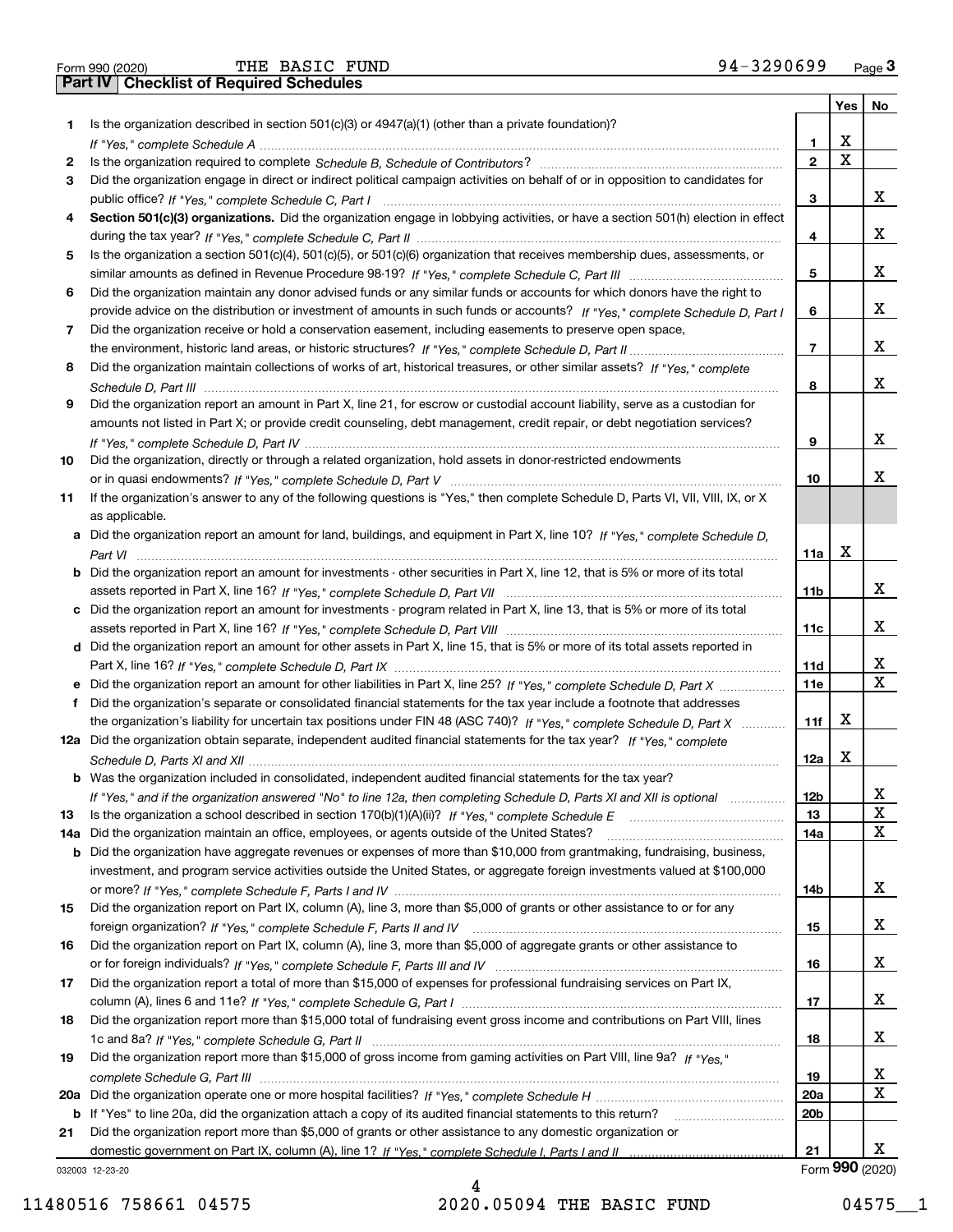|  | Form 990 (2020) |
|--|-----------------|

*(continued)*

|               |                                                                                                                              |                 | Yes | No              |
|---------------|------------------------------------------------------------------------------------------------------------------------------|-----------------|-----|-----------------|
| 22            | Did the organization report more than \$5,000 of grants or other assistance to or for domestic individuals on                |                 |     |                 |
|               |                                                                                                                              | 22              | X   |                 |
| 23            | Did the organization answer "Yes" to Part VII, Section A, line 3, 4, or 5 about compensation of the organization's current   |                 |     |                 |
|               | and former officers, directors, trustees, key employees, and highest compensated employees? If "Yes," complete               |                 | X   |                 |
|               | 24a Did the organization have a tax-exempt bond issue with an outstanding principal amount of more than \$100,000 as of the  | 23              |     |                 |
|               | last day of the year, that was issued after December 31, 2002? If "Yes," answer lines 24b through 24d and complete           |                 |     |                 |
|               |                                                                                                                              | 24a             |     | x               |
|               | b Did the organization invest any proceeds of tax-exempt bonds beyond a temporary period exception?                          | 24b             |     |                 |
|               | c Did the organization maintain an escrow account other than a refunding escrow at any time during the year to defease       |                 |     |                 |
|               |                                                                                                                              | 24c             |     |                 |
|               | d Did the organization act as an "on behalf of" issuer for bonds outstanding at any time during the year?                    | 24d             |     |                 |
|               | 25a Section 501(c)(3), 501(c)(4), and 501(c)(29) organizations. Did the organization engage in an excess benefit             |                 |     |                 |
|               |                                                                                                                              | 25a             |     | x               |
|               | b Is the organization aware that it engaged in an excess benefit transaction with a disqualified person in a prior year, and |                 |     |                 |
|               | that the transaction has not been reported on any of the organization's prior Forms 990 or 990-EZ? If "Yes," complete        |                 |     |                 |
|               | Schedule L. Part I                                                                                                           | 25 <sub>b</sub> |     | x               |
| 26            | Did the organization report any amount on Part X, line 5 or 22, for receivables from or payables to any current              |                 |     |                 |
|               | or former officer, director, trustee, key employee, creator or founder, substantial contributor, or 35%                      |                 |     |                 |
|               |                                                                                                                              | 26              |     | x               |
| 27            | Did the organization provide a grant or other assistance to any current or former officer, director, trustee, key employee,  |                 |     |                 |
|               | creator or founder, substantial contributor or employee thereof, a grant selection committee member, or to a 35% controlled  |                 |     |                 |
|               | entity (including an employee thereof) or family member of any of these persons? If "Yes," complete Schedule L, Part III     | 27              |     | x               |
| 28            | Was the organization a party to a business transaction with one of the following parties (see Schedule L, Part IV            |                 |     |                 |
|               | instructions, for applicable filing thresholds, conditions, and exceptions):                                                 |                 |     |                 |
|               | a A current or former officer, director, trustee, key employee, creator or founder, or substantial contributor? If           | 28a             |     | х               |
|               |                                                                                                                              | 28 <sub>b</sub> |     | $\mathbf x$     |
|               | c A 35% controlled entity of one or more individuals and/or organizations described in lines 28a or 28b? If                  |                 |     |                 |
|               |                                                                                                                              | 28c             |     | x               |
| 29            |                                                                                                                              | 29              | X   |                 |
| 30            | Did the organization receive contributions of art, historical treasures, or other similar assets, or qualified conservation  |                 |     |                 |
|               |                                                                                                                              | 30              |     | x               |
| 31            | Did the organization liquidate, terminate, or dissolve and cease operations? If "Yes," complete Schedule N, Part I           | 31              |     | $\mathbf X$     |
| 32            | Did the organization sell, exchange, dispose of, or transfer more than 25% of its net assets? If "Yes," complete             |                 |     |                 |
|               | Schedule N, Part II (1996) (1996) (1997) (1997) (1998) (1998) (1998) (1998) (1998) (1998) (1998) (1999) (1999)               | 32              |     | х               |
| 33            | Did the organization own 100% of an entity disregarded as separate from the organization under Regulations                   |                 |     |                 |
|               |                                                                                                                              | 33              |     | х               |
| 34            | Was the organization related to any tax-exempt or taxable entity? If "Yes," complete Schedule R, Part II, III, or IV, and    |                 |     |                 |
|               |                                                                                                                              | 34              |     | х               |
|               | 35a Did the organization have a controlled entity within the meaning of section 512(b)(13)?                                  | 35a             |     | $\mathbf X$     |
|               | b If "Yes" to line 35a, did the organization receive any payment from or engage in any transaction with a controlled entity  |                 |     |                 |
|               |                                                                                                                              | 35 <sub>b</sub> |     |                 |
| 36            | Section 501(c)(3) organizations. Did the organization make any transfers to an exempt non-charitable related organization?   |                 |     | x               |
|               | Did the organization conduct more than 5% of its activities through an entity that is not a related organization             | 36              |     |                 |
| 37            |                                                                                                                              | 37              |     | x               |
| 38            | Did the organization complete Schedule O and provide explanations in Schedule O for Part VI, lines 11b and 19?               |                 |     |                 |
|               | Note: All Form 990 filers are required to complete Schedule O                                                                | 38              | X   |                 |
| <b>Part V</b> | <b>Statements Regarding Other IRS Filings and Tax Compliance</b>                                                             |                 |     |                 |
|               | Check if Schedule O contains a response or note to any line in this Part V                                                   |                 |     |                 |
|               |                                                                                                                              |                 | Yes | No              |
|               | 11<br>1a                                                                                                                     |                 |     |                 |
|               | 0<br><b>b</b> Enter the number of Forms W-2G included in line 1a. Enter -0- if not applicable<br>1b                          |                 |     |                 |
| c             | Did the organization comply with backup withholding rules for reportable payments to vendors and reportable gaming           |                 |     |                 |
|               | (gambling) winnings to prize winners?                                                                                        | 1c              | х   |                 |
|               | 032004 12-23-20                                                                                                              |                 |     | Form 990 (2020) |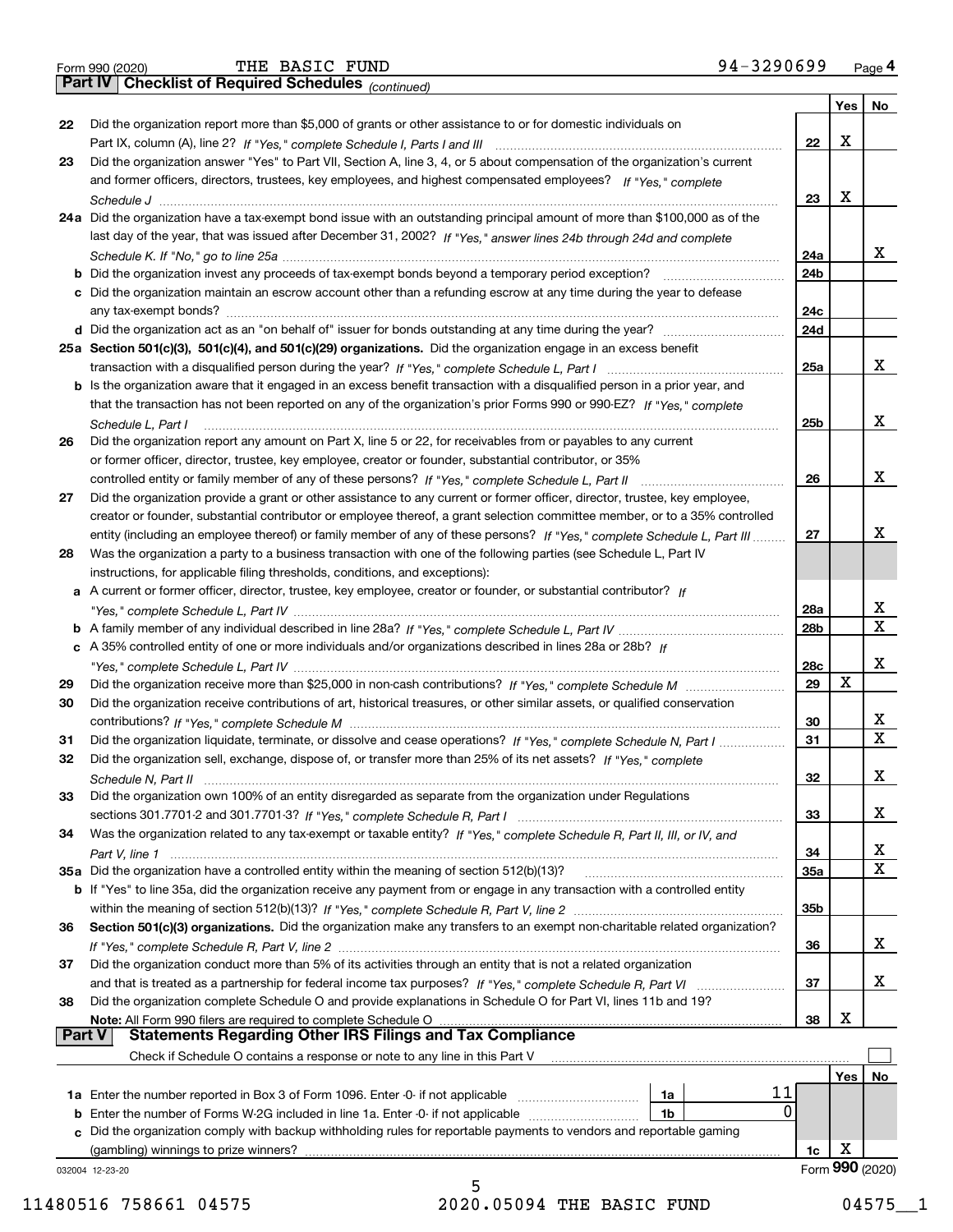| Part V  | 94-3290699<br>THE BASIC FUND<br>Form 990 (2020)<br>Statements Regarding Other IRS Filings and Tax Compliance (continued)                                                                                                            |                |       | Page 5 |  |  |  |
|---------|-------------------------------------------------------------------------------------------------------------------------------------------------------------------------------------------------------------------------------------|----------------|-------|--------|--|--|--|
|         |                                                                                                                                                                                                                                     |                |       |        |  |  |  |
|         |                                                                                                                                                                                                                                     |                | Yes l | No     |  |  |  |
|         | 2a Enter the number of employees reported on Form W-3, Transmittal of Wage and Tax Statements,<br>12                                                                                                                                |                |       |        |  |  |  |
|         | filed for the calendar year ending with or within the year covered by this return [11] [11] filed for the calendar year ending with or within the year covered by this return<br>2a                                                 | 2 <sub>b</sub> | х     |        |  |  |  |
|         |                                                                                                                                                                                                                                     |                |       |        |  |  |  |
|         | 3a Did the organization have unrelated business gross income of \$1,000 or more during the year?                                                                                                                                    | 3a             |       | x      |  |  |  |
|         | <b>b</b> If "Yes," has it filed a Form 990-T for this year? If "No" to line 3b, provide an explanation on Schedule O                                                                                                                | 3 <sub>b</sub> |       |        |  |  |  |
|         | 4a At any time during the calendar year, did the organization have an interest in, or a signature or other authority over, a                                                                                                        |                |       |        |  |  |  |
|         |                                                                                                                                                                                                                                     | 4a             |       | x      |  |  |  |
|         | <b>b</b> If "Yes," enter the name of the foreign country $\blacktriangleright$                                                                                                                                                      |                |       |        |  |  |  |
|         | See instructions for filing requirements for FinCEN Form 114, Report of Foreign Bank and Financial Accounts (FBAR).                                                                                                                 |                |       |        |  |  |  |
|         | 5a Was the organization a party to a prohibited tax shelter transaction at any time during the tax year?                                                                                                                            | 5a             |       | х      |  |  |  |
|         |                                                                                                                                                                                                                                     | 5 <sub>b</sub> |       | х      |  |  |  |
| c       |                                                                                                                                                                                                                                     | 5 <sub>c</sub> |       |        |  |  |  |
|         | 6a Does the organization have annual gross receipts that are normally greater than \$100,000, and did the organization solicit                                                                                                      |                |       |        |  |  |  |
|         | any contributions that were not tax deductible as charitable contributions?                                                                                                                                                         | 6a             |       | x      |  |  |  |
|         | b If "Yes," did the organization include with every solicitation an express statement that such contributions or gifts                                                                                                              |                |       |        |  |  |  |
|         | were not tax deductible?                                                                                                                                                                                                            | 6b             |       |        |  |  |  |
| 7       | Organizations that may receive deductible contributions under section 170(c).                                                                                                                                                       |                |       |        |  |  |  |
| a       | Did the organization receive a payment in excess of \$75 made partly as a contribution and partly for goods and services provided to the payor?                                                                                     | 7a             |       | x      |  |  |  |
|         | <b>b</b> If "Yes," did the organization notify the donor of the value of the goods or services provided?                                                                                                                            | 7b             |       |        |  |  |  |
|         | c Did the organization sell, exchange, or otherwise dispose of tangible personal property for which it was required                                                                                                                 |                |       |        |  |  |  |
|         | to file Form 8282?                                                                                                                                                                                                                  | 7c             |       | х      |  |  |  |
|         | d If "Yes," indicate the number of Forms 8282 filed during the year<br>7d                                                                                                                                                           |                |       |        |  |  |  |
| е       | Did the organization receive any funds, directly or indirectly, to pay premiums on a personal benefit contract?<br>and a construction of the construction of the construction of the construction of the construction of the constr |                |       |        |  |  |  |
| f       | Did the organization, during the year, pay premiums, directly or indirectly, on a personal benefit contract?                                                                                                                        |                |       |        |  |  |  |
| g       | If the organization received a contribution of qualified intellectual property, did the organization file Form 8899 as required?                                                                                                    |                |       |        |  |  |  |
|         | h If the organization received a contribution of cars, boats, airplanes, or other vehicles, did the organization file a Form 1098-C?                                                                                                |                |       |        |  |  |  |
|         | Sponsoring organizations maintaining donor advised funds. Did a donor advised fund maintained by the<br>8                                                                                                                           |                |       |        |  |  |  |
|         | sponsoring organization have excess business holdings at any time during the year?                                                                                                                                                  | 8              |       |        |  |  |  |
| 9       | Sponsoring organizations maintaining donor advised funds.                                                                                                                                                                           |                |       |        |  |  |  |
| а       | Did the sponsoring organization make any taxable distributions under section 4966?<br>Did the sponsoring organization make a distribution to a donor, donor advisor, or related person?                                             | 9а<br>9b       |       |        |  |  |  |
| b<br>10 | Section 501(c)(7) organizations. Enter:                                                                                                                                                                                             |                |       |        |  |  |  |
|         | 10a                                                                                                                                                                                                                                 |                |       |        |  |  |  |
| b       | Gross receipts, included on Form 990, Part VIII, line 12, for public use of club facilities<br>10 <sub>b</sub>                                                                                                                      |                |       |        |  |  |  |
| 11      | Section 501(c)(12) organizations. Enter:                                                                                                                                                                                            |                |       |        |  |  |  |
| а       | 11a                                                                                                                                                                                                                                 |                |       |        |  |  |  |
| b       | Gross income from other sources (Do not net amounts due or paid to other sources against                                                                                                                                            |                |       |        |  |  |  |
|         | 11b                                                                                                                                                                                                                                 |                |       |        |  |  |  |
|         | 12a Section 4947(a)(1) non-exempt charitable trusts. Is the organization filing Form 990 in lieu of Form 1041?                                                                                                                      | 12a            |       |        |  |  |  |
| b       | If "Yes," enter the amount of tax-exempt interest received or accrued during the year<br>12b                                                                                                                                        |                |       |        |  |  |  |
| 13      | Section 501(c)(29) qualified nonprofit health insurance issuers.                                                                                                                                                                    |                |       |        |  |  |  |
|         |                                                                                                                                                                                                                                     | 13a            |       |        |  |  |  |
|         | Note: See the instructions for additional information the organization must report on Schedule O.                                                                                                                                   |                |       |        |  |  |  |
|         | <b>b</b> Enter the amount of reserves the organization is required to maintain by the states in which the                                                                                                                           |                |       |        |  |  |  |
|         | 13 <sub>b</sub>                                                                                                                                                                                                                     |                |       |        |  |  |  |
|         | 13c                                                                                                                                                                                                                                 |                |       |        |  |  |  |
| 14a     | Did the organization receive any payments for indoor tanning services during the tax year?                                                                                                                                          | 14a            |       | х      |  |  |  |
| b       |                                                                                                                                                                                                                                     | 14b            |       |        |  |  |  |
| 15      | Is the organization subject to the section 4960 tax on payment(s) of more than \$1,000,000 in remuneration or                                                                                                                       |                |       |        |  |  |  |
|         |                                                                                                                                                                                                                                     | 15             |       | х      |  |  |  |
|         | If "Yes," see instructions and file Form 4720, Schedule N.                                                                                                                                                                          |                |       | х      |  |  |  |
| 16      | Is the organization an educational institution subject to the section 4968 excise tax on net investment income?<br>.                                                                                                                | 16             |       |        |  |  |  |
|         | If "Yes," complete Form 4720, Schedule O.                                                                                                                                                                                           |                |       |        |  |  |  |

032005 12-23-20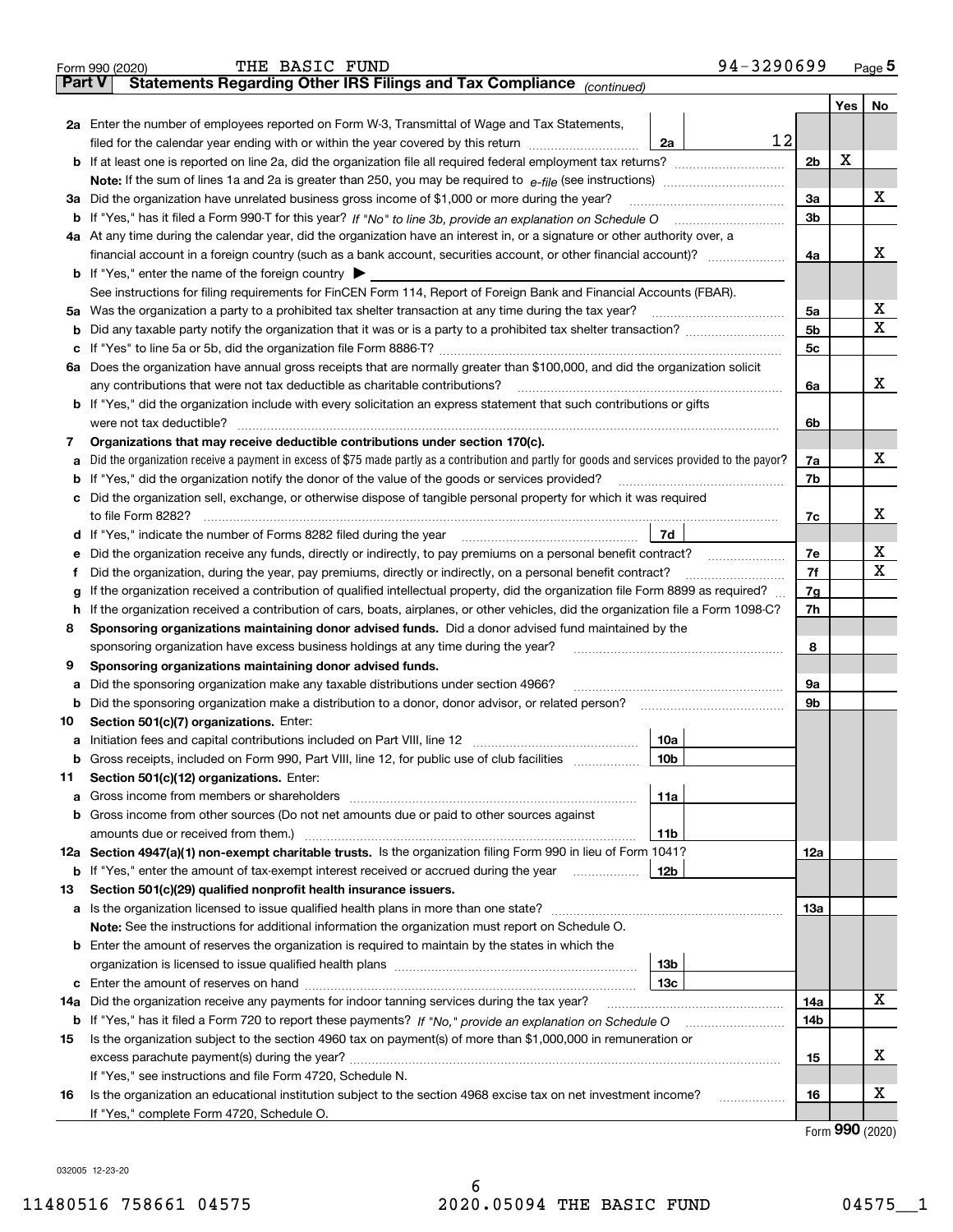|                | to line 8a, 8b, or 10b below, describe the circumstances, processes, or changes on Schedule O. See instructions.<br>Check if Schedule O contains a response or note to any line in this Part VI                                |    |                 |             | $\overline{\mathbf{x}}$ |
|----------------|--------------------------------------------------------------------------------------------------------------------------------------------------------------------------------------------------------------------------------|----|-----------------|-------------|-------------------------|
|                | <b>Section A. Governing Body and Management</b>                                                                                                                                                                                |    |                 |             |                         |
|                |                                                                                                                                                                                                                                |    |                 | Yes         | No                      |
|                | 1a Enter the number of voting members of the governing body at the end of the tax year<br>1a                                                                                                                                   | 27 |                 |             |                         |
|                | If there are material differences in voting rights among members of the governing body, or if the governing                                                                                                                    |    |                 |             |                         |
|                | body delegated broad authority to an executive committee or similar committee, explain on Schedule O.                                                                                                                          |    |                 |             |                         |
| b              | Enter the number of voting members included on line 1a, above, who are independent<br>1b                                                                                                                                       | 27 |                 |             |                         |
| 2              | Did any officer, director, trustee, or key employee have a family relationship or a business relationship with any other                                                                                                       |    |                 |             |                         |
|                | officer, director, trustee, or key employee?                                                                                                                                                                                   |    | $\mathbf{2}$    |             | X                       |
| 3              | Did the organization delegate control over management duties customarily performed by or under the direct supervision                                                                                                          |    |                 |             |                         |
|                | of officers, directors, trustees, or key employees to a management company or other person?                                                                                                                                    |    | 3               |             | $\frac{X}{X}}{X}$       |
| 4              | Did the organization make any significant changes to its governing documents since the prior Form 990 was filed?                                                                                                               |    | $\overline{4}$  |             |                         |
| 5              |                                                                                                                                                                                                                                |    | 5               |             |                         |
| 6              | Did the organization have members or stockholders?                                                                                                                                                                             |    | 6               |             |                         |
| 7a             | Did the organization have members, stockholders, or other persons who had the power to elect or appoint one or                                                                                                                 |    |                 |             |                         |
|                |                                                                                                                                                                                                                                |    | 7a              |             | x                       |
|                | <b>b</b> Are any governance decisions of the organization reserved to (or subject to approval by) members, stockholders, or<br>persons other than the governing body?                                                          |    |                 |             | x                       |
| 8              | Did the organization contemporaneously document the meetings held or written actions undertaken during the year by the following:                                                                                              |    | 7b              |             |                         |
| a              |                                                                                                                                                                                                                                |    | 8a              | x           |                         |
| b              | Each committee with authority to act on behalf of the governing body? [11] manufactures manufactures with authority to act on behalf of the governing body? [11] manufactures manufactures with authority of the state with an |    | 8b              | $\mathbf X$ |                         |
| 9              | Is there any officer, director, trustee, or key employee listed in Part VII, Section A, who cannot be reached at the                                                                                                           |    |                 |             |                         |
|                |                                                                                                                                                                                                                                |    | 9               |             | X                       |
|                | Section B. Policies <i>(This Section B requests information about policies not required by the Internal Revenue Code.)</i>                                                                                                     |    |                 |             |                         |
|                |                                                                                                                                                                                                                                |    |                 | Yes         | <u>No</u>               |
|                |                                                                                                                                                                                                                                |    | <b>10a</b>      |             | X                       |
|                | b If "Yes," did the organization have written policies and procedures governing the activities of such chapters, affiliates,                                                                                                   |    |                 |             |                         |
|                | and branches to ensure their operations are consistent with the organization's exempt purposes?                                                                                                                                |    | 10 <sub>b</sub> |             |                         |
|                | 11a Has the organization provided a complete copy of this Form 990 to all members of its governing body before filing the form?                                                                                                |    | 11a             | X           |                         |
| b              | Describe in Schedule O the process, if any, used by the organization to review this Form 990.                                                                                                                                  |    |                 |             |                         |
| 12a            |                                                                                                                                                                                                                                |    | <b>12a</b>      | Х           |                         |
| b              |                                                                                                                                                                                                                                |    | 12 <sub>b</sub> | х           |                         |
|                | Did the organization regularly and consistently monitor and enforce compliance with the policy? If "Yes," describe                                                                                                             |    |                 |             |                         |
|                |                                                                                                                                                                                                                                |    |                 |             |                         |
|                | in Schedule O how this was done measurements are all the set of the set of the set of the set of the set of th                                                                                                                 |    | 12c             | x           |                         |
|                |                                                                                                                                                                                                                                |    | 13              | X           |                         |
|                | Did the organization have a written document retention and destruction policy? manufactured and the organization have a written document retention and destruction policy?                                                     |    | 14              | X           |                         |
|                | Did the process for determining compensation of the following persons include a review and approval by independent                                                                                                             |    |                 |             |                         |
|                | persons, comparability data, and contemporaneous substantiation of the deliberation and decision?                                                                                                                              |    |                 |             |                         |
|                | a The organization's CEO, Executive Director, or top management official manufaction content content content of                                                                                                                |    | 15a             | х           |                         |
|                |                                                                                                                                                                                                                                |    | 15 <sub>b</sub> |             | $\mathbf X$             |
|                | If "Yes" to line 15a or 15b, describe the process in Schedule O (see instructions).                                                                                                                                            |    |                 |             |                         |
|                | 16a Did the organization invest in, contribute assets to, or participate in a joint venture or similar arrangement with a                                                                                                      |    |                 |             |                         |
|                | taxable entity during the year?                                                                                                                                                                                                |    | 16a             |             | х                       |
|                | b If "Yes," did the organization follow a written policy or procedure requiring the organization to evaluate its participation                                                                                                 |    |                 |             |                         |
|                | in joint venture arrangements under applicable federal tax law, and take steps to safeguard the organization's                                                                                                                 |    |                 |             |                         |
|                | exempt status with respect to such arrangements?                                                                                                                                                                               |    | 16b             |             |                         |
| 14<br>15       | <b>Section C. Disclosure</b>                                                                                                                                                                                                   |    |                 |             |                         |
|                | List the states with which a copy of this Form 990 is required to be filed $\blacktriangleright$ CA                                                                                                                            |    |                 |             |                         |
|                | Section 6104 requires an organization to make its Forms 1023 (1024 or 1024-A, if applicable), 990, and 990-T (Section 501(c)(3)s only) available                                                                               |    |                 |             |                         |
|                | for public inspection. Indicate how you made these available. Check all that apply.                                                                                                                                            |    |                 |             |                         |
|                | $X$ Upon request<br>Own website<br>Another's website<br>Other (explain on Schedule O)                                                                                                                                          |    |                 |             |                         |
|                | Describe on Schedule O whether (and if so, how) the organization made its governing documents, conflict of interest policy, and financial                                                                                      |    |                 |             |                         |
| 17<br>18<br>19 | statements available to the public during the tax year.                                                                                                                                                                        |    |                 |             |                         |
| 20             | State the name, address, and telephone number of the person who possesses the organization's books and records                                                                                                                 |    |                 |             |                         |
|                | RACHEL ELGINSMITH - 415-986-5650<br>94612<br>475 14TH STREET, NO. 290, OAKLAND, CA                                                                                                                                             |    |                 |             |                         |

THE BASIC FUND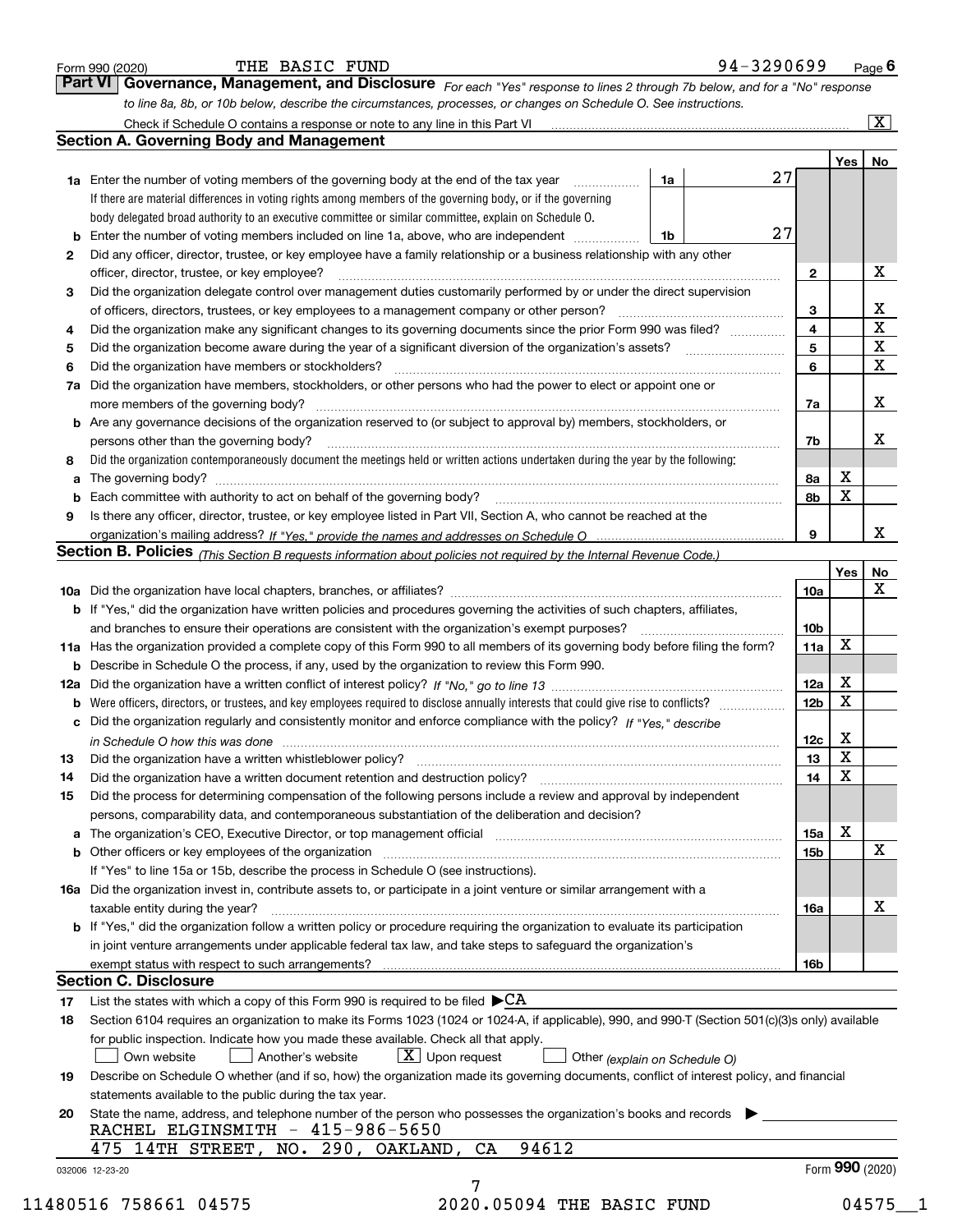$\mathcal{L}^{\text{max}}$ 

# **7Part VII Compensation of Officers, Directors, Trustees, Key Employees, Highest Compensated Employees, and Independent Contractors**

Check if Schedule O contains a response or note to any line in this Part VII

**Section A. Officers, Directors, Trustees, Key Employees, and Highest Compensated Employees**

**1a**  Complete this table for all persons required to be listed. Report compensation for the calendar year ending with or within the organization's tax year. **•** List all of the organization's current officers, directors, trustees (whether individuals or organizations), regardless of amount of compensation.

Enter -0- in columns (D), (E), and (F) if no compensation was paid.

 $\bullet$  List all of the organization's  $\,$ current key employees, if any. See instructions for definition of "key employee."

**•** List the organization's five current highest compensated employees (other than an officer, director, trustee, or key employee) who received reportable compensation (Box 5 of Form W-2 and/or Box 7 of Form 1099-MISC) of more than \$100,000 from the organization and any related organizations.

**•** List all of the organization's former officers, key employees, and highest compensated employees who received more than \$100,000 of reportable compensation from the organization and any related organizations.

**former directors or trustees**  ¥ List all of the organization's that received, in the capacity as a former director or trustee of the organization, more than \$10,000 of reportable compensation from the organization and any related organizations.

See instructions for the order in which to list the persons above.

Check this box if neither the organization nor any related organization compensated any current officer, director, or trustee.  $\mathcal{L}^{\text{max}}$ 

| (A)                         | (B)                      |                                         |                       |                                                                  | (C)          |                                   |        | (D)             | (E)             | (F)                         |              |           |
|-----------------------------|--------------------------|-----------------------------------------|-----------------------|------------------------------------------------------------------|--------------|-----------------------------------|--------|-----------------|-----------------|-----------------------------|--------------|-----------|
| Name and title              | Average                  | Position<br>(do not check more than one |                       |                                                                  |              |                                   |        | Reportable      | Reportable      | Estimated                   |              |           |
|                             | hours per                |                                         |                       | box, unless person is both an<br>officer and a director/trustee) |              |                                   |        |                 |                 | compensation                | compensation | amount of |
|                             | week                     |                                         |                       |                                                                  |              |                                   |        | from            | from related    | other                       |              |           |
|                             | (list any                |                                         |                       |                                                                  |              |                                   |        | the             | organizations   | compensation                |              |           |
|                             | hours for                |                                         |                       |                                                                  |              |                                   |        | organization    | (W-2/1099-MISC) | from the                    |              |           |
|                             | related<br>organizations |                                         |                       |                                                                  |              |                                   |        | (W-2/1099-MISC) |                 | organization<br>and related |              |           |
|                             | below                    |                                         |                       |                                                                  |              |                                   |        |                 |                 | organizations               |              |           |
|                             | line)                    | Individual trustee or director          | Institutional trustee | Officer                                                          | Key employee | Highest compensated<br>  employee | Former |                 |                 |                             |              |           |
| RACHEL ELGINSMITH<br>(1)    | 50.00                    |                                         |                       |                                                                  |              |                                   |        |                 |                 |                             |              |           |
| CHIEF EXECUTIVE OFFICER     |                          |                                         |                       | $\overline{\mathbf{X}}$                                          |              |                                   |        | 189,760.        | 0.              | 0.                          |              |           |
| (2)<br>CHRISTINE WEISS      | 50.00                    |                                         |                       |                                                                  |              |                                   |        |                 |                 |                             |              |           |
| CHIEF ADV. OFFICER          |                          |                                         |                       | $\overline{\textbf{X}}$                                          |              |                                   |        | 161,400.        | $\mathbf 0$ .   | 678.                        |              |           |
| <b>BRIAN GRIGGS</b><br>(3)  | 1.00                     |                                         |                       |                                                                  |              |                                   |        |                 |                 |                             |              |           |
| PRESIDENT                   |                          | $\mathbf X$                             |                       | $\overline{\textbf{X}}$                                          |              |                                   |        | 0.              | $\mathbf 0$ .   | $\mathbf 0$ .               |              |           |
| RICHARD C. BARKER<br>(4)    | 1.00                     |                                         |                       |                                                                  |              |                                   |        |                 |                 |                             |              |           |
| CHAIRMAN                    |                          | $\overline{\text{X}}$                   |                       | $\overline{\mathbf{X}}$                                          |              |                                   |        | 0.              | $\mathbf 0$ .   | $\mathbf 0$ .               |              |           |
| STEVEN S. KLEIN<br>(5)      | 1.00                     |                                         |                       |                                                                  |              |                                   |        |                 |                 |                             |              |           |
| VICE PRESIDENT              |                          | $\mathbf X$                             |                       | X                                                                |              |                                   |        | 0.              | $\mathbf 0$ .   | $\mathbf 0$ .               |              |           |
| (6)<br>WILLIAM T. RING      | 1.00                     |                                         |                       |                                                                  |              |                                   |        |                 |                 |                             |              |           |
| VICE PRESIDENT              |                          | X                                       |                       | $\overline{\textbf{X}}$                                          |              |                                   |        | 0.              | 0.              | $0_{.}$                     |              |           |
| <b>JEREMY PETERS</b><br>(7) | 1.00                     |                                         |                       |                                                                  |              |                                   |        |                 |                 |                             |              |           |
| <b>TREASURER</b>            |                          | $\mathbf X$                             |                       | $\overline{\mathbf{X}}$                                          |              |                                   |        | 0.              | $\mathbf 0$ .   | $0_{.}$                     |              |           |
| (8)<br>ROBERT G. BARRETT    | 1.00                     |                                         |                       |                                                                  |              |                                   |        |                 |                 |                             |              |           |
| <b>DIRECTOR</b>             |                          | $\overline{\text{X}}$                   |                       |                                                                  |              |                                   |        | 0.              | $\mathbf 0$ .   | 0.                          |              |           |
| (9) RICHARD J. BERTERO      | 1.00                     |                                         |                       |                                                                  |              |                                   |        |                 |                 |                             |              |           |
| <b>DIRECTOR</b>             |                          | $\mathbf X$                             |                       |                                                                  |              |                                   |        | 0.              | 0.              | $\mathbf 0$ .               |              |           |
| (10) CRYSTAL BRYANT         | 1.00                     |                                         |                       |                                                                  |              |                                   |        |                 |                 |                             |              |           |
| <b>DIRECTOR</b>             |                          | $\mathbf X$                             |                       |                                                                  |              |                                   |        | 0.              | $\mathbf 0$ .   | 0.                          |              |           |
| (11) RICHARD CHOW           | 1.00                     |                                         |                       |                                                                  |              |                                   |        |                 |                 |                             |              |           |
| <b>DIRECTOR</b>             |                          | $\mathbf X$                             |                       |                                                                  |              |                                   |        | 0.              | 0.              | $0_{.}$                     |              |           |
| (12) JAMES P. CONN          | 1.00                     |                                         |                       |                                                                  |              |                                   |        |                 |                 |                             |              |           |
| <b>DIRECTOR</b>             |                          | $\rm X$                                 |                       |                                                                  |              |                                   |        | 0.              | 0.              | $\mathbf 0$ .               |              |           |
| (13) JOHN COUCH             | 1.00                     |                                         |                       |                                                                  |              |                                   |        |                 |                 |                             |              |           |
| <b>DIRECTOR</b>             |                          | X                                       |                       |                                                                  |              |                                   |        | 0.              | $\mathbf 0$ .   | 0.                          |              |           |
| (14) KENNETH T. DERR        | 1.00                     |                                         |                       |                                                                  |              |                                   |        |                 |                 |                             |              |           |
| <b>DIRECTOR</b>             |                          | $\mathbf X$                             |                       |                                                                  |              |                                   |        | 0.              | 0.              | 0.                          |              |           |
| (15) JEFFREY G. EDWARDS     | 1.00                     |                                         |                       |                                                                  |              |                                   |        |                 |                 |                             |              |           |
| <b>DIRECTOR</b>             |                          | X                                       |                       |                                                                  |              |                                   |        | 0.              | $\mathbf 0$ .   | $\mathbf 0$ .               |              |           |
| (16) JAMES H. HERBERT II    | 1.00                     |                                         |                       |                                                                  |              |                                   |        |                 |                 |                             |              |           |
| <b>DIRECTOR</b>             |                          | $\mathbf X$                             |                       |                                                                  |              |                                   |        | 0.              | $\mathbf 0$ .   | $0_{.}$                     |              |           |
| (17) EDWARD JAMIESON        | 1.00                     |                                         |                       |                                                                  |              |                                   |        |                 |                 |                             |              |           |
| <b>DIRECTOR</b>             |                          | X                                       |                       |                                                                  |              |                                   |        | 0.              | $\mathbf 0$ .   | 0.<br>nnn.                  |              |           |

8

032007 12-23-20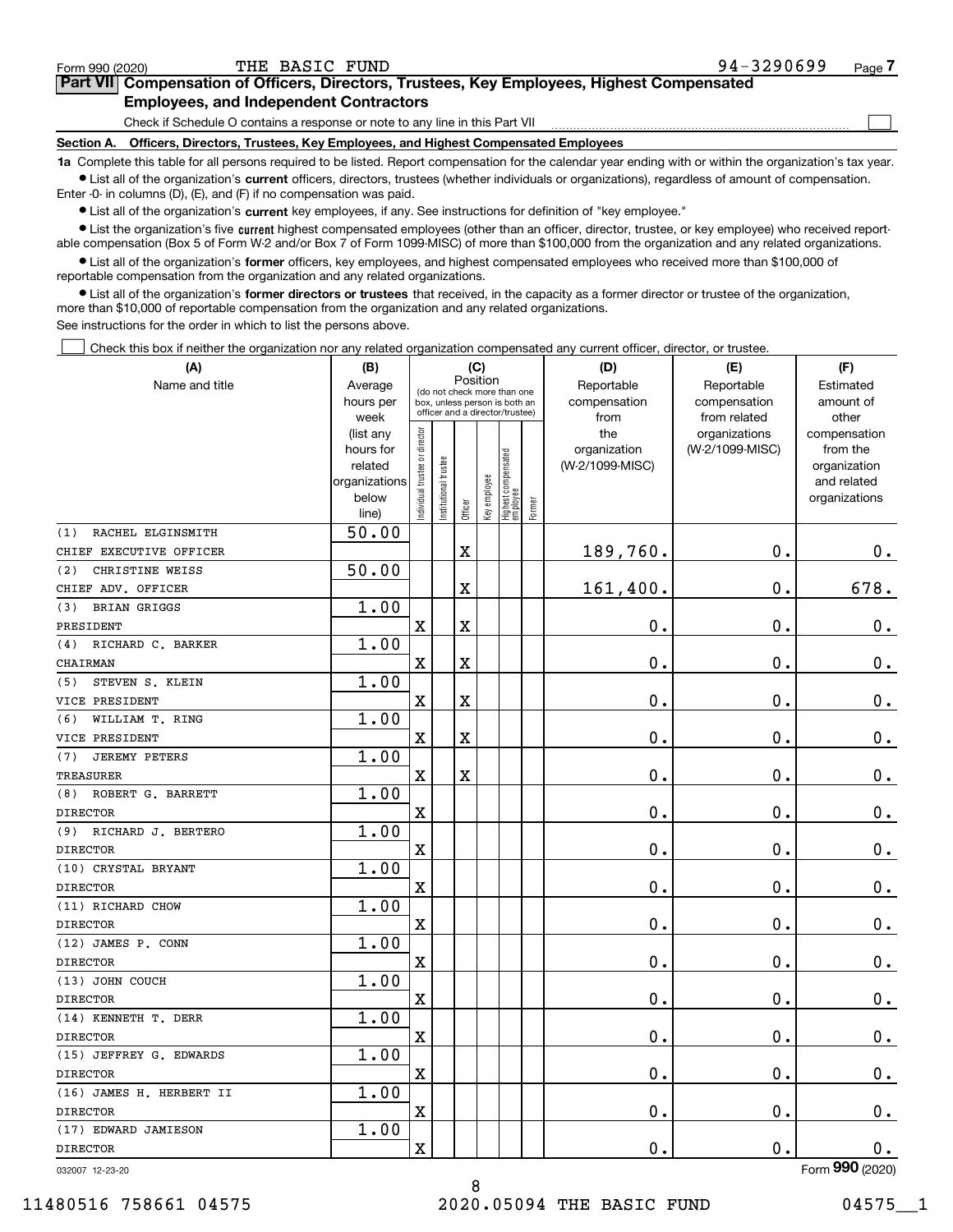|                 | THE BASIC FUND<br>Form 990 (2020)                                                                                                                                                                                                                      |                                                                      |                                                                                                                    |                      |         |              |                                 |                                           |                                                   | 94-3290699                       |                                        |                                                                          | Page 8               |
|-----------------|--------------------------------------------------------------------------------------------------------------------------------------------------------------------------------------------------------------------------------------------------------|----------------------------------------------------------------------|--------------------------------------------------------------------------------------------------------------------|----------------------|---------|--------------|---------------------------------|-------------------------------------------|---------------------------------------------------|----------------------------------|----------------------------------------|--------------------------------------------------------------------------|----------------------|
| <b>Part VII</b> | Section A. Officers, Directors, Trustees, Key Employees, and Highest Compensated Employees (continued)                                                                                                                                                 |                                                                      |                                                                                                                    |                      |         |              |                                 |                                           |                                                   |                                  |                                        |                                                                          |                      |
|                 | (A)<br>Name and title                                                                                                                                                                                                                                  | (B)<br>Average<br>hours per<br>week                                  | (C)<br>Position<br>(do not check more than one<br>box, unless person is both an<br>officer and a director/trustee) |                      |         |              |                                 | (D)<br>Reportable<br>compensation<br>from | (E)<br>Reportable<br>compensation<br>from related |                                  | (F)<br>Estimated<br>amount of<br>other |                                                                          |                      |
|                 |                                                                                                                                                                                                                                                        | (list any<br>hours for<br>related<br>organizations<br>below<br>line) | Individual trustee or director                                                                                     | nstitutional trustee | Officer | Key employee | Highest compensated<br>employee | Former                                    | the<br>organization<br>(W-2/1099-MISC)            | organizations<br>(W-2/1099-MISC) |                                        | compensation<br>from the<br>organization<br>and related<br>organizations |                      |
|                 | (18) RUPERT JOHNSON JR.                                                                                                                                                                                                                                | 1.00                                                                 |                                                                                                                    |                      |         |              |                                 |                                           |                                                   |                                  |                                        |                                                                          |                      |
| <b>DIRECTOR</b> | (19) JOHN E. KERRIGAN JR.                                                                                                                                                                                                                              | 1.00                                                                 | $\mathbf X$                                                                                                        |                      |         |              |                                 |                                           | 0.                                                | 0.                               |                                        |                                                                          | 0.                   |
| <b>DIRECTOR</b> |                                                                                                                                                                                                                                                        |                                                                      | $\mathbf X$                                                                                                        |                      |         |              |                                 |                                           | 0.                                                | 0.                               |                                        |                                                                          | 0.                   |
|                 | (20) THEODORE KRUTTSCHNITT                                                                                                                                                                                                                             | 1.00                                                                 |                                                                                                                    |                      |         |              |                                 |                                           |                                                   |                                  |                                        |                                                                          |                      |
| <b>DIRECTOR</b> |                                                                                                                                                                                                                                                        |                                                                      | $\mathbf X$                                                                                                        |                      |         |              |                                 |                                           | 0.                                                | 0.                               |                                        |                                                                          | 0.                   |
|                 | (21) MICHAEL MCCARTHY                                                                                                                                                                                                                                  | 1.00                                                                 |                                                                                                                    |                      |         |              |                                 |                                           |                                                   |                                  |                                        |                                                                          |                      |
| <b>DIRECTOR</b> |                                                                                                                                                                                                                                                        |                                                                      | $\mathbf X$                                                                                                        |                      |         |              |                                 |                                           | 0.                                                | 0.                               |                                        |                                                                          | 0.                   |
|                 | (22) EDWARD MCDERMOTT                                                                                                                                                                                                                                  | 1.00                                                                 |                                                                                                                    |                      |         |              |                                 |                                           |                                                   |                                  |                                        |                                                                          |                      |
| <b>DIRECTOR</b> |                                                                                                                                                                                                                                                        |                                                                      | $\mathbf X$                                                                                                        |                      |         |              |                                 |                                           | 0.                                                | 0.                               |                                        |                                                                          | 0.                   |
| <b>DIRECTOR</b> | (23) STEPHEN L. MILLHAM                                                                                                                                                                                                                                | 1.00                                                                 | $\mathbf X$                                                                                                        |                      |         |              |                                 |                                           | 0.                                                | 0.                               |                                        |                                                                          | 0.                   |
|                 | (24) J. WILLIAM MORRIS III                                                                                                                                                                                                                             | 1.00                                                                 |                                                                                                                    |                      |         |              |                                 |                                           |                                                   |                                  |                                        |                                                                          |                      |
| <b>DIRECTOR</b> |                                                                                                                                                                                                                                                        |                                                                      | $\mathbf X$                                                                                                        |                      |         |              |                                 |                                           | 0.                                                | 0.                               |                                        |                                                                          | 0.                   |
|                 | (25) TIMOTHY RANZETTA                                                                                                                                                                                                                                  | 1.00                                                                 |                                                                                                                    |                      |         |              |                                 |                                           |                                                   |                                  |                                        |                                                                          |                      |
| <b>DIRECTOR</b> |                                                                                                                                                                                                                                                        |                                                                      | $\mathbf X$                                                                                                        |                      |         |              |                                 |                                           | 0.                                                | $\mathbf 0$ .                    |                                        |                                                                          | 0.                   |
|                 | (26) MARTIN ROMO                                                                                                                                                                                                                                       | 1.00                                                                 |                                                                                                                    |                      |         |              |                                 |                                           |                                                   |                                  |                                        |                                                                          |                      |
| <b>DIRECTOR</b> |                                                                                                                                                                                                                                                        |                                                                      | $\mathbf x$                                                                                                        |                      |         |              |                                 |                                           | 0.                                                | 0.                               |                                        |                                                                          | 0.                   |
|                 | 1b Subtotal                                                                                                                                                                                                                                            |                                                                      |                                                                                                                    |                      |         |              |                                 |                                           | 351,160.                                          | $\overline{0}$ .                 |                                        |                                                                          | 678.                 |
|                 |                                                                                                                                                                                                                                                        |                                                                      |                                                                                                                    |                      |         |              |                                 |                                           | 0.<br>351,160.                                    | 0.<br>$\mathbf{0}$ .             |                                        |                                                                          | 0.<br>678.           |
| $\mathbf{2}$    | Total number of individuals (including but not limited to those listed above) who received more than \$100,000 of reportable                                                                                                                           |                                                                      |                                                                                                                    |                      |         |              |                                 |                                           |                                                   |                                  |                                        |                                                                          |                      |
|                 | compensation from the organization $\blacktriangleright$                                                                                                                                                                                               |                                                                      |                                                                                                                    |                      |         |              |                                 |                                           |                                                   |                                  |                                        | <b>Yes</b>                                                               | $\overline{a}$<br>No |
| 3               | Did the organization list any former officer, director, trustee, key employee, or highest compensated employee on                                                                                                                                      |                                                                      |                                                                                                                    |                      |         |              |                                 |                                           |                                                   |                                  |                                        |                                                                          |                      |
|                 | line 1a? If "Yes," complete Schedule J for such individual manufactured contains and the Yes," complete Schedule J for such individual                                                                                                                 |                                                                      |                                                                                                                    |                      |         |              |                                 |                                           |                                                   |                                  | 3                                      |                                                                          | x                    |
|                 | For any individual listed on line 1a, is the sum of reportable compensation and other compensation from the organization                                                                                                                               |                                                                      |                                                                                                                    |                      |         |              |                                 |                                           |                                                   |                                  | 4                                      | х                                                                        |                      |
| 5               | Did any person listed on line 1a receive or accrue compensation from any unrelated organization or individual for services                                                                                                                             |                                                                      |                                                                                                                    |                      |         |              |                                 |                                           |                                                   |                                  |                                        |                                                                          |                      |
|                 |                                                                                                                                                                                                                                                        |                                                                      |                                                                                                                    |                      |         |              |                                 |                                           |                                                   |                                  | 5                                      |                                                                          | x                    |
|                 | <b>Section B. Independent Contractors</b>                                                                                                                                                                                                              |                                                                      |                                                                                                                    |                      |         |              |                                 |                                           |                                                   |                                  |                                        |                                                                          |                      |
| 1               | Complete this table for your five highest compensated independent contractors that received more than \$100,000 of compensation from<br>the organization. Report compensation for the calendar year ending with or within the organization's tax year. |                                                                      |                                                                                                                    |                      |         |              |                                 |                                           |                                                   |                                  |                                        |                                                                          |                      |
|                 | (A)<br>Name and business address                                                                                                                                                                                                                       |                                                                      |                                                                                                                    | <b>NONE</b>          |         |              |                                 |                                           | (B)<br>Description of services                    |                                  | Compensation                           | (C)                                                                      |                      |
|                 |                                                                                                                                                                                                                                                        |                                                                      |                                                                                                                    |                      |         |              |                                 |                                           |                                                   |                                  |                                        |                                                                          |                      |
|                 |                                                                                                                                                                                                                                                        |                                                                      |                                                                                                                    |                      |         |              |                                 |                                           |                                                   |                                  |                                        |                                                                          |                      |
|                 |                                                                                                                                                                                                                                                        |                                                                      |                                                                                                                    |                      |         |              |                                 |                                           |                                                   |                                  |                                        |                                                                          |                      |
|                 |                                                                                                                                                                                                                                                        |                                                                      |                                                                                                                    |                      |         |              |                                 |                                           |                                                   |                                  |                                        |                                                                          |                      |
|                 |                                                                                                                                                                                                                                                        |                                                                      |                                                                                                                    |                      |         |              |                                 |                                           |                                                   |                                  |                                        |                                                                          |                      |
| 2               | Total number of independent contractors (including but not limited to those listed above) who received more than<br>\$100,000 of compensation from the organization                                                                                    |                                                                      |                                                                                                                    |                      |         | 0            |                                 |                                           |                                                   |                                  |                                        |                                                                          |                      |

\$100,000 of compensation from the organization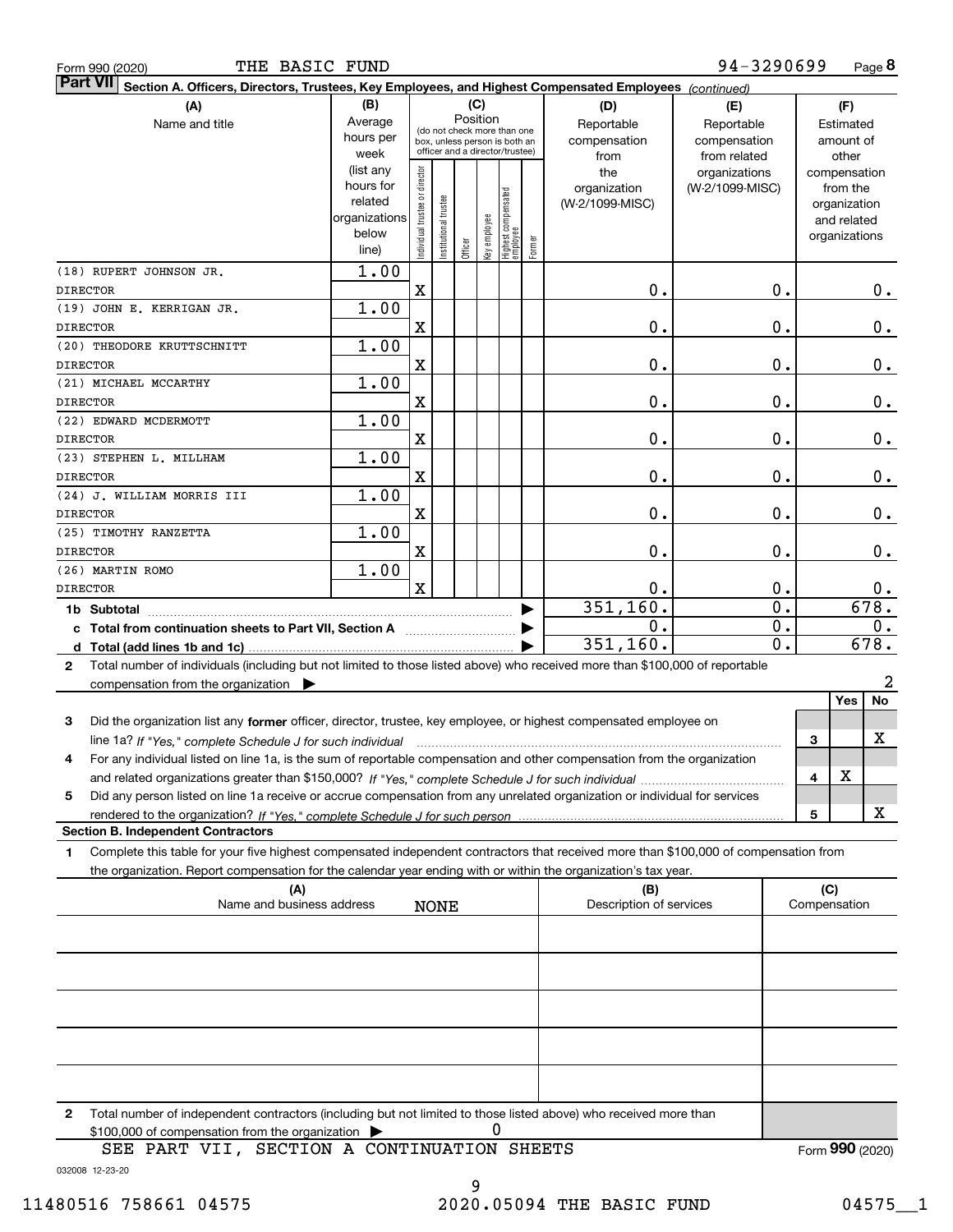| THE BASIC FUND<br>Form 990                                                                                                   |                          |                                |                                    |         |              |                              |           | 94-3290699      |                              |                              |  |  |  |
|------------------------------------------------------------------------------------------------------------------------------|--------------------------|--------------------------------|------------------------------------|---------|--------------|------------------------------|-----------|-----------------|------------------------------|------------------------------|--|--|--|
| <b>Part VII</b><br>Officers, Directors, Trustees, Key Employees, and Highest Compensated Employees (continued)<br>Section A. |                          |                                |                                    |         |              |                              |           |                 |                              |                              |  |  |  |
| (A)                                                                                                                          | (B)                      |                                | (C)                                |         |              |                              |           | (D)             | (E)                          | (F)                          |  |  |  |
| Name and title                                                                                                               | Average                  |                                | Position<br>(check all that apply) |         | Reportable   | Reportable                   | Estimated |                 |                              |                              |  |  |  |
|                                                                                                                              | hours                    |                                |                                    |         |              |                              |           | compensation    | compensation<br>from related | amount of                    |  |  |  |
|                                                                                                                              | per<br>week              |                                |                                    |         |              |                              |           | from<br>the     | organizations                | other<br>compensation        |  |  |  |
|                                                                                                                              | (list any                |                                |                                    |         |              |                              |           | organization    | (W-2/1099-MISC)              | from the                     |  |  |  |
|                                                                                                                              | hours for                |                                |                                    |         |              |                              |           | (W-2/1099-MISC) |                              | organization                 |  |  |  |
|                                                                                                                              | related<br>organizations | Individual trustee or director | Institutional trustee              |         |              | Highest compensated employee |           |                 |                              | and related<br>organizations |  |  |  |
|                                                                                                                              | below                    |                                |                                    |         |              |                              |           |                 |                              |                              |  |  |  |
|                                                                                                                              | line)                    |                                |                                    | Officer | Key employee |                              | Former    |                 |                              |                              |  |  |  |
| (27) ERIC A. SCHWARTZ                                                                                                        | 1.00                     |                                |                                    |         |              |                              |           |                 |                              |                              |  |  |  |
| <b>DIRECTOR</b>                                                                                                              |                          | $\mathbf X$                    |                                    |         |              |                              |           | $0$ .           | $\mathbf 0$ .                | $0_{\bullet}$                |  |  |  |
| (28) WARREN E. SPIEKER JR                                                                                                    | 1.00                     |                                |                                    |         |              |                              |           |                 |                              |                              |  |  |  |
| <b>DIRECTOR</b>                                                                                                              |                          | $\mathbf X$                    |                                    |         |              |                              |           | $\mathbf 0$ .   | $\mathbf 0$ .                | 0.                           |  |  |  |
| (29) MICHAEL W. WILSEY                                                                                                       | 1.00                     |                                |                                    |         |              |                              |           |                 |                              |                              |  |  |  |
| <b>DIRECTOR</b>                                                                                                              |                          | $\mathbf X$                    |                                    |         |              |                              |           | $\mathbf 0$ .   | 0.                           | 0.                           |  |  |  |
|                                                                                                                              |                          |                                |                                    |         |              |                              |           |                 |                              |                              |  |  |  |
|                                                                                                                              |                          |                                |                                    |         |              |                              |           |                 |                              |                              |  |  |  |
|                                                                                                                              |                          |                                |                                    |         |              |                              |           |                 |                              |                              |  |  |  |
|                                                                                                                              |                          |                                |                                    |         |              |                              |           |                 |                              |                              |  |  |  |
|                                                                                                                              |                          |                                |                                    |         |              |                              |           |                 |                              |                              |  |  |  |
|                                                                                                                              |                          |                                |                                    |         |              |                              |           |                 |                              |                              |  |  |  |
|                                                                                                                              |                          |                                |                                    |         |              |                              |           |                 |                              |                              |  |  |  |
|                                                                                                                              |                          |                                |                                    |         |              |                              |           |                 |                              |                              |  |  |  |
|                                                                                                                              |                          |                                |                                    |         |              |                              |           |                 |                              |                              |  |  |  |
|                                                                                                                              |                          |                                |                                    |         |              |                              |           |                 |                              |                              |  |  |  |
|                                                                                                                              |                          |                                |                                    |         |              |                              |           |                 |                              |                              |  |  |  |
|                                                                                                                              |                          |                                |                                    |         |              |                              |           |                 |                              |                              |  |  |  |
|                                                                                                                              |                          |                                |                                    |         |              |                              |           |                 |                              |                              |  |  |  |
|                                                                                                                              |                          |                                |                                    |         |              |                              |           |                 |                              |                              |  |  |  |
|                                                                                                                              |                          |                                |                                    |         |              |                              |           |                 |                              |                              |  |  |  |
|                                                                                                                              |                          |                                |                                    |         |              |                              |           |                 |                              |                              |  |  |  |
|                                                                                                                              |                          |                                |                                    |         |              |                              |           |                 |                              |                              |  |  |  |
|                                                                                                                              |                          |                                |                                    |         |              |                              |           |                 |                              |                              |  |  |  |
|                                                                                                                              |                          |                                |                                    |         |              |                              |           |                 |                              |                              |  |  |  |
|                                                                                                                              |                          |                                |                                    |         |              |                              |           |                 |                              |                              |  |  |  |
|                                                                                                                              |                          |                                |                                    |         |              |                              |           |                 |                              |                              |  |  |  |
|                                                                                                                              |                          |                                |                                    |         |              |                              |           |                 |                              |                              |  |  |  |
|                                                                                                                              |                          |                                |                                    |         |              |                              |           |                 |                              |                              |  |  |  |
|                                                                                                                              |                          |                                |                                    |         |              |                              |           |                 |                              |                              |  |  |  |
|                                                                                                                              |                          |                                |                                    |         |              |                              |           |                 |                              |                              |  |  |  |
|                                                                                                                              |                          |                                |                                    |         |              |                              |           |                 |                              |                              |  |  |  |
|                                                                                                                              |                          |                                |                                    |         |              |                              |           |                 |                              |                              |  |  |  |
|                                                                                                                              |                          |                                |                                    |         |              |                              |           |                 |                              |                              |  |  |  |
|                                                                                                                              |                          |                                |                                    |         |              |                              |           |                 |                              |                              |  |  |  |
|                                                                                                                              |                          |                                |                                    |         |              |                              |           |                 |                              |                              |  |  |  |
|                                                                                                                              |                          |                                |                                    |         |              |                              |           |                 |                              |                              |  |  |  |
|                                                                                                                              |                          |                                |                                    |         |              |                              |           |                 |                              |                              |  |  |  |

032201 04-01-20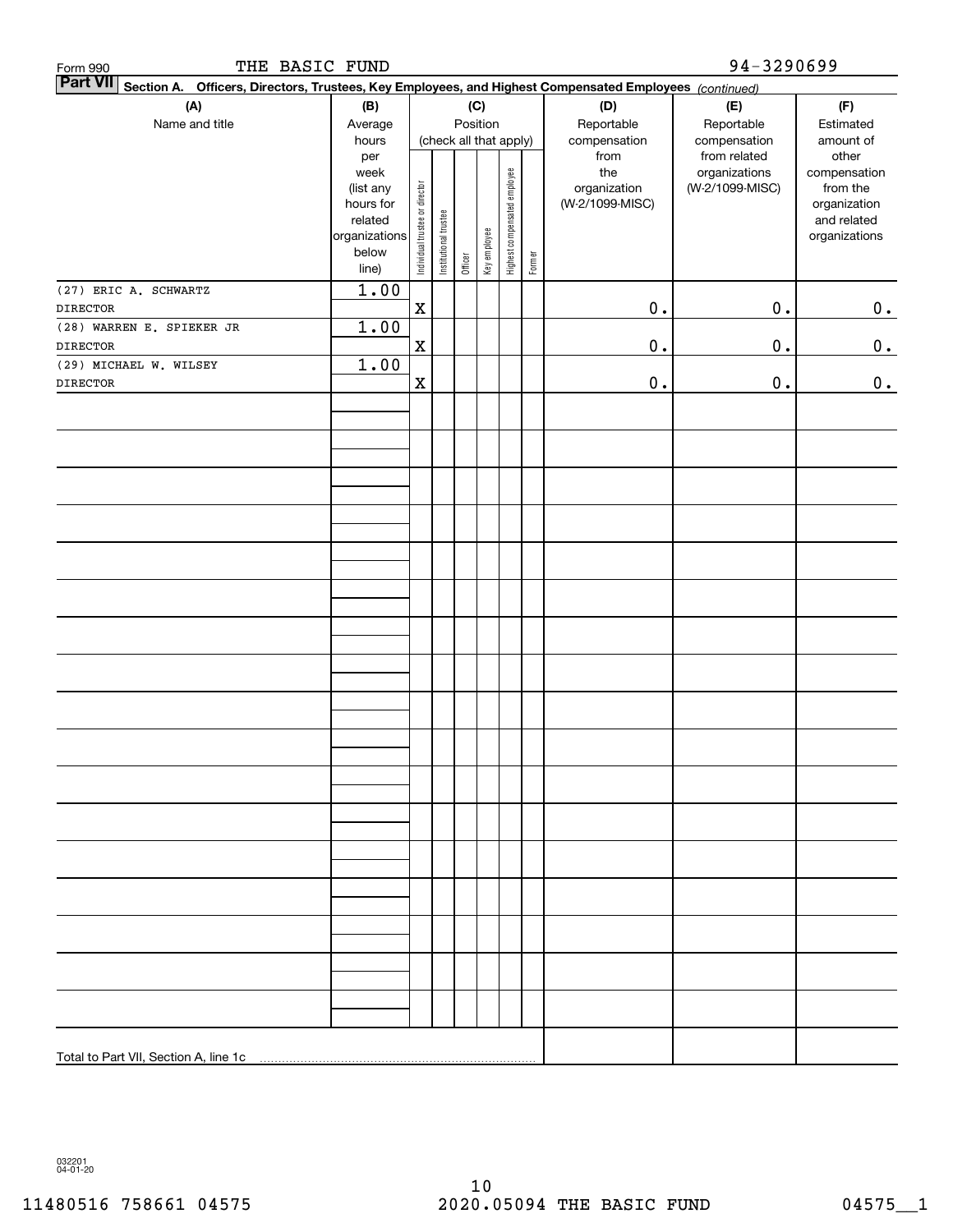|                                                           | Form 990 (2020)  |                                                    |                                                                                           |                | THE BASIC FUND     |                 |                      |                      |                          | 94-3290699                    | Page 9                  |
|-----------------------------------------------------------|------------------|----------------------------------------------------|-------------------------------------------------------------------------------------------|----------------|--------------------|-----------------|----------------------|----------------------|--------------------------|-------------------------------|-------------------------|
|                                                           | <b>Part VIII</b> |                                                    | <b>Statement of Revenue</b>                                                               |                |                    |                 |                      |                      |                          |                               |                         |
|                                                           |                  |                                                    | Check if Schedule O contains a response or note to any line in this Part VIII             |                |                    |                 |                      |                      |                          |                               |                         |
|                                                           |                  |                                                    |                                                                                           |                |                    |                 |                      | (A)<br>Total revenue | (B)<br>Related or exempt | $\overline{(C)}$<br>Unrelated | (D)<br>Revenue excluded |
|                                                           |                  |                                                    |                                                                                           |                |                    |                 |                      |                      | function revenue         | business revenue              | from tax under          |
|                                                           |                  |                                                    |                                                                                           |                |                    |                 |                      |                      |                          |                               | sections 512 - 514      |
|                                                           |                  |                                                    | 1 a Federated campaigns                                                                   |                | 1a                 |                 | 10,000.              |                      |                          |                               |                         |
| Contributions, Gifts, Grants<br>and Other Similar Amounts |                  |                                                    | <b>b</b> Membership dues                                                                  |                | 1 <sub>b</sub>     |                 |                      |                      |                          |                               |                         |
|                                                           |                  |                                                    | c Fundraising events                                                                      |                | 1 <sub>c</sub>     |                 |                      |                      |                          |                               |                         |
|                                                           |                  |                                                    | d Related organizations                                                                   |                | 1 <sub>d</sub>     |                 |                      |                      |                          |                               |                         |
|                                                           |                  |                                                    | e Government grants (contributions)                                                       |                | 1e                 |                 |                      |                      |                          |                               |                         |
|                                                           |                  |                                                    | f All other contributions, gifts, grants, and                                             |                |                    |                 |                      |                      |                          |                               |                         |
|                                                           |                  |                                                    | similar amounts not included above                                                        |                | 1f                 |                 | 9,422,921.           |                      |                          |                               |                         |
|                                                           |                  |                                                    | g Noncash contributions included in lines 1a-1f                                           |                | $1g$ \$            |                 | 505,210.             |                      |                          |                               |                         |
|                                                           |                  |                                                    |                                                                                           |                |                    |                 |                      | 9,432,921.           |                          |                               |                         |
|                                                           |                  |                                                    |                                                                                           |                |                    |                 | <b>Business Code</b> |                      |                          |                               |                         |
|                                                           | 2 a              |                                                    |                                                                                           |                |                    |                 |                      |                      |                          |                               |                         |
|                                                           |                  | b                                                  |                                                                                           |                |                    |                 |                      |                      |                          |                               |                         |
| evenue                                                    |                  | c                                                  | the control of the control of the control of the control of the control of the control of |                |                    |                 |                      |                      |                          |                               |                         |
|                                                           |                  | d                                                  |                                                                                           |                |                    |                 |                      |                      |                          |                               |                         |
| Program Service<br>Revenue                                |                  | е                                                  |                                                                                           |                |                    |                 |                      |                      |                          |                               |                         |
|                                                           |                  |                                                    | All other program service revenue <i></i>                                                 |                |                    |                 |                      |                      |                          |                               |                         |
|                                                           |                  |                                                    |                                                                                           |                |                    |                 |                      |                      |                          |                               |                         |
|                                                           | 3                |                                                    | Investment income (including dividends, interest, and                                     |                |                    |                 |                      |                      |                          |                               |                         |
|                                                           |                  |                                                    |                                                                                           |                |                    |                 |                      | 159,717.             |                          |                               | 159,717.                |
|                                                           | 4                | Income from investment of tax-exempt bond proceeds |                                                                                           |                |                    |                 |                      |                      |                          |                               |                         |
|                                                           | 5                |                                                    |                                                                                           |                |                    |                 |                      |                      |                          |                               |                         |
|                                                           |                  |                                                    |                                                                                           |                | (i) Real           |                 | (ii) Personal        |                      |                          |                               |                         |
|                                                           |                  |                                                    | 6 a Gross rents                                                                           | 6a             |                    |                 |                      |                      |                          |                               |                         |
|                                                           |                  |                                                    | <b>b</b> Less: rental expenses $\ldots$                                                   | 6 <sub>b</sub> |                    |                 |                      |                      |                          |                               |                         |
|                                                           |                  | с                                                  | Rental income or (loss)                                                                   | 6c             |                    |                 |                      |                      |                          |                               |                         |
|                                                           |                  |                                                    | d Net rental income or (loss)                                                             |                |                    |                 |                      |                      |                          |                               |                         |
|                                                           |                  |                                                    | 7 a Gross amount from sales of                                                            |                | (i) Securities     |                 | (ii) Other           |                      |                          |                               |                         |
|                                                           |                  |                                                    | assets other than inventory                                                               |                | $7a$ 88, 896, 536. |                 |                      |                      |                          |                               |                         |
|                                                           |                  |                                                    | <b>b</b> Less: cost or other basis                                                        |                |                    |                 |                      |                      |                          |                               |                         |
|                                                           |                  |                                                    | and sales expenses                                                                        |                | $7b$ 88, 851, 392. |                 |                      |                      |                          |                               |                         |
| venue                                                     |                  |                                                    | c Gain or (loss)                                                                          | 7c             |                    | 45,144.         |                      |                      |                          |                               |                         |
|                                                           |                  |                                                    |                                                                                           |                |                    |                 |                      | 45,144.              |                          |                               | 45,144.                 |
| Other R                                                   |                  |                                                    | 8 a Gross income from fundraising events (not                                             |                |                    |                 |                      |                      |                          |                               |                         |
|                                                           |                  |                                                    |                                                                                           |                |                    |                 |                      |                      |                          |                               |                         |
|                                                           |                  |                                                    | contributions reported on line 1c). See                                                   |                |                    |                 |                      |                      |                          |                               |                         |
|                                                           |                  |                                                    |                                                                                           |                |                    | 8a              |                      |                      |                          |                               |                         |
|                                                           |                  |                                                    | <b>b</b> Less: direct expenses <b>constants b</b>                                         |                |                    | 8 <sub>b</sub>  |                      |                      |                          |                               |                         |
|                                                           |                  |                                                    | c Net income or (loss) from fundraising events                                            |                |                    |                 |                      |                      |                          |                               |                         |
|                                                           |                  |                                                    | 9 a Gross income from gaming activities. See                                              |                |                    |                 |                      |                      |                          |                               |                         |
|                                                           |                  |                                                    |                                                                                           |                |                    | 9a              |                      |                      |                          |                               |                         |
|                                                           |                  |                                                    | <b>b</b> Less: direct expenses <b>manually contained</b>                                  |                |                    | 9 <sub>b</sub>  |                      |                      |                          |                               |                         |
|                                                           |                  |                                                    | c Net income or (loss) from gaming activities                                             |                |                    |                 | ▶                    |                      |                          |                               |                         |
|                                                           |                  |                                                    | 10 a Gross sales of inventory, less returns                                               |                |                    |                 |                      |                      |                          |                               |                         |
|                                                           |                  |                                                    |                                                                                           |                |                    | 10a             |                      |                      |                          |                               |                         |
|                                                           |                  |                                                    | <b>b</b> Less: cost of goods sold                                                         |                |                    | 10 <sub>b</sub> |                      |                      |                          |                               |                         |
|                                                           |                  |                                                    |                                                                                           |                |                    |                 |                      |                      |                          |                               |                         |
|                                                           |                  |                                                    |                                                                                           |                |                    |                 | <b>Business Code</b> |                      |                          |                               |                         |
|                                                           | 11 a             |                                                    |                                                                                           |                |                    |                 |                      |                      |                          |                               |                         |
|                                                           |                  | b                                                  |                                                                                           |                |                    |                 |                      |                      |                          |                               |                         |
| Revenue                                                   |                  | c                                                  |                                                                                           |                |                    |                 |                      |                      |                          |                               |                         |
| Miscellaneous                                             |                  |                                                    |                                                                                           |                |                    |                 |                      |                      |                          |                               |                         |
|                                                           |                  |                                                    |                                                                                           |                |                    |                 | ▶                    |                      |                          |                               |                         |
|                                                           | 12               |                                                    |                                                                                           |                |                    |                 | ▶                    | 9,637,782.           | $\mathbf{0}$ .           | 0.                            | 204,861.                |

032009 12-23-20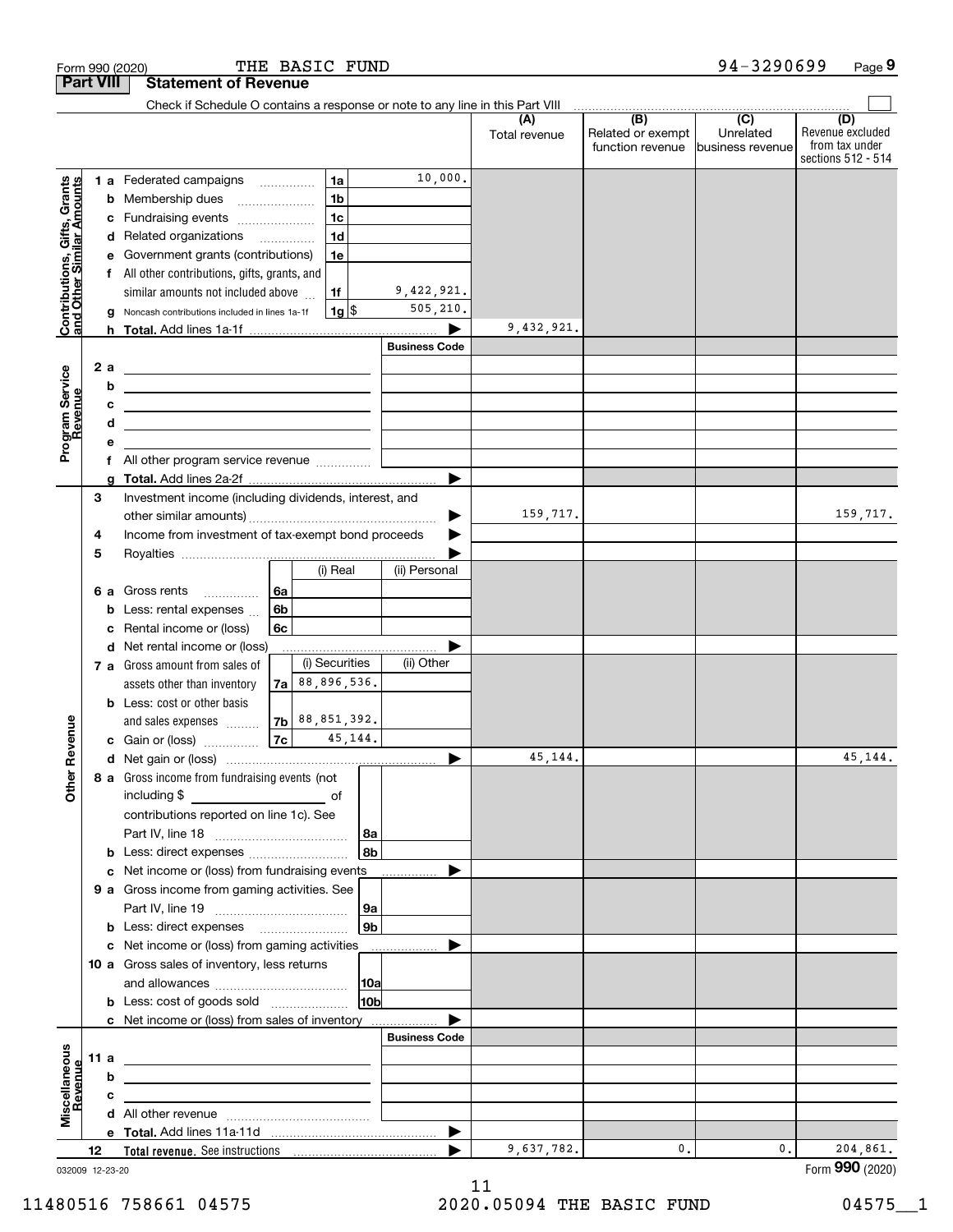Form 990 (2020) Page **Part IX Statement of Functional Expenses** THE BASIC FUND 94-3290699

|              | Section 501(c)(3) and 501(c)(4) organizations must complete all columns. All other organizations must complete column (A).                                                                                 |                |                                    |                                           |                                |
|--------------|------------------------------------------------------------------------------------------------------------------------------------------------------------------------------------------------------------|----------------|------------------------------------|-------------------------------------------|--------------------------------|
|              | Check if Schedule O contains a response or note to any line in this Part IX                                                                                                                                |                |                                    |                                           |                                |
|              | Do not include amounts reported on lines 6b,<br>7b, 8b, 9b, and 10b of Part VIII.                                                                                                                          | Total expenses | (B)<br>Program service<br>expenses | (C)<br>Management and<br>general expenses | (D)<br>Fundraising<br>expenses |
| 1.           | Grants and other assistance to domestic organizations                                                                                                                                                      |                |                                    |                                           |                                |
|              | and domestic governments. See Part IV, line 21                                                                                                                                                             |                |                                    |                                           |                                |
| $\mathbf{2}$ | Grants and other assistance to domestic                                                                                                                                                                    |                |                                    |                                           |                                |
|              | individuals. See Part IV, line 22                                                                                                                                                                          | 7,662,969.     | 7,662,969.                         |                                           |                                |
| 3            | Grants and other assistance to foreign                                                                                                                                                                     |                |                                    |                                           |                                |
|              | organizations, foreign governments, and foreign                                                                                                                                                            |                |                                    |                                           |                                |
|              | individuals. See Part IV, lines 15 and 16                                                                                                                                                                  |                |                                    |                                           |                                |
| 4            | Benefits paid to or for members                                                                                                                                                                            |                |                                    |                                           |                                |
| 5            | Compensation of current officers, directors,                                                                                                                                                               |                |                                    |                                           |                                |
|              |                                                                                                                                                                                                            | 356,338.       | 157,879.                           | 64,801.                                   | 133,658.                       |
| 6            | Compensation not included above to disqualified                                                                                                                                                            |                |                                    |                                           |                                |
|              | persons (as defined under section 4958(f)(1)) and                                                                                                                                                          |                |                                    |                                           |                                |
|              | persons described in section 4958(c)(3)(B)                                                                                                                                                                 |                |                                    |                                           |                                |
| 7            |                                                                                                                                                                                                            | 551,896.       | 317,225.                           |                                           | 234,671.                       |
| 8            | Pension plan accruals and contributions (include                                                                                                                                                           |                |                                    |                                           |                                |
|              | section 401(k) and 403(b) employer contributions)                                                                                                                                                          |                |                                    |                                           |                                |
| 9            |                                                                                                                                                                                                            | 55,906.        | 29, 245.                           | 3,989.                                    | $\frac{22,672.}{21,479.}$      |
| 10           |                                                                                                                                                                                                            | 62,796.        | 28,861.                            | 12,456.                                   |                                |
| 11           | Fees for services (nonemployees):                                                                                                                                                                          |                |                                    |                                           |                                |
| a            |                                                                                                                                                                                                            |                |                                    |                                           |                                |
| b            |                                                                                                                                                                                                            | 11,021.        |                                    | 11,021.                                   |                                |
| c            |                                                                                                                                                                                                            | 38,895.        |                                    | 38,895.                                   |                                |
|              |                                                                                                                                                                                                            |                |                                    |                                           |                                |
|              | Professional fundraising services. See Part IV, line 17                                                                                                                                                    | 11,760.        |                                    |                                           | 11,760.                        |
|              | Investment management fees                                                                                                                                                                                 | 6,552.         |                                    | 6,552.                                    |                                |
| g            | Other. (If line 11g amount exceeds 10% of line 25,                                                                                                                                                         |                |                                    |                                           |                                |
|              | column (A) amount, list line 11g expenses on Sch O.)                                                                                                                                                       | 17,495.        | 7,332.                             | 6,990.                                    | 3,173.                         |
| 12           |                                                                                                                                                                                                            | 17,993.        |                                    |                                           | 17,993.                        |
| 13           |                                                                                                                                                                                                            | 29,340.        | 19,658.                            | 1,174.                                    | 8,508.                         |
| 14           |                                                                                                                                                                                                            | 58,869.        | 39,442.                            | 2,355.                                    | 17,072.                        |
| 15           |                                                                                                                                                                                                            |                |                                    |                                           |                                |
| 16           |                                                                                                                                                                                                            | 123,302.       | 82,612.                            | 4,932.                                    | 35,758.                        |
| 17           |                                                                                                                                                                                                            |                |                                    |                                           |                                |
| 18           | Payments of travel or entertainment expenses                                                                                                                                                               |                |                                    |                                           |                                |
|              | for any federal, state, or local public officials                                                                                                                                                          |                |                                    |                                           |                                |
| 19           | Conferences, conventions, and meetings                                                                                                                                                                     |                |                                    |                                           |                                |
| 20           | Interest                                                                                                                                                                                                   |                |                                    |                                           |                                |
| 21           |                                                                                                                                                                                                            |                |                                    |                                           |                                |
| 22           | Depreciation, depletion, and amortization                                                                                                                                                                  | 15,262.        | 10, 226.                           | 610.                                      | 4,426.                         |
| 23           | Insurance                                                                                                                                                                                                  | 18,227.        | 12, 212.                           | 729.                                      | 5,286.                         |
| 24           | Other expenses. Itemize expenses not covered<br>above (List miscellaneous expenses on line 24e. If<br>line 24e amount exceeds 10% of line 25, column (A)<br>amount, list line 24e expenses on Schedule O.) |                |                                    |                                           |                                |
| a            | PROGRAM COSTS                                                                                                                                                                                              | 27,538.        | 27,538.                            |                                           |                                |
| b            | <u> 1989 - Johann Barbara, martxa alemaniar amerikan a</u>                                                                                                                                                 |                |                                    |                                           |                                |
| с            |                                                                                                                                                                                                            |                |                                    |                                           |                                |
| d            | <u> 1980 - Johann Barn, mars eta bainar eta idazlea (</u>                                                                                                                                                  |                |                                    |                                           |                                |
|              | e All other expenses                                                                                                                                                                                       |                |                                    |                                           |                                |
| 25           | Total functional expenses. Add lines 1 through 24e                                                                                                                                                         | 9,066,159.     | 8,395,199.                         | 154,504.                                  | $\overline{516}$ , 456.        |
| 26           | Joint costs. Complete this line only if the organization<br>reported in column (B) joint costs from a combined<br>educational campaign and fundraising solicitation.                                       |                |                                    |                                           |                                |

032010 12-23-20

 $\mathcal{L}^{\text{max}}$ 

Check here

if following SOP 98-2 (ASC 958-720)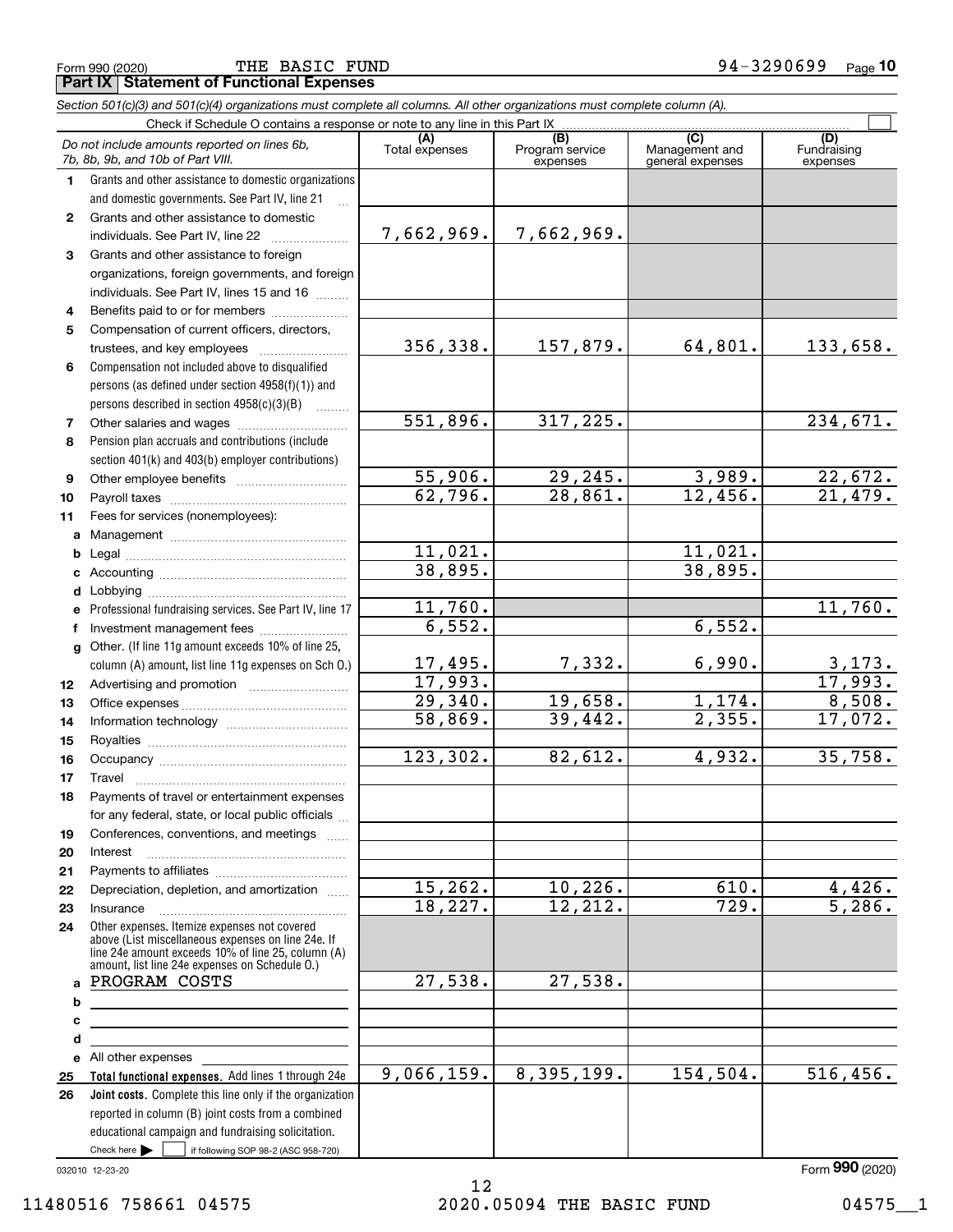**Part X Balance Sheet**

### THE BASIC FUND

Form 990 (2020) 'I'HE' BASIC F'UND 9 4-3 2 9 U 6 9 9 Page **11**

|                             |          | Check if Schedule O contains a response or note to any line in this Part X                                                                                                                                                     |         |                                               |                           |                        |                              |
|-----------------------------|----------|--------------------------------------------------------------------------------------------------------------------------------------------------------------------------------------------------------------------------------|---------|-----------------------------------------------|---------------------------|------------------------|------------------------------|
|                             |          |                                                                                                                                                                                                                                |         |                                               | (A)<br>Beginning of year  |                        | (B)<br>End of year           |
|                             | 1        |                                                                                                                                                                                                                                |         |                                               | 432, 125.                 | $\mathbf{1}$           | 328,463.                     |
|                             | 2        |                                                                                                                                                                                                                                |         |                                               | 10, 337, 153.             | $\mathbf{2}$           | 3, 136, 530.                 |
|                             | 3        |                                                                                                                                                                                                                                |         |                                               | 1,724,092.                | 3                      | 1,921,379.                   |
|                             | 4        |                                                                                                                                                                                                                                |         | 4                                             |                           |                        |                              |
|                             | 5        | Loans and other receivables from any current or former officer, director,                                                                                                                                                      |         |                                               |                           |                        |                              |
|                             |          | trustee, key employee, creator or founder, substantial contributor, or 35%                                                                                                                                                     |         |                                               |                           |                        |                              |
|                             |          | controlled entity or family member of any of these persons                                                                                                                                                                     |         |                                               |                           | 5                      |                              |
|                             | 6        | Loans and other receivables from other disqualified persons (as defined                                                                                                                                                        |         |                                               |                           |                        |                              |
|                             |          | under section $4958(f)(1)$ , and persons described in section $4958(c)(3)(B)$                                                                                                                                                  |         | 6                                             |                           |                        |                              |
|                             | 7        |                                                                                                                                                                                                                                |         | $\overline{7}$                                |                           |                        |                              |
| Assets                      | 8        |                                                                                                                                                                                                                                |         |                                               |                           | 8                      |                              |
|                             | 9        | Prepaid expenses and deferred charges                                                                                                                                                                                          | 29,172. | 9                                             | 38,059.                   |                        |                              |
|                             |          | <b>10a</b> Land, buildings, and equipment: cost or other                                                                                                                                                                       |         |                                               |                           |                        |                              |
|                             |          | basis. Complete Part VI of Schedule D  10a                                                                                                                                                                                     |         | $\frac{147,016.}{81,925.}$                    |                           |                        |                              |
|                             |          | $\frac{10b}{10b}$<br><b>b</b> Less: accumulated depreciation                                                                                                                                                                   |         |                                               | 62,487.                   | 10 <sub>c</sub>        | 65,091.                      |
|                             | 11       |                                                                                                                                                                                                                                |         | 10, 560, 836.                                 | 11                        | 18,390,832.<br>97,500. |                              |
|                             | 12       |                                                                                                                                                                                                                                | 0.      | 12                                            |                           |                        |                              |
|                             | 13       | Investments - program-related. See Part IV, line 11                                                                                                                                                                            |         | 13                                            |                           |                        |                              |
|                             | 14       |                                                                                                                                                                                                                                | 88,945. | 14                                            |                           |                        |                              |
|                             | 15       |                                                                                                                                                                                                                                |         |                                               | 23, 234, 810.             | 15                     | <u>9,646.</u><br>23,987,500. |
|                             | 16<br>17 |                                                                                                                                                                                                                                |         |                                               | 63,699.                   | 16<br>17               | 129,741.                     |
|                             | 18       |                                                                                                                                                                                                                                |         |                                               | 18                        |                        |                              |
|                             | 19       | Deferred revenue manual contracts and contracts are all the contracts and contracts are contracted and contracts are contracted and contract are contracted and contract are contracted and contract are contracted and contra |         | 19                                            |                           |                        |                              |
|                             | 20       |                                                                                                                                                                                                                                |         | 20                                            |                           |                        |                              |
|                             | 21       | Escrow or custodial account liability. Complete Part IV of Schedule D                                                                                                                                                          |         | $\mathcal{L}$ . The contract of $\mathcal{L}$ |                           | 21                     |                              |
|                             | 22       | Loans and other payables to any current or former officer, director,                                                                                                                                                           |         |                                               |                           |                        |                              |
| Liabilities                 |          | trustee, key employee, creator or founder, substantial contributor, or 35%                                                                                                                                                     |         |                                               |                           |                        |                              |
|                             |          | controlled entity or family member of any of these persons                                                                                                                                                                     |         |                                               |                           | 22                     |                              |
|                             | 23       | Secured mortgages and notes payable to unrelated third parties                                                                                                                                                                 |         |                                               |                           | 23                     |                              |
|                             | 24       | Unsecured notes and loans payable to unrelated third parties                                                                                                                                                                   |         |                                               | 137,600.                  | 24                     | 137,600.                     |
|                             | 25       | Other liabilities (including federal income tax, payables to related third                                                                                                                                                     |         |                                               |                           |                        |                              |
|                             |          | parties, and other liabilities not included on lines 17-24). Complete Part X                                                                                                                                                   |         |                                               |                           |                        |                              |
|                             |          | of Schedule D                                                                                                                                                                                                                  |         |                                               |                           | 25                     |                              |
|                             | 26       | Total liabilities. Add lines 17 through 25                                                                                                                                                                                     |         |                                               | $\overline{201,299.}$     | 26                     | $\overline{267,341}$ .       |
|                             |          | Organizations that follow FASB ASC 958, check here $\blacktriangleright \boxed{X}$                                                                                                                                             |         |                                               |                           |                        |                              |
|                             |          | and complete lines 27, 28, 32, and 33.                                                                                                                                                                                         |         |                                               |                           |                        |                              |
|                             | 27       | Net assets without donor restrictions                                                                                                                                                                                          |         |                                               | 1,328,386.                | 27                     | <u>1,418,755.</u>            |
|                             | 28       | Net assets with donor restrictions                                                                                                                                                                                             |         |                                               | $\overline{21,705,125}$ . | 28                     | $\overline{22,301,404}$ .    |
|                             |          | Organizations that do not follow FASB ASC 958, check here $\blacktriangleright$                                                                                                                                                |         |                                               |                           |                        |                              |
|                             |          | and complete lines 29 through 33.                                                                                                                                                                                              |         |                                               |                           |                        |                              |
| Net Assets or Fund Balances | 29       |                                                                                                                                                                                                                                |         |                                               |                           | 29                     |                              |
|                             | 30       | Paid-in or capital surplus, or land, building, or equipment fund                                                                                                                                                               |         |                                               |                           | 30                     |                              |
|                             | 31       | Retained earnings, endowment, accumulated income, or other funds                                                                                                                                                               |         |                                               |                           | 31                     |                              |
|                             | 32       |                                                                                                                                                                                                                                |         |                                               | 23,033,511.               | 32                     | $\overline{23}$ , 720, 159.  |
|                             | 33       | Total liabilities and net assets/fund balances                                                                                                                                                                                 |         |                                               | 23, 234, 810.             | 33                     | 23,987,500.                  |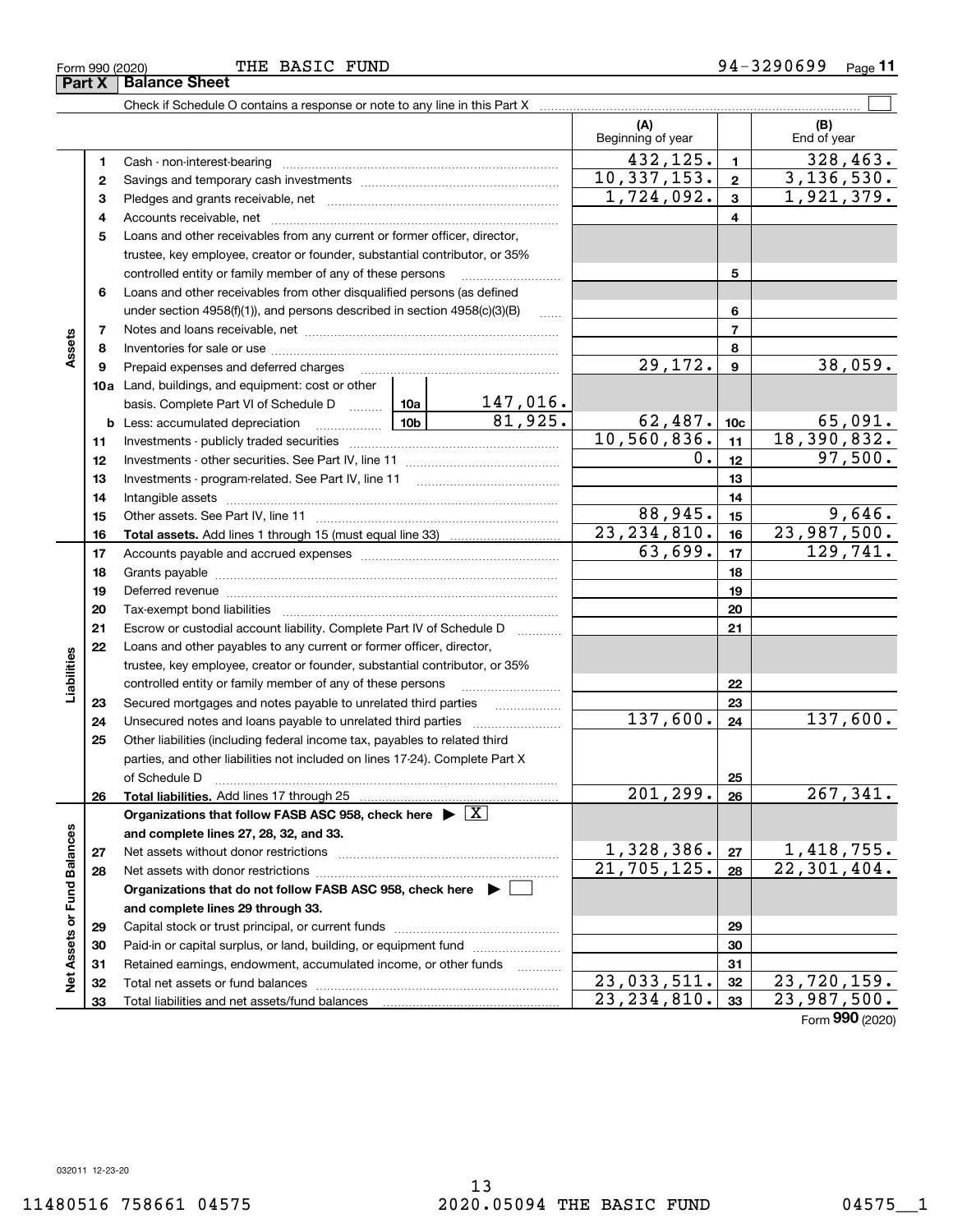| Part XI<br>9,637,782.<br>1.<br>1<br>9,066,159.<br>$\overline{2}$<br>Total expenses (must equal Part IX, column (A), line 25)<br>2<br>571,623.<br>3<br>Revenue less expenses. Subtract line 2 from line 1<br>3<br>23,033,511.<br>$\overline{\mathbf{4}}$<br>4<br>115,025.<br>5<br>Net unrealized gains (losses) on investments [11] matter contracts and the state of the state of the state of the state of the state of the state of the state of the state of the state of the state of the state of the stat<br>5<br>6<br>6<br>$\overline{7}$<br>Investment expenses www.communication.com/www.communication.com/www.communication.com/www.com<br>7<br>8<br>Prior period adjustments<br>8<br>9<br>Other changes in net assets or fund balances (explain on Schedule O)<br>9<br>Net assets or fund balances at end of year. Combine lines 3 through 9 (must equal Part X, line 32,<br>10<br>23, 720, 159.<br>10<br>column (B))<br>Part XII Financial Statements and Reporting | THE BASIC FUND<br>Form 990 (2020)   |  | 94-3290699 |  | Page $12$        |  |  |
|---------------------------------------------------------------------------------------------------------------------------------------------------------------------------------------------------------------------------------------------------------------------------------------------------------------------------------------------------------------------------------------------------------------------------------------------------------------------------------------------------------------------------------------------------------------------------------------------------------------------------------------------------------------------------------------------------------------------------------------------------------------------------------------------------------------------------------------------------------------------------------------------------------------------------------------------------------------------------------|-------------------------------------|--|------------|--|------------------|--|--|
|                                                                                                                                                                                                                                                                                                                                                                                                                                                                                                                                                                                                                                                                                                                                                                                                                                                                                                                                                                                 | <b>Reconciliation of Net Assets</b> |  |            |  |                  |  |  |
|                                                                                                                                                                                                                                                                                                                                                                                                                                                                                                                                                                                                                                                                                                                                                                                                                                                                                                                                                                                 |                                     |  |            |  |                  |  |  |
|                                                                                                                                                                                                                                                                                                                                                                                                                                                                                                                                                                                                                                                                                                                                                                                                                                                                                                                                                                                 |                                     |  |            |  |                  |  |  |
|                                                                                                                                                                                                                                                                                                                                                                                                                                                                                                                                                                                                                                                                                                                                                                                                                                                                                                                                                                                 |                                     |  |            |  |                  |  |  |
|                                                                                                                                                                                                                                                                                                                                                                                                                                                                                                                                                                                                                                                                                                                                                                                                                                                                                                                                                                                 |                                     |  |            |  |                  |  |  |
|                                                                                                                                                                                                                                                                                                                                                                                                                                                                                                                                                                                                                                                                                                                                                                                                                                                                                                                                                                                 |                                     |  |            |  |                  |  |  |
|                                                                                                                                                                                                                                                                                                                                                                                                                                                                                                                                                                                                                                                                                                                                                                                                                                                                                                                                                                                 |                                     |  |            |  |                  |  |  |
|                                                                                                                                                                                                                                                                                                                                                                                                                                                                                                                                                                                                                                                                                                                                                                                                                                                                                                                                                                                 |                                     |  |            |  |                  |  |  |
|                                                                                                                                                                                                                                                                                                                                                                                                                                                                                                                                                                                                                                                                                                                                                                                                                                                                                                                                                                                 |                                     |  |            |  |                  |  |  |
|                                                                                                                                                                                                                                                                                                                                                                                                                                                                                                                                                                                                                                                                                                                                                                                                                                                                                                                                                                                 |                                     |  |            |  |                  |  |  |
|                                                                                                                                                                                                                                                                                                                                                                                                                                                                                                                                                                                                                                                                                                                                                                                                                                                                                                                                                                                 |                                     |  |            |  |                  |  |  |
|                                                                                                                                                                                                                                                                                                                                                                                                                                                                                                                                                                                                                                                                                                                                                                                                                                                                                                                                                                                 |                                     |  |            |  | $\overline{0}$ . |  |  |
|                                                                                                                                                                                                                                                                                                                                                                                                                                                                                                                                                                                                                                                                                                                                                                                                                                                                                                                                                                                 |                                     |  |            |  |                  |  |  |
|                                                                                                                                                                                                                                                                                                                                                                                                                                                                                                                                                                                                                                                                                                                                                                                                                                                                                                                                                                                 |                                     |  |            |  |                  |  |  |
|                                                                                                                                                                                                                                                                                                                                                                                                                                                                                                                                                                                                                                                                                                                                                                                                                                                                                                                                                                                 |                                     |  |            |  |                  |  |  |
|                                                                                                                                                                                                                                                                                                                                                                                                                                                                                                                                                                                                                                                                                                                                                                                                                                                                                                                                                                                 |                                     |  |            |  |                  |  |  |
| Yes                                                                                                                                                                                                                                                                                                                                                                                                                                                                                                                                                                                                                                                                                                                                                                                                                                                                                                                                                                             |                                     |  |            |  | No               |  |  |
| $\boxed{\text{X}}$ Accrual<br>Accounting method used to prepare the Form 990: <u>[</u> Cash<br>Other<br>1                                                                                                                                                                                                                                                                                                                                                                                                                                                                                                                                                                                                                                                                                                                                                                                                                                                                       |                                     |  |            |  |                  |  |  |
| If the organization changed its method of accounting from a prior year or checked "Other," explain in Schedule O.                                                                                                                                                                                                                                                                                                                                                                                                                                                                                                                                                                                                                                                                                                                                                                                                                                                               |                                     |  |            |  |                  |  |  |
| х<br>2a Were the organization's financial statements compiled or reviewed by an independent accountant?<br>2a                                                                                                                                                                                                                                                                                                                                                                                                                                                                                                                                                                                                                                                                                                                                                                                                                                                                   |                                     |  |            |  |                  |  |  |
| If "Yes," check a box below to indicate whether the financial statements for the year were compiled or reviewed on a                                                                                                                                                                                                                                                                                                                                                                                                                                                                                                                                                                                                                                                                                                                                                                                                                                                            |                                     |  |            |  |                  |  |  |
| separate basis, consolidated basis, or both:                                                                                                                                                                                                                                                                                                                                                                                                                                                                                                                                                                                                                                                                                                                                                                                                                                                                                                                                    |                                     |  |            |  |                  |  |  |
| Separate basis<br>Consolidated basis<br>Both consolidated and separate basis                                                                                                                                                                                                                                                                                                                                                                                                                                                                                                                                                                                                                                                                                                                                                                                                                                                                                                    |                                     |  |            |  |                  |  |  |
| х<br><b>b</b> Were the organization's financial statements audited by an independent accountant?<br>2 <sub>b</sub>                                                                                                                                                                                                                                                                                                                                                                                                                                                                                                                                                                                                                                                                                                                                                                                                                                                              |                                     |  |            |  |                  |  |  |
| If "Yes," check a box below to indicate whether the financial statements for the year were audited on a separate basis,                                                                                                                                                                                                                                                                                                                                                                                                                                                                                                                                                                                                                                                                                                                                                                                                                                                         |                                     |  |            |  |                  |  |  |
| consolidated basis, or both:                                                                                                                                                                                                                                                                                                                                                                                                                                                                                                                                                                                                                                                                                                                                                                                                                                                                                                                                                    |                                     |  |            |  |                  |  |  |
| $\lfloor x \rfloor$ Separate basis<br>Consolidated basis<br>Both consolidated and separate basis                                                                                                                                                                                                                                                                                                                                                                                                                                                                                                                                                                                                                                                                                                                                                                                                                                                                                |                                     |  |            |  |                  |  |  |
| c If "Yes" to line 2a or 2b, does the organization have a committee that assumes responsibility for oversight of the audit,                                                                                                                                                                                                                                                                                                                                                                                                                                                                                                                                                                                                                                                                                                                                                                                                                                                     |                                     |  |            |  |                  |  |  |
| х<br>2c                                                                                                                                                                                                                                                                                                                                                                                                                                                                                                                                                                                                                                                                                                                                                                                                                                                                                                                                                                         |                                     |  |            |  |                  |  |  |
| If the organization changed either its oversight process or selection process during the tax year, explain on Schedule O.                                                                                                                                                                                                                                                                                                                                                                                                                                                                                                                                                                                                                                                                                                                                                                                                                                                       |                                     |  |            |  |                  |  |  |
| 3a As a result of a federal award, was the organization required to undergo an audit or audits as set forth in the Single Audit                                                                                                                                                                                                                                                                                                                                                                                                                                                                                                                                                                                                                                                                                                                                                                                                                                                 |                                     |  |            |  |                  |  |  |
| x<br>За                                                                                                                                                                                                                                                                                                                                                                                                                                                                                                                                                                                                                                                                                                                                                                                                                                                                                                                                                                         |                                     |  |            |  |                  |  |  |
| b If "Yes," did the organization undergo the required audit or audits? If the organization did not undergo the required audit                                                                                                                                                                                                                                                                                                                                                                                                                                                                                                                                                                                                                                                                                                                                                                                                                                                   |                                     |  |            |  |                  |  |  |
| 3b<br>or audits, explain why on Schedule O and describe any steps taken to undergo such audits matured contains the successive or and the successive or and the successive or and the successive or and the successive or and the su<br>000                                                                                                                                                                                                                                                                                                                                                                                                                                                                                                                                                                                                                                                                                                                                     |                                     |  |            |  |                  |  |  |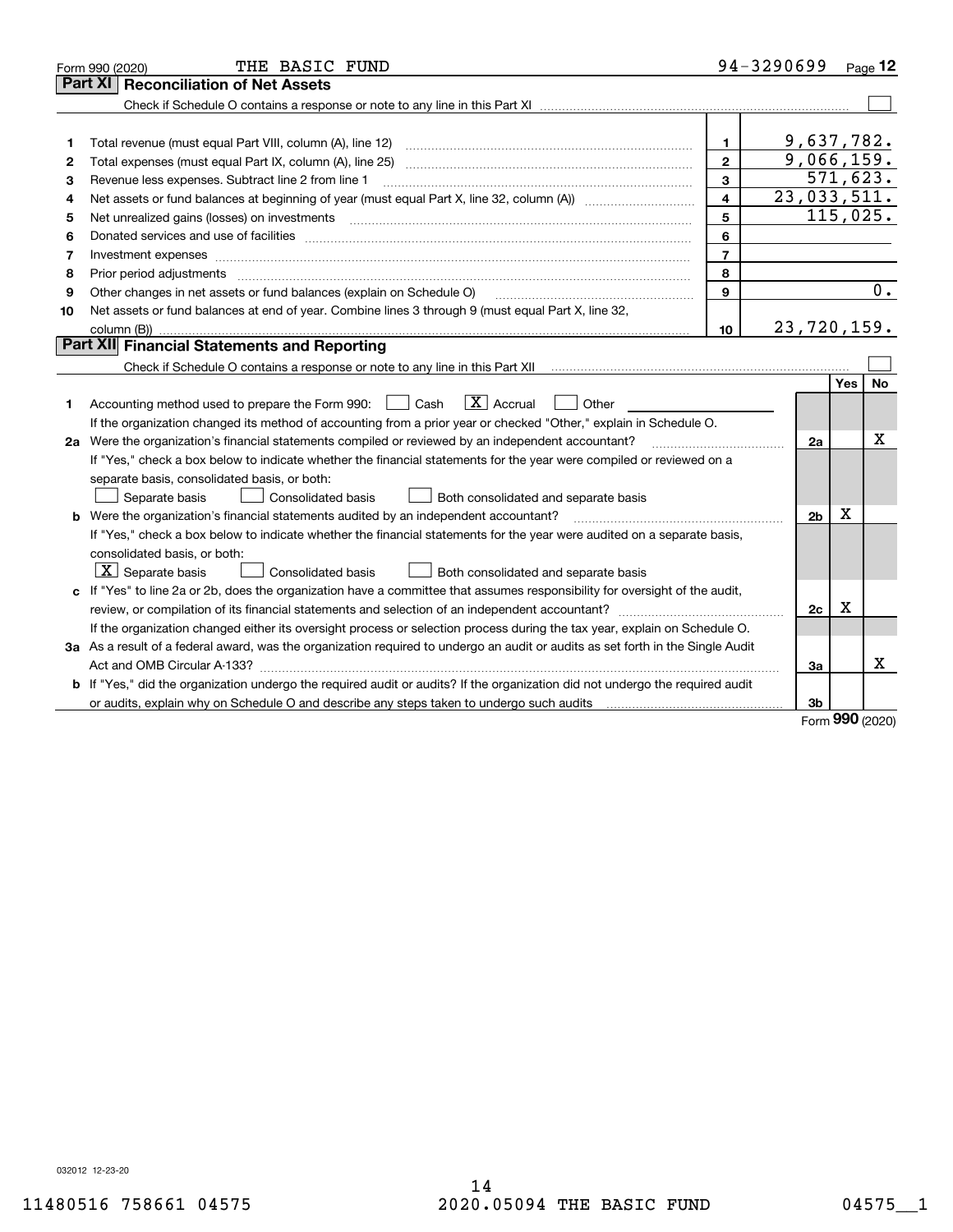| <b>SCHEDULE A</b> |  |
|-------------------|--|
|-------------------|--|

Department of the Treasury Internal Revenue Service

| (Form 990 or 990-EZ) |  |  |  |  |
|----------------------|--|--|--|--|
|----------------------|--|--|--|--|

# **Public Charity Status and Public Support**

**Complete if the organization is a section 501(c)(3) organization or a section 4947(a)(1) nonexempt charitable trust. | Attach to Form 990 or Form 990-EZ.** 

| www.irs.gov/Form990 for instructions and the latest information. |  |  |
|------------------------------------------------------------------|--|--|

| OMB No. 1545-0047                   |
|-------------------------------------|
| 17                                  |
| <b>Open to Public</b><br>Inspection |

|  | Name of the organization |
|--|--------------------------|
|  |                          |

 $\blacktriangleright$  Go to

|                | Name of the organization<br><b>Employer identification number</b>                                                                                                                                                                                              |                                                                                                                                              |                |                                                        |                                                                |    |                            |  |                            |  |
|----------------|----------------------------------------------------------------------------------------------------------------------------------------------------------------------------------------------------------------------------------------------------------------|----------------------------------------------------------------------------------------------------------------------------------------------|----------------|--------------------------------------------------------|----------------------------------------------------------------|----|----------------------------|--|----------------------------|--|
|                |                                                                                                                                                                                                                                                                |                                                                                                                                              | THE BASIC FUND |                                                        |                                                                |    |                            |  | 94-3290699                 |  |
| Part I         |                                                                                                                                                                                                                                                                | Reason for Public Charity Status. (All organizations must complete this part.) See instructions.                                             |                |                                                        |                                                                |    |                            |  |                            |  |
|                |                                                                                                                                                                                                                                                                | The organization is not a private foundation because it is: (For lines 1 through 12, check only one box.)                                    |                |                                                        |                                                                |    |                            |  |                            |  |
| 1              |                                                                                                                                                                                                                                                                | A church, convention of churches, or association of churches described in section 170(b)(1)(A)(i).                                           |                |                                                        |                                                                |    |                            |  |                            |  |
| 2              |                                                                                                                                                                                                                                                                | A school described in section 170(b)(1)(A)(ii). (Attach Schedule E (Form 990 or 990-EZ).)                                                    |                |                                                        |                                                                |    |                            |  |                            |  |
| З              |                                                                                                                                                                                                                                                                | A hospital or a cooperative hospital service organization described in section 170(b)(1)(A)(iii).                                            |                |                                                        |                                                                |    |                            |  |                            |  |
|                |                                                                                                                                                                                                                                                                | A medical research organization operated in conjunction with a hospital described in section 170(b)(1)(A)(iii). Enter the hospital's name,   |                |                                                        |                                                                |    |                            |  |                            |  |
|                |                                                                                                                                                                                                                                                                | city, and state:                                                                                                                             |                |                                                        |                                                                |    |                            |  |                            |  |
| 5              |                                                                                                                                                                                                                                                                | An organization operated for the benefit of a college or university owned or operated by a governmental unit described in                    |                |                                                        |                                                                |    |                            |  |                            |  |
|                |                                                                                                                                                                                                                                                                | section 170(b)(1)(A)(iv). (Complete Part II.)                                                                                                |                |                                                        |                                                                |    |                            |  |                            |  |
| 6              |                                                                                                                                                                                                                                                                | A federal, state, or local government or governmental unit described in section 170(b)(1)(A)(v).                                             |                |                                                        |                                                                |    |                            |  |                            |  |
| $\overline{7}$ | $\lfloor x \rfloor$                                                                                                                                                                                                                                            | An organization that normally receives a substantial part of its support from a governmental unit or from the general public described in    |                |                                                        |                                                                |    |                            |  |                            |  |
|                |                                                                                                                                                                                                                                                                | section 170(b)(1)(A)(vi). (Complete Part II.)                                                                                                |                |                                                        |                                                                |    |                            |  |                            |  |
| 8              |                                                                                                                                                                                                                                                                | A community trust described in section 170(b)(1)(A)(vi). (Complete Part II.)                                                                 |                |                                                        |                                                                |    |                            |  |                            |  |
| 9              |                                                                                                                                                                                                                                                                | An agricultural research organization described in section 170(b)(1)(A)(ix) operated in conjunction with a land-grant college                |                |                                                        |                                                                |    |                            |  |                            |  |
|                |                                                                                                                                                                                                                                                                | or university or a non-land-grant college of agriculture (see instructions). Enter the name, city, and state of the college or               |                |                                                        |                                                                |    |                            |  |                            |  |
|                |                                                                                                                                                                                                                                                                | university:                                                                                                                                  |                |                                                        |                                                                |    |                            |  |                            |  |
| 10             |                                                                                                                                                                                                                                                                | An organization that normally receives (1) more than 33 1/3% of its support from contributions, membership fees, and gross receipts from     |                |                                                        |                                                                |    |                            |  |                            |  |
|                |                                                                                                                                                                                                                                                                | activities related to its exempt functions, subject to certain exceptions; and (2) no more than 33 1/3% of its support from gross investment |                |                                                        |                                                                |    |                            |  |                            |  |
|                |                                                                                                                                                                                                                                                                | income and unrelated business taxable income (less section 511 tax) from businesses acquired by the organization after June 30, 1975.        |                |                                                        |                                                                |    |                            |  |                            |  |
|                |                                                                                                                                                                                                                                                                | See section 509(a)(2). (Complete Part III.)                                                                                                  |                |                                                        |                                                                |    |                            |  |                            |  |
| 11             |                                                                                                                                                                                                                                                                | An organization organized and operated exclusively to test for public safety. See section 509(a)(4).                                         |                |                                                        |                                                                |    |                            |  |                            |  |
| 12             |                                                                                                                                                                                                                                                                | An organization organized and operated exclusively for the benefit of, to perform the functions of, or to carry out the purposes of one or   |                |                                                        |                                                                |    |                            |  |                            |  |
|                |                                                                                                                                                                                                                                                                | more publicly supported organizations described in section 509(a)(1) or section 509(a)(2). See section 509(a)(3). Check the box in           |                |                                                        |                                                                |    |                            |  |                            |  |
|                |                                                                                                                                                                                                                                                                | lines 12a through 12d that describes the type of supporting organization and complete lines 12e, 12f, and 12g.                               |                |                                                        |                                                                |    |                            |  |                            |  |
| а              |                                                                                                                                                                                                                                                                |                                                                                                                                              |                |                                                        |                                                                |    |                            |  |                            |  |
|                | Type I. A supporting organization operated, supervised, or controlled by its supported organization(s), typically by giving<br>the supported organization(s) the power to regularly appoint or elect a majority of the directors or trustees of the supporting |                                                                                                                                              |                |                                                        |                                                                |    |                            |  |                            |  |
|                |                                                                                                                                                                                                                                                                | organization. You must complete Part IV, Sections A and B.                                                                                   |                |                                                        |                                                                |    |                            |  |                            |  |
| b              |                                                                                                                                                                                                                                                                | Type II. A supporting organization supervised or controlled in connection with its supported organization(s), by having                      |                |                                                        |                                                                |    |                            |  |                            |  |
|                |                                                                                                                                                                                                                                                                | control or management of the supporting organization vested in the same persons that control or manage the supported                         |                |                                                        |                                                                |    |                            |  |                            |  |
|                |                                                                                                                                                                                                                                                                | organization(s). You must complete Part IV, Sections A and C.                                                                                |                |                                                        |                                                                |    |                            |  |                            |  |
| с              |                                                                                                                                                                                                                                                                | Type III functionally integrated. A supporting organization operated in connection with, and functionally integrated with,                   |                |                                                        |                                                                |    |                            |  |                            |  |
|                |                                                                                                                                                                                                                                                                | its supported organization(s) (see instructions). You must complete Part IV, Sections A, D, and E.                                           |                |                                                        |                                                                |    |                            |  |                            |  |
| d              |                                                                                                                                                                                                                                                                | Type III non-functionally integrated. A supporting organization operated in connection with its supported organization(s)                    |                |                                                        |                                                                |    |                            |  |                            |  |
|                |                                                                                                                                                                                                                                                                | that is not functionally integrated. The organization generally must satisfy a distribution requirement and an attentiveness                 |                |                                                        |                                                                |    |                            |  |                            |  |
|                |                                                                                                                                                                                                                                                                | requirement (see instructions). You must complete Part IV, Sections A and D, and Part V.                                                     |                |                                                        |                                                                |    |                            |  |                            |  |
| е              |                                                                                                                                                                                                                                                                | Check this box if the organization received a written determination from the IRS that it is a Type I, Type II, Type III                      |                |                                                        |                                                                |    |                            |  |                            |  |
|                |                                                                                                                                                                                                                                                                | functionally integrated, or Type III non-functionally integrated supporting organization.                                                    |                |                                                        |                                                                |    |                            |  |                            |  |
| f.             |                                                                                                                                                                                                                                                                | Enter the number of supported organizations                                                                                                  |                |                                                        |                                                                |    |                            |  |                            |  |
|                |                                                                                                                                                                                                                                                                | g Provide the following information about the supported organization(s).                                                                     |                |                                                        |                                                                |    |                            |  |                            |  |
|                |                                                                                                                                                                                                                                                                | (i) Name of supported                                                                                                                        | (ii) EIN       | (iii) Type of organization<br>(described on lines 1-10 | (iv) Is the organization listed<br>in your governing document? |    | (v) Amount of monetary     |  | (vi) Amount of other       |  |
|                |                                                                                                                                                                                                                                                                | organization                                                                                                                                 |                | above (see instructions))                              | Yes                                                            | No | support (see instructions) |  | support (see instructions) |  |
|                |                                                                                                                                                                                                                                                                |                                                                                                                                              |                |                                                        |                                                                |    |                            |  |                            |  |
|                |                                                                                                                                                                                                                                                                |                                                                                                                                              |                |                                                        |                                                                |    |                            |  |                            |  |
|                |                                                                                                                                                                                                                                                                |                                                                                                                                              |                |                                                        |                                                                |    |                            |  |                            |  |
|                |                                                                                                                                                                                                                                                                |                                                                                                                                              |                |                                                        |                                                                |    |                            |  |                            |  |
|                |                                                                                                                                                                                                                                                                |                                                                                                                                              |                |                                                        |                                                                |    |                            |  |                            |  |
|                |                                                                                                                                                                                                                                                                |                                                                                                                                              |                |                                                        |                                                                |    |                            |  |                            |  |
|                |                                                                                                                                                                                                                                                                |                                                                                                                                              |                |                                                        |                                                                |    |                            |  |                            |  |
|                |                                                                                                                                                                                                                                                                |                                                                                                                                              |                |                                                        |                                                                |    |                            |  |                            |  |
|                |                                                                                                                                                                                                                                                                |                                                                                                                                              |                |                                                        |                                                                |    |                            |  |                            |  |
|                |                                                                                                                                                                                                                                                                |                                                                                                                                              |                |                                                        |                                                                |    |                            |  |                            |  |
| Total          |                                                                                                                                                                                                                                                                |                                                                                                                                              |                |                                                        |                                                                |    |                            |  |                            |  |

LHA For Paperwork Reduction Act Notice, see the Instructions for Form 990 or 990-EZ. <sub>032021</sub> o1-25-21 Schedule A (Form 990 or 990-EZ) 2020 15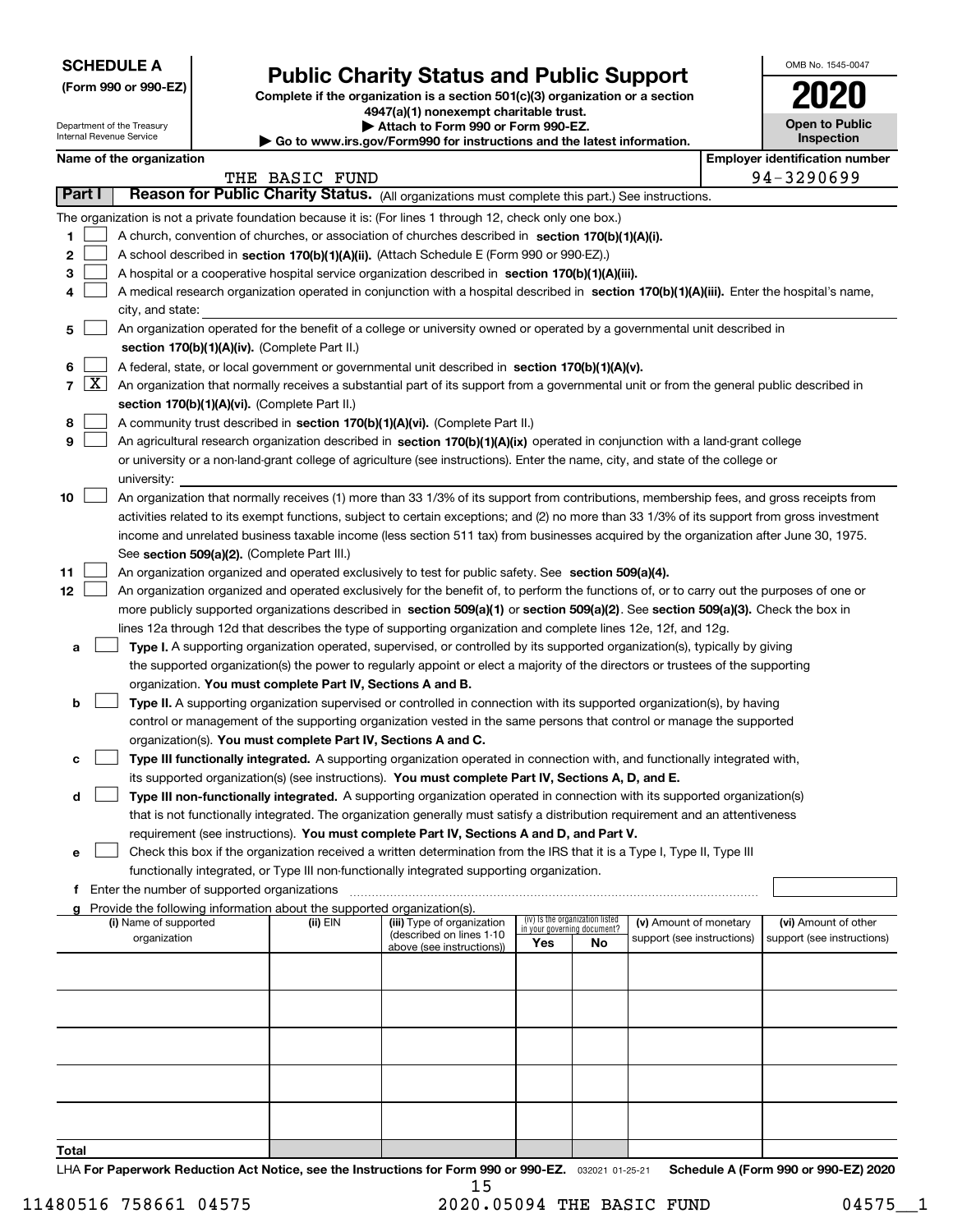#### Schedule A (Form 990 or 990-EZ) 2020 Page THE BASIC FUND 94-3290699

**2**

**Part II** Support Schedule for Organizations Described in Sections 170(b)(1)(A)(iv) and 170(b)(1)(A)(vi)

(Complete only if you checked the box on line 5, 7, or 8 of Part I or if the organization failed to qualify under Part III. If the organization fails to qualify under the tests listed below, please complete Part III.)

|    | <b>Section A. Public Support</b>                                                                                                                                                                                               |          |           |            |            |          |                                          |
|----|--------------------------------------------------------------------------------------------------------------------------------------------------------------------------------------------------------------------------------|----------|-----------|------------|------------|----------|------------------------------------------|
|    | Calendar year (or fiscal year beginning in)                                                                                                                                                                                    | (a) 2016 | (b) 2017  | $(c)$ 2018 | $(d)$ 2019 | (e) 2020 | (f) Total                                |
|    | 1 Gifts, grants, contributions, and                                                                                                                                                                                            |          |           |            |            |          |                                          |
|    | membership fees received. (Do not                                                                                                                                                                                              |          |           |            |            |          |                                          |
|    | include any "unusual grants.")                                                                                                                                                                                                 | 6580735. | 8357268.  | 6944838.   | 8988126.   |          | 9432921.40303888.                        |
|    | 2 Tax revenues levied for the organ-                                                                                                                                                                                           |          |           |            |            |          |                                          |
|    | ization's benefit and either paid to                                                                                                                                                                                           |          |           |            |            |          |                                          |
|    | or expended on its behalf                                                                                                                                                                                                      |          |           |            |            |          |                                          |
|    | 3 The value of services or facilities                                                                                                                                                                                          |          |           |            |            |          |                                          |
|    | furnished by a governmental unit to                                                                                                                                                                                            |          |           |            |            |          |                                          |
|    | the organization without charge                                                                                                                                                                                                |          |           |            |            |          |                                          |
|    | 4 Total. Add lines 1 through 3                                                                                                                                                                                                 | 6580735. | 8357268.  | 6944838.   | 8988126.   |          | 9432921.40303888.                        |
| 5. | The portion of total contributions                                                                                                                                                                                             |          |           |            |            |          |                                          |
|    | by each person (other than a                                                                                                                                                                                                   |          |           |            |            |          |                                          |
|    | governmental unit or publicly                                                                                                                                                                                                  |          |           |            |            |          |                                          |
|    | supported organization) included                                                                                                                                                                                               |          |           |            |            |          |                                          |
|    | on line 1 that exceeds 2% of the                                                                                                                                                                                               |          |           |            |            |          |                                          |
|    | amount shown on line 11,                                                                                                                                                                                                       |          |           |            |            |          |                                          |
|    | column (f)                                                                                                                                                                                                                     |          |           |            |            |          | 10167642.                                |
|    | 6 Public support. Subtract line 5 from line 4.                                                                                                                                                                                 |          |           |            |            |          | 30136246.                                |
|    | <b>Section B. Total Support</b>                                                                                                                                                                                                |          |           |            |            |          |                                          |
|    | Calendar year (or fiscal year beginning in)                                                                                                                                                                                    | (a) 2016 | (b) 2017  | $(c)$ 2018 | $(d)$ 2019 | (e) 2020 | (f) Total                                |
|    | <b>7</b> Amounts from line 4                                                                                                                                                                                                   | 6580735. | 8357268.  | 6944838.   | 8988126.   |          | 9432921.40303888.                        |
| 8  | Gross income from interest,                                                                                                                                                                                                    |          |           |            |            |          |                                          |
|    | dividends, payments received on                                                                                                                                                                                                |          |           |            |            |          |                                          |
|    | securities loans, rents, royalties,                                                                                                                                                                                            |          |           |            |            |          |                                          |
|    | and income from similar sources                                                                                                                                                                                                | 136,854. | 247, 154. | 409,073.   | 430,762.   | 159,717. | 1383560.                                 |
|    | 9 Net income from unrelated business                                                                                                                                                                                           |          |           |            |            |          |                                          |
|    | activities, whether or not the                                                                                                                                                                                                 |          |           |            |            |          |                                          |
|    | business is regularly carried on                                                                                                                                                                                               |          |           |            |            |          |                                          |
|    | 10 Other income. Do not include gain                                                                                                                                                                                           |          |           |            |            |          |                                          |
|    | or loss from the sale of capital                                                                                                                                                                                               |          |           |            |            |          |                                          |
|    | assets (Explain in Part VI.)                                                                                                                                                                                                   |          |           |            |            |          |                                          |
|    | 11 Total support. Add lines 7 through 10                                                                                                                                                                                       |          |           |            |            |          | 41687448.                                |
|    | <b>12</b> Gross receipts from related activities, etc. (see instructions)                                                                                                                                                      |          |           |            |            | 12       |                                          |
|    | 13 First 5 years. If the Form 990 is for the organization's first, second, third, fourth, or fifth tax year as a section 501(c)(3)                                                                                             |          |           |            |            |          |                                          |
|    | organization, check this box and stop here matches and stop here and stop here are all the matches and stop here are all the states and stop here are all the states and stop here are all the states and stop here are all th |          |           |            |            |          |                                          |
|    | <b>Section C. Computation of Public Support Percentage</b>                                                                                                                                                                     |          |           |            |            |          |                                          |
|    | 14 Public support percentage for 2020 (line 6, column (f), divided by line 11, column (f) <i>mummumumum</i>                                                                                                                    |          |           |            |            | 14       | 72.29<br>%                               |
|    |                                                                                                                                                                                                                                |          |           |            |            | 15       | 72.82<br>%                               |
|    | 16a 33 1/3% support test - 2020. If the organization did not check the box on line 13, and line 14 is 33 1/3% or more, check this box and                                                                                      |          |           |            |            |          |                                          |
|    | stop here. The organization qualifies as a publicly supported organization                                                                                                                                                     |          |           |            |            |          | $\blacktriangleright$ $\boxed{\text{X}}$ |
|    | b 33 1/3% support test - 2019. If the organization did not check a box on line 13 or 16a, and line 15 is 33 1/3% or more, check this box                                                                                       |          |           |            |            |          |                                          |
|    | and stop here. The organization qualifies as a publicly supported organization                                                                                                                                                 |          |           |            |            |          |                                          |
|    | 17a 10% -facts-and-circumstances test - 2020. If the organization did not check a box on line 13, 16a, or 16b, and line 14 is 10% or more,                                                                                     |          |           |            |            |          |                                          |
|    | and if the organization meets the facts-and-circumstances test, check this box and stop here. Explain in Part VI how the organization                                                                                          |          |           |            |            |          |                                          |
|    | meets the facts-and-circumstances test. The organization qualifies as a publicly supported organization                                                                                                                        |          |           |            |            |          |                                          |
|    | <b>b 10% -facts-and-circumstances test - 2019.</b> If the organization did not check a box on line 13, 16a, 16b, or 17a, and line 15 is 10% or                                                                                 |          |           |            |            |          |                                          |
|    | more, and if the organization meets the facts-and-circumstances test, check this box and stop here. Explain in Part VI how the                                                                                                 |          |           |            |            |          |                                          |
|    | organization meets the facts-and-circumstances test. The organization qualifies as a publicly supported organization                                                                                                           |          |           |            |            |          |                                          |
|    | 18 Private foundation. If the organization did not check a box on line 13, 16a, 16b, 17a, or 17b, check this box and see instructions                                                                                          |          |           |            |            |          |                                          |
|    |                                                                                                                                                                                                                                |          |           |            |            |          | Schodule A (Form 000 or 000 F7) 2020     |

**Schedule A (Form 990 or 990-EZ) 2020**

032022 01-25-21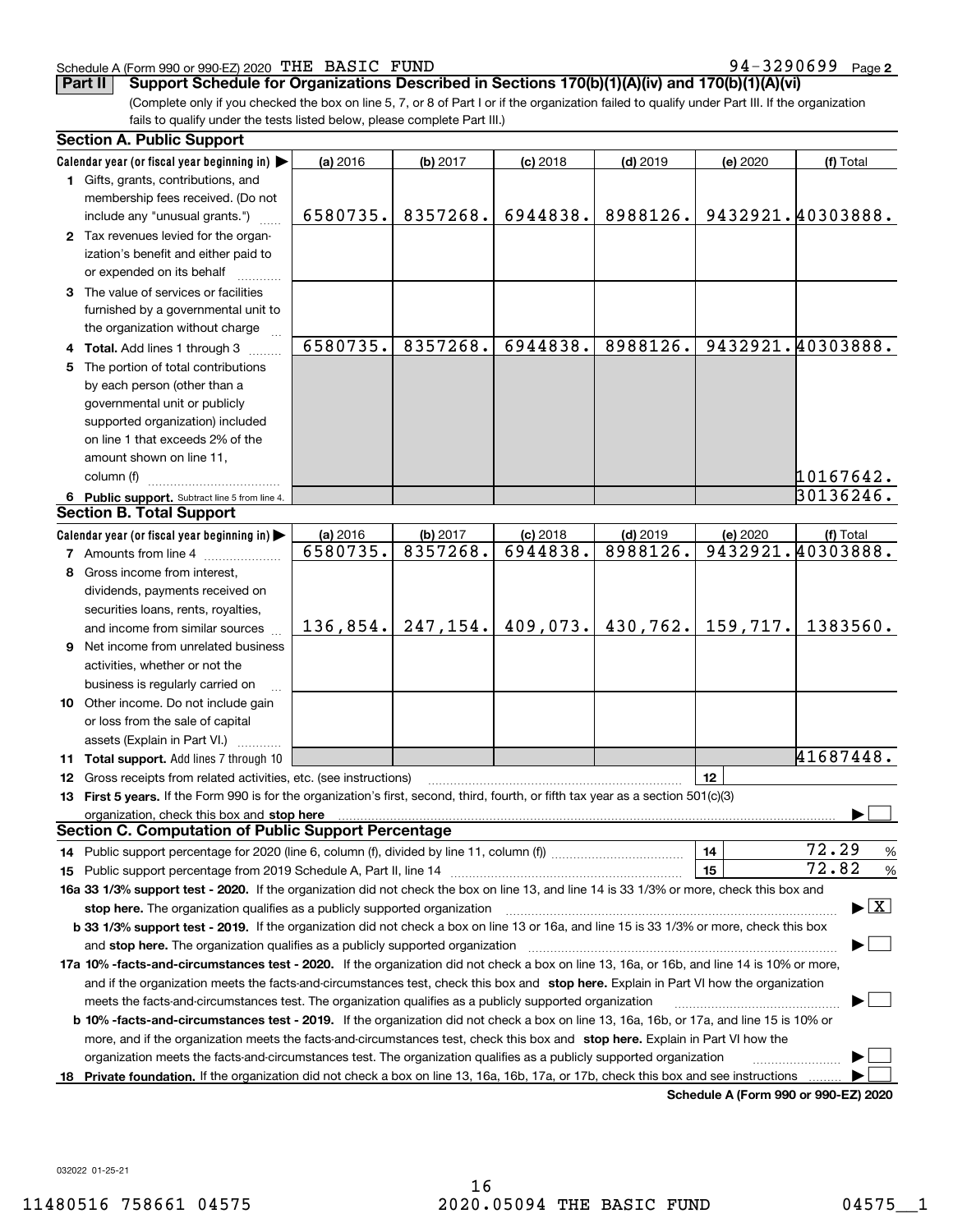#### Schedule A (Form 990 or 990-EZ) 2020 Page THE BASIC FUND 94-3290699

### **Part III Support Schedule for Organizations Described in Section 509(a)(2)**

(Complete only if you checked the box on line 10 of Part I or if the organization failed to qualify under Part II. If the organization fails to qualify under the tests listed below, please complete Part II.)

| <b>Section A. Public Support</b>                                                                                                                                                                                               |          |          |                 |            |          |                                      |
|--------------------------------------------------------------------------------------------------------------------------------------------------------------------------------------------------------------------------------|----------|----------|-----------------|------------|----------|--------------------------------------|
| Calendar year (or fiscal year beginning in) $\blacktriangleright$                                                                                                                                                              | (a) 2016 | (b) 2017 | <b>(c)</b> 2018 | $(d)$ 2019 | (e) 2020 | (f) Total                            |
| 1 Gifts, grants, contributions, and                                                                                                                                                                                            |          |          |                 |            |          |                                      |
| membership fees received. (Do not                                                                                                                                                                                              |          |          |                 |            |          |                                      |
| include any "unusual grants.")                                                                                                                                                                                                 |          |          |                 |            |          |                                      |
| 2 Gross receipts from admissions,<br>merchandise sold or services per-<br>formed, or facilities furnished in<br>any activity that is related to the<br>organization's tax-exempt purpose                                       |          |          |                 |            |          |                                      |
| 3 Gross receipts from activities that<br>are not an unrelated trade or bus-                                                                                                                                                    |          |          |                 |            |          |                                      |
| iness under section 513                                                                                                                                                                                                        |          |          |                 |            |          |                                      |
| 4 Tax revenues levied for the organ-<br>ization's benefit and either paid to                                                                                                                                                   |          |          |                 |            |          |                                      |
| or expended on its behalf                                                                                                                                                                                                      |          |          |                 |            |          |                                      |
| 5 The value of services or facilities<br>furnished by a governmental unit to                                                                                                                                                   |          |          |                 |            |          |                                      |
| the organization without charge                                                                                                                                                                                                |          |          |                 |            |          |                                      |
| <b>6 Total.</b> Add lines 1 through 5<br>7a Amounts included on lines 1, 2, and                                                                                                                                                |          |          |                 |            |          |                                      |
| 3 received from disqualified persons                                                                                                                                                                                           |          |          |                 |            |          |                                      |
| <b>b</b> Amounts included on lines 2 and 3 received<br>from other than disqualified persons that<br>exceed the greater of \$5,000 or 1% of the<br>amount on line 13 for the year                                               |          |          |                 |            |          |                                      |
| c Add lines 7a and 7b                                                                                                                                                                                                          |          |          |                 |            |          |                                      |
| 8 Public support. (Subtract line 7c from line 6.)<br><b>Section B. Total Support</b>                                                                                                                                           |          |          |                 |            |          |                                      |
| Calendar year (or fiscal year beginning in) $\blacktriangleright$                                                                                                                                                              | (a) 2016 | (b) 2017 | $(c)$ 2018      | $(d)$ 2019 | (e) 2020 | (f) Total                            |
| 9 Amounts from line 6                                                                                                                                                                                                          |          |          |                 |            |          |                                      |
| <b>10a</b> Gross income from interest,<br>dividends, payments received on<br>securities loans, rents, royalties,<br>and income from similar sources                                                                            |          |          |                 |            |          |                                      |
| <b>b</b> Unrelated business taxable income                                                                                                                                                                                     |          |          |                 |            |          |                                      |
| (less section 511 taxes) from businesses<br>acquired after June 30, 1975 [10001]                                                                                                                                               |          |          |                 |            |          |                                      |
| c Add lines 10a and 10b                                                                                                                                                                                                        |          |          |                 |            |          |                                      |
| 11 Net income from unrelated business<br>activities not included in line 10b.<br>whether or not the business is<br>regularly carried on                                                                                        |          |          |                 |            |          |                                      |
| <b>12</b> Other income. Do not include gain<br>or loss from the sale of capital<br>assets (Explain in Part VI.)                                                                                                                |          |          |                 |            |          |                                      |
| <b>13</b> Total support. (Add lines 9, 10c, 11, and 12.)                                                                                                                                                                       |          |          |                 |            |          |                                      |
| 14 First 5 years. If the Form 990 is for the organization's first, second, third, fourth, or fifth tax year as a section 501(c)(3) organization,                                                                               |          |          |                 |            |          |                                      |
| check this box and stop here communication and content to the state of the state of the state of the state of the state of the state of the state of the state of the state of the state of the state of the state of the stat |          |          |                 |            |          |                                      |
| <b>Section C. Computation of Public Support Percentage</b>                                                                                                                                                                     |          |          |                 |            |          |                                      |
|                                                                                                                                                                                                                                |          |          |                 |            | 15       | %                                    |
| 16 Public support percentage from 2019 Schedule A, Part III, line 15<br><b>Section D. Computation of Investment Income Percentage</b>                                                                                          |          |          |                 |            | 16       | %                                    |
|                                                                                                                                                                                                                                |          |          |                 |            |          |                                      |
| 17 Investment income percentage for 2020 (line 10c, column (f), divided by line 13, column (f))<br>18 Investment income percentage from 2019 Schedule A, Part III, line 17                                                     |          |          |                 |            | 17<br>18 | %<br>%                               |
| 19a 33 1/3% support tests - 2020. If the organization did not check the box on line 14, and line 15 is more than 33 1/3%, and line 17 is not                                                                                   |          |          |                 |            |          |                                      |
| more than 33 1/3%, check this box and stop here. The organization qualifies as a publicly supported organization                                                                                                               |          |          |                 |            |          | $\sim$<br>▶                          |
| b 33 1/3% support tests - 2019. If the organization did not check a box on line 14 or line 19a, and line 16 is more than 33 1/3%, and                                                                                          |          |          |                 |            |          |                                      |
| line 18 is not more than 33 1/3%, check this box and stop here. The organization qualifies as a publicly supported organization                                                                                                |          |          |                 |            |          |                                      |
| 20 Private foundation. If the organization did not check a box on line 14, 19a, or 19b, check this box and see instructions                                                                                                    |          |          |                 |            |          |                                      |
| 032023 01-25-21                                                                                                                                                                                                                |          |          |                 |            |          | Schedule A (Form 990 or 990-EZ) 2020 |
|                                                                                                                                                                                                                                |          | 17       |                 |            |          |                                      |

11480516 758661 04575 2020.05094 THE BASIC FUND 04575 1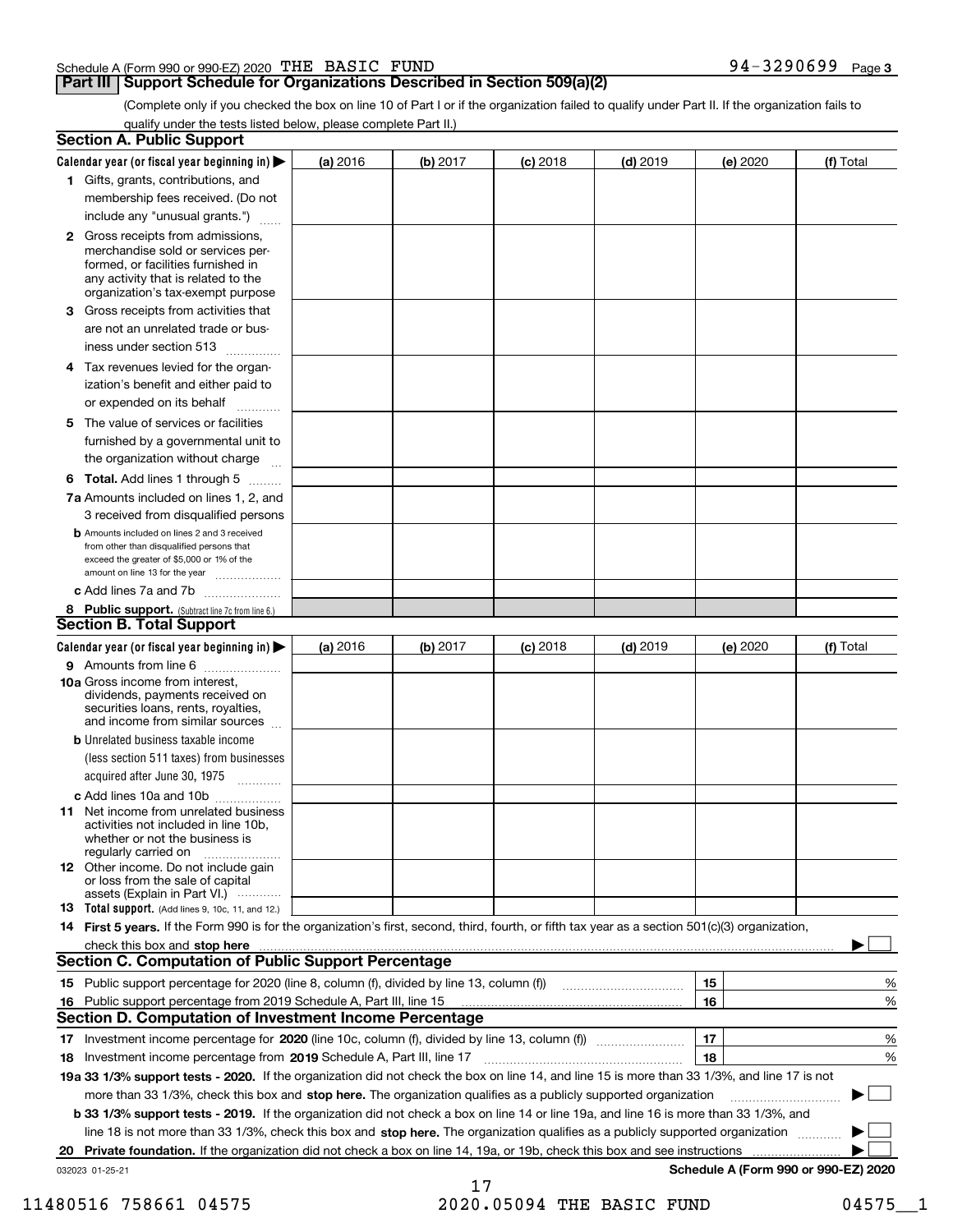**1**

**2**

**3a**

**3b**

**YesNo**

### **Part IV Supporting Organizations**

(Complete only if you checked a box in line 12 on Part I. If you checked box 12a, Part I, complete Sections A and B. If you checked box 12b, Part I, complete Sections A and C. If you checked box 12c, Part I, complete Sections A, D, and E. If you checked box 12d, Part I, complete Sections A and D, and complete Part V.)

### **Section A. All Supporting Organizations**

- **1** Are all of the organization's supported organizations listed by name in the organization's governing documents? If "No," describe in **Part VI** how the supported organizations are designated. If designated by *class or purpose, describe the designation. If historic and continuing relationship, explain.*
- **2** Did the organization have any supported organization that does not have an IRS determination of status under section 509(a)(1) or (2)? If "Yes," explain in Part VI how the organization determined that the supported *organization was described in section 509(a)(1) or (2).*
- **3a** Did the organization have a supported organization described in section 501(c)(4), (5), or (6)? If "Yes," answer *lines 3b and 3c below.*
- **b** Did the organization confirm that each supported organization qualified under section 501(c)(4), (5), or (6) and satisfied the public support tests under section 509(a)(2)? If "Yes," describe in **Part VI** when and how the *organization made the determination.*
- **c**Did the organization ensure that all support to such organizations was used exclusively for section 170(c)(2)(B) purposes? If "Yes," explain in **Part VI** what controls the organization put in place to ensure such use.
- **4a***If* Was any supported organization not organized in the United States ("foreign supported organization")? *"Yes," and if you checked box 12a or 12b in Part I, answer lines 4b and 4c below.*
- **b** Did the organization have ultimate control and discretion in deciding whether to make grants to the foreign supported organization? If "Yes," describe in **Part VI** how the organization had such control and discretion *despite being controlled or supervised by or in connection with its supported organizations.*
- **c** Did the organization support any foreign supported organization that does not have an IRS determination under sections 501(c)(3) and 509(a)(1) or (2)? If "Yes," explain in **Part VI** what controls the organization used *to ensure that all support to the foreign supported organization was used exclusively for section 170(c)(2)(B) purposes.*
- **5a** Did the organization add, substitute, or remove any supported organizations during the tax year? If "Yes," answer lines 5b and 5c below (if applicable). Also, provide detail in **Part VI,** including (i) the names and EIN *numbers of the supported organizations added, substituted, or removed; (ii) the reasons for each such action; (iii) the authority under the organization's organizing document authorizing such action; and (iv) how the action was accomplished (such as by amendment to the organizing document).*
- **b** Type I or Type II only. Was any added or substituted supported organization part of a class already designated in the organization's organizing document?
- **cSubstitutions only.**  Was the substitution the result of an event beyond the organization's control?
- **6** Did the organization provide support (whether in the form of grants or the provision of services or facilities) to **Part VI.** *If "Yes," provide detail in* support or benefit one or more of the filing organization's supported organizations? anyone other than (i) its supported organizations, (ii) individuals that are part of the charitable class benefited by one or more of its supported organizations, or (iii) other supporting organizations that also
- **7**Did the organization provide a grant, loan, compensation, or other similar payment to a substantial contributor *If "Yes," complete Part I of Schedule L (Form 990 or 990-EZ).* regard to a substantial contributor? (as defined in section 4958(c)(3)(C)), a family member of a substantial contributor, or a 35% controlled entity with
- **8** Did the organization make a loan to a disqualified person (as defined in section 4958) not described in line 7? *If "Yes," complete Part I of Schedule L (Form 990 or 990-EZ).*
- **9a** Was the organization controlled directly or indirectly at any time during the tax year by one or more in section 509(a)(1) or (2))? If "Yes," *provide detail in* <code>Part VI.</code> disqualified persons, as defined in section 4946 (other than foundation managers and organizations described
- **b** Did one or more disqualified persons (as defined in line 9a) hold a controlling interest in any entity in which the supporting organization had an interest? If "Yes," provide detail in P**art VI**.
- **c**Did a disqualified person (as defined in line 9a) have an ownership interest in, or derive any personal benefit from, assets in which the supporting organization also had an interest? If "Yes," provide detail in P**art VI.**
- **10a** Was the organization subject to the excess business holdings rules of section 4943 because of section supporting organizations)? If "Yes," answer line 10b below. 4943(f) (regarding certain Type II supporting organizations, and all Type III non-functionally integrated
- **b** Did the organization have any excess business holdings in the tax year? (Use Schedule C, Form 4720, to *determine whether the organization had excess business holdings.)*

032024 01-25-21

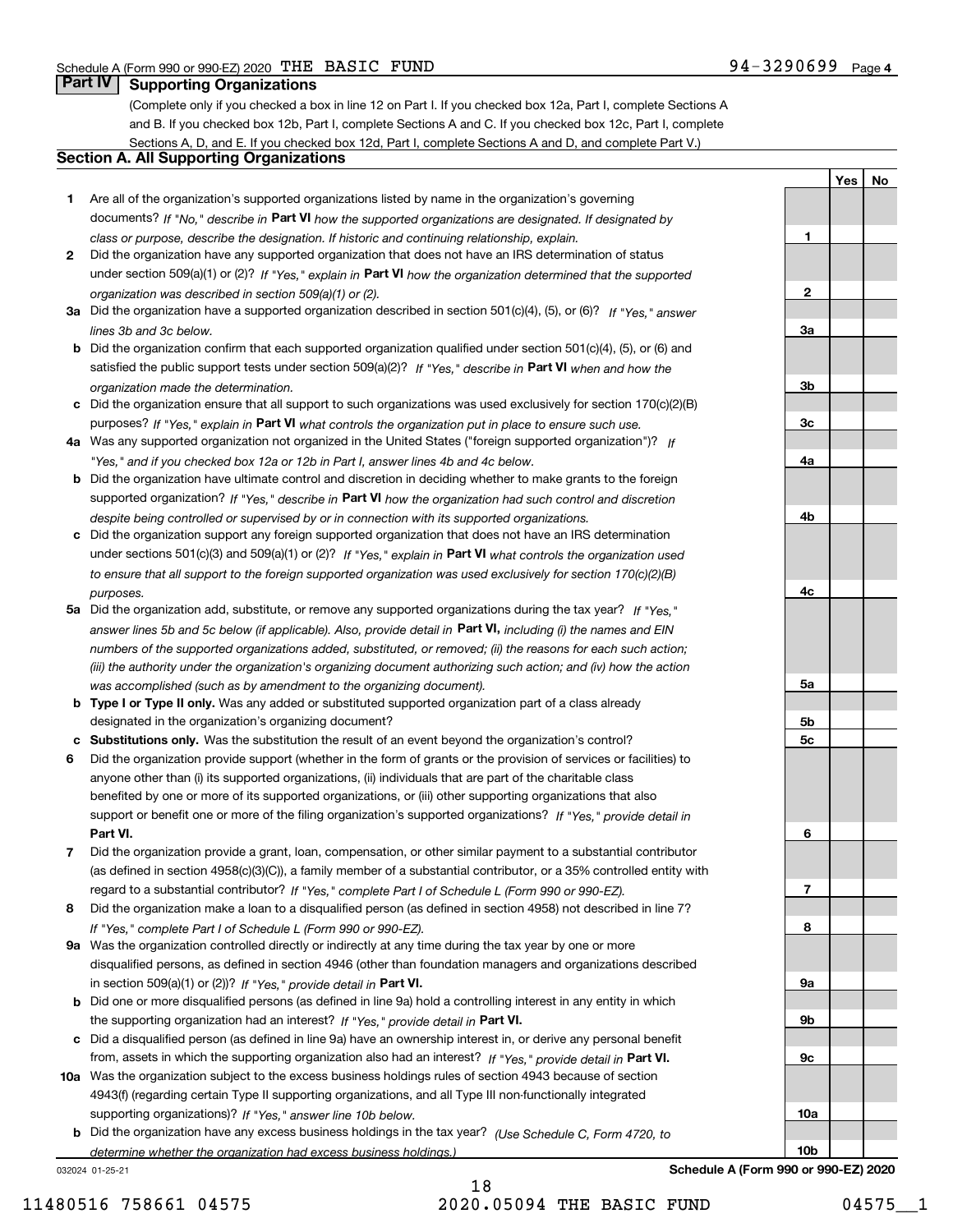|              | <b>Part IV</b><br>Supporting Organizations (continued)                                                                                                                                                                                                                                                                                                                                                                                                                                                                   |              |     |    |
|--------------|--------------------------------------------------------------------------------------------------------------------------------------------------------------------------------------------------------------------------------------------------------------------------------------------------------------------------------------------------------------------------------------------------------------------------------------------------------------------------------------------------------------------------|--------------|-----|----|
|              |                                                                                                                                                                                                                                                                                                                                                                                                                                                                                                                          |              | Yes | No |
| 11           | Has the organization accepted a gift or contribution from any of the following persons?                                                                                                                                                                                                                                                                                                                                                                                                                                  |              |     |    |
|              | a A person who directly or indirectly controls, either alone or together with persons described in lines 11b and                                                                                                                                                                                                                                                                                                                                                                                                         |              |     |    |
|              | 11c below, the governing body of a supported organization?                                                                                                                                                                                                                                                                                                                                                                                                                                                               | 11a          |     |    |
|              | <b>b</b> A family member of a person described in line 11a above?                                                                                                                                                                                                                                                                                                                                                                                                                                                        | 11b          |     |    |
|              | c A 35% controlled entity of a person described in line 11a or 11b above? If "Yes" to line 11a, 11b, or 11c, provide                                                                                                                                                                                                                                                                                                                                                                                                     |              |     |    |
|              | detail in Part VI.                                                                                                                                                                                                                                                                                                                                                                                                                                                                                                       | 11c          |     |    |
|              | <b>Section B. Type I Supporting Organizations</b>                                                                                                                                                                                                                                                                                                                                                                                                                                                                        |              |     |    |
|              |                                                                                                                                                                                                                                                                                                                                                                                                                                                                                                                          |              | Yes | No |
| 1            | Did the governing body, members of the governing body, officers acting in their official capacity, or membership of one or<br>more supported organizations have the power to regularly appoint or elect at least a majority of the organization's officers,<br>directors, or trustees at all times during the tax year? If "No," describe in Part VI how the supported organization(s)<br>effectively operated, supervised, or controlled the organization's activities. If the organization had more than one supported |              |     |    |
|              | organization, describe how the powers to appoint and/or remove officers, directors, or trustees were allocated among the                                                                                                                                                                                                                                                                                                                                                                                                 |              |     |    |
|              | supported organizations and what conditions or restrictions, if any, applied to such powers during the tax year.                                                                                                                                                                                                                                                                                                                                                                                                         | 1            |     |    |
| $\mathbf{2}$ | Did the organization operate for the benefit of any supported organization other than the supported                                                                                                                                                                                                                                                                                                                                                                                                                      |              |     |    |
|              | organization(s) that operated, supervised, or controlled the supporting organization? If "Yes," explain in                                                                                                                                                                                                                                                                                                                                                                                                               |              |     |    |
|              | Part VI how providing such benefit carried out the purposes of the supported organization(s) that operated,                                                                                                                                                                                                                                                                                                                                                                                                              |              |     |    |
|              | supervised, or controlled the supporting organization.<br>Section C. Type II Supporting Organizations                                                                                                                                                                                                                                                                                                                                                                                                                    | $\mathbf{2}$ |     |    |
|              |                                                                                                                                                                                                                                                                                                                                                                                                                                                                                                                          |              |     |    |
|              |                                                                                                                                                                                                                                                                                                                                                                                                                                                                                                                          |              | Yes | No |
| 1.           | Were a majority of the organization's directors or trustees during the tax year also a majority of the directors                                                                                                                                                                                                                                                                                                                                                                                                         |              |     |    |
|              | or trustees of each of the organization's supported organization(s)? If "No," describe in Part VI how control                                                                                                                                                                                                                                                                                                                                                                                                            |              |     |    |
|              | or management of the supporting organization was vested in the same persons that controlled or managed                                                                                                                                                                                                                                                                                                                                                                                                                   |              |     |    |
|              | the supported organization(s).<br>Section D. All Type III Supporting Organizations                                                                                                                                                                                                                                                                                                                                                                                                                                       | 1            |     |    |
|              |                                                                                                                                                                                                                                                                                                                                                                                                                                                                                                                          |              |     |    |
|              |                                                                                                                                                                                                                                                                                                                                                                                                                                                                                                                          |              | Yes | No |
| 1            | Did the organization provide to each of its supported organizations, by the last day of the fifth month of the                                                                                                                                                                                                                                                                                                                                                                                                           |              |     |    |
|              | organization's tax year, (i) a written notice describing the type and amount of support provided during the prior tax                                                                                                                                                                                                                                                                                                                                                                                                    |              |     |    |
|              | year, (ii) a copy of the Form 990 that was most recently filed as of the date of notification, and (iii) copies of the                                                                                                                                                                                                                                                                                                                                                                                                   |              |     |    |
|              | organization's governing documents in effect on the date of notification, to the extent not previously provided?                                                                                                                                                                                                                                                                                                                                                                                                         | 1            |     |    |
| 2            | Were any of the organization's officers, directors, or trustees either (i) appointed or elected by the supported                                                                                                                                                                                                                                                                                                                                                                                                         |              |     |    |
|              | organization(s) or (ii) serving on the governing body of a supported organization? If "No," explain in Part VI how                                                                                                                                                                                                                                                                                                                                                                                                       |              |     |    |
|              | the organization maintained a close and continuous working relationship with the supported organization(s).                                                                                                                                                                                                                                                                                                                                                                                                              | $\mathbf{2}$ |     |    |
| 3            | By reason of the relationship described in line 2, above, did the organization's supported organizations have a                                                                                                                                                                                                                                                                                                                                                                                                          |              |     |    |
|              | significant voice in the organization's investment policies and in directing the use of the organization's                                                                                                                                                                                                                                                                                                                                                                                                               |              |     |    |
|              | income or assets at all times during the tax year? If "Yes," describe in Part VI the role the organization's                                                                                                                                                                                                                                                                                                                                                                                                             | З            |     |    |
|              | supported organizations played in this regard.<br>Section E. Type III Functionally Integrated Supporting Organizations                                                                                                                                                                                                                                                                                                                                                                                                   |              |     |    |
| 1            |                                                                                                                                                                                                                                                                                                                                                                                                                                                                                                                          |              |     |    |
| a            | Check the box next to the method that the organization used to satisfy the Integral Part Test during the year (see instructions).<br>The organization satisfied the Activities Test. Complete line 2 below.                                                                                                                                                                                                                                                                                                              |              |     |    |
| b            | The organization is the parent of each of its supported organizations. Complete line 3 below.                                                                                                                                                                                                                                                                                                                                                                                                                            |              |     |    |
| c            | The organization supported a governmental entity. Describe in Part VI how you supported a governmental entity (see instructions)                                                                                                                                                                                                                                                                                                                                                                                         |              |     |    |
| 2            | Activities Test. Answer lines 2a and 2b below.                                                                                                                                                                                                                                                                                                                                                                                                                                                                           |              | Yes | No |
| а            | Did substantially all of the organization's activities during the tax year directly further the exempt purposes of                                                                                                                                                                                                                                                                                                                                                                                                       |              |     |    |
|              | the supported organization(s) to which the organization was responsive? If "Yes," then in Part VI identify                                                                                                                                                                                                                                                                                                                                                                                                               |              |     |    |
|              | those supported organizations and explain how these activities directly furthered their exempt purposes,                                                                                                                                                                                                                                                                                                                                                                                                                 |              |     |    |
|              | how the organization was responsive to those supported organizations, and how the organization determined                                                                                                                                                                                                                                                                                                                                                                                                                |              |     |    |
|              | that these activities constituted substantially all of its activities.                                                                                                                                                                                                                                                                                                                                                                                                                                                   | 2a           |     |    |
| b            | Did the activities described in line 2a, above, constitute activities that, but for the organization's involvement,                                                                                                                                                                                                                                                                                                                                                                                                      |              |     |    |
|              | one or more of the organization's supported organization(s) would have been engaged in? If "Yes," explain in                                                                                                                                                                                                                                                                                                                                                                                                             |              |     |    |

**Part VI**  *the reasons for the organization's position that its supported organization(s) would have engaged in these activities but for the organization's involvement.*

**3** Parent of Supported Organizations. Answer lines 3a and 3b below.

**a** Did the organization have the power to regularly appoint or elect a majority of the officers, directors, or trustees of each of the supported organizations? If "Yes" or "No" provide details in P**art VI.** 

032025 01-25-21 **b** Did the organization exercise a substantial degree of direction over the policies, programs, and activities of each of its supported organizations? If "Yes," describe in Part VI the role played by the organization in this regard.

**Schedule A (Form 990 or 990-EZ) 2020**

**2b**

**3a**

**3b**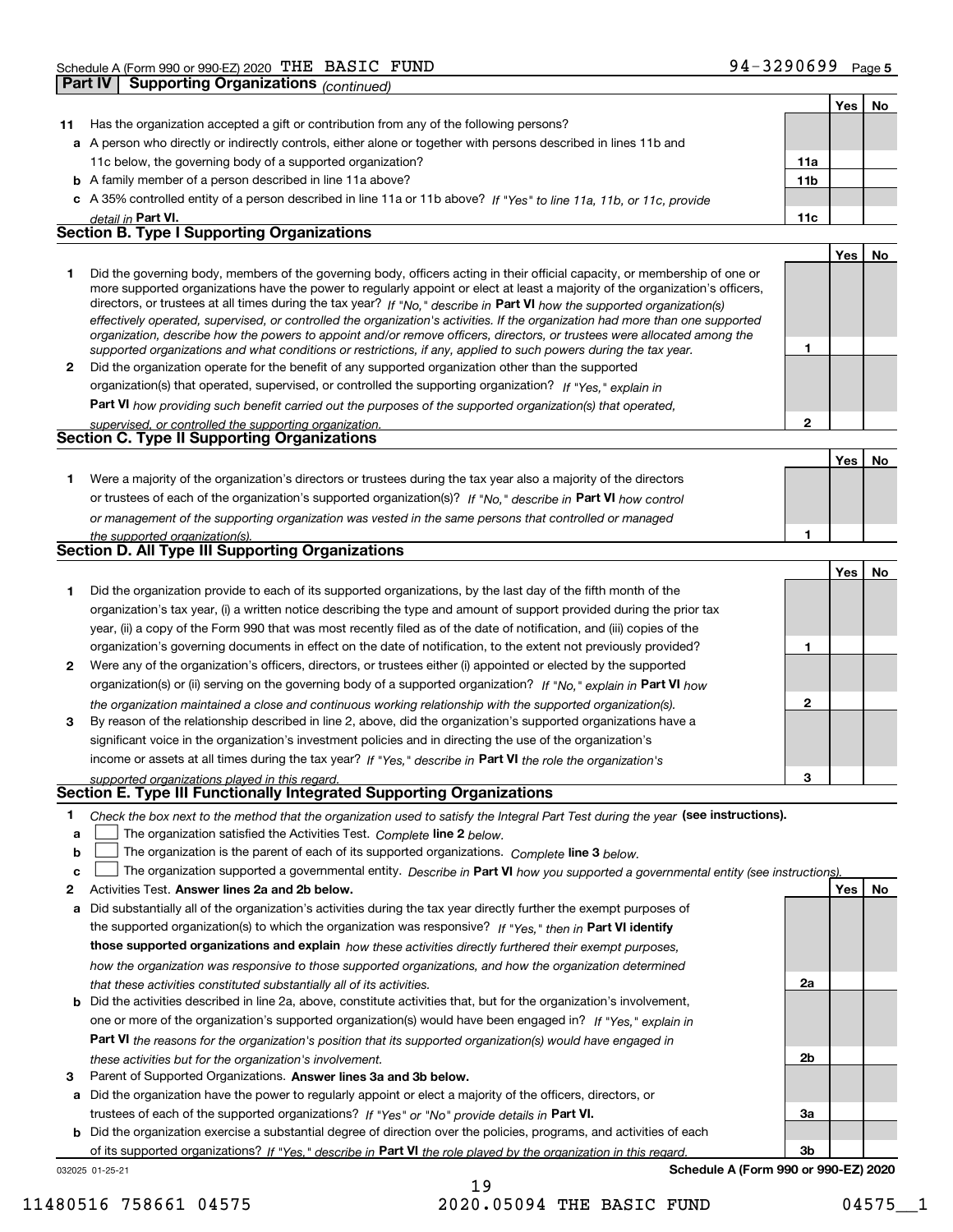|  | Schedule A (Form 990 or 990-EZ) 2020 $\ ^{\mathrm{rHE}}$ $\$ $\text{BASIC}$ $\ \text{FUND}$ |  |  | 94-3290699 | Page |
|--|---------------------------------------------------------------------------------------------|--|--|------------|------|
|--|---------------------------------------------------------------------------------------------|--|--|------------|------|

**Part V Type III Non-Functionally Integrated 509(a)(3) Supporting Organizations** 

**1**1 Check here if the organization satisfied the Integral Part Test as a qualifying trust on Nov. 20, 1970 (explain in Part VI). See instructions. All other Type III non-functionally integrated supporting organizations must complete Sections A through E.

|              | Section A - Adjusted Net Income                                                                                                   | (A) Prior Year | (B) Current Year<br>(optional) |                                |
|--------------|-----------------------------------------------------------------------------------------------------------------------------------|----------------|--------------------------------|--------------------------------|
| 1.           | Net short-term capital gain                                                                                                       | 1              |                                |                                |
| 2            | Recoveries of prior-year distributions                                                                                            | $\overline{2}$ |                                |                                |
| з            | Other gross income (see instructions)                                                                                             | 3              |                                |                                |
| 4            | Add lines 1 through 3.                                                                                                            | 4              |                                |                                |
| 5            | Depreciation and depletion                                                                                                        | 5              |                                |                                |
| 6            | Portion of operating expenses paid or incurred for production or                                                                  |                |                                |                                |
|              | collection of gross income or for management, conservation, or                                                                    |                |                                |                                |
|              | maintenance of property held for production of income (see instructions)                                                          | 6              |                                |                                |
| 7            | Other expenses (see instructions)                                                                                                 | $\overline{7}$ |                                |                                |
| 8            | Adjusted Net Income (subtract lines 5, 6, and 7 from line 4)                                                                      | 8              |                                |                                |
|              | <b>Section B - Minimum Asset Amount</b>                                                                                           |                | (A) Prior Year                 | (B) Current Year<br>(optional) |
| 1.           | Aggregate fair market value of all non-exempt-use assets (see                                                                     |                |                                |                                |
|              | instructions for short tax year or assets held for part of year):                                                                 |                |                                |                                |
|              | a Average monthly value of securities                                                                                             | 1a             |                                |                                |
|              | <b>b</b> Average monthly cash balances                                                                                            | 1b             |                                |                                |
|              | c Fair market value of other non-exempt-use assets                                                                                | 1c             |                                |                                |
|              | d Total (add lines 1a, 1b, and 1c)                                                                                                | 1d             |                                |                                |
|              | e Discount claimed for blockage or other factors                                                                                  |                |                                |                                |
|              | (explain in detail in Part VI):                                                                                                   |                |                                |                                |
| $\mathbf{2}$ | Acquisition indebtedness applicable to non-exempt-use assets                                                                      | $\mathbf{2}$   |                                |                                |
| 3            | Subtract line 2 from line 1d.                                                                                                     | 3              |                                |                                |
| 4            | Cash deemed held for exempt use. Enter 0.015 of line 3 (for greater amount,                                                       |                |                                |                                |
|              | see instructions).                                                                                                                | 4              |                                |                                |
| 5            | Net value of non-exempt-use assets (subtract line 4 from line 3)                                                                  | 5              |                                |                                |
| 6            | Multiply line 5 by 0.035.                                                                                                         | 6              |                                |                                |
| 7            | Recoveries of prior-year distributions                                                                                            | $\overline{7}$ |                                |                                |
| 8            | Minimum Asset Amount (add line 7 to line 6)                                                                                       | 8              |                                |                                |
|              | <b>Section C - Distributable Amount</b>                                                                                           |                |                                | <b>Current Year</b>            |
| 1            | Adjusted net income for prior year (from Section A, line 8, column A)                                                             | 1              |                                |                                |
| 2            | Enter 0.85 of line 1.                                                                                                             | $\overline{2}$ |                                |                                |
| з            | Minimum asset amount for prior year (from Section B, line 8, column A)                                                            | 3              |                                |                                |
| 4            | Enter greater of line 2 or line 3.                                                                                                | 4              |                                |                                |
| 5            | Income tax imposed in prior year                                                                                                  | 5              |                                |                                |
| 6            | <b>Distributable Amount.</b> Subtract line 5 from line 4, unless subject to                                                       |                |                                |                                |
|              | emergency temporary reduction (see instructions).                                                                                 | 6              |                                |                                |
| 7            | Check here if the current year is the organization's first as a non-functionally integrated Type III supporting organization (see |                |                                |                                |

instructions).

**Schedule A (Form 990 or 990-EZ) 2020**

032026 01-25-21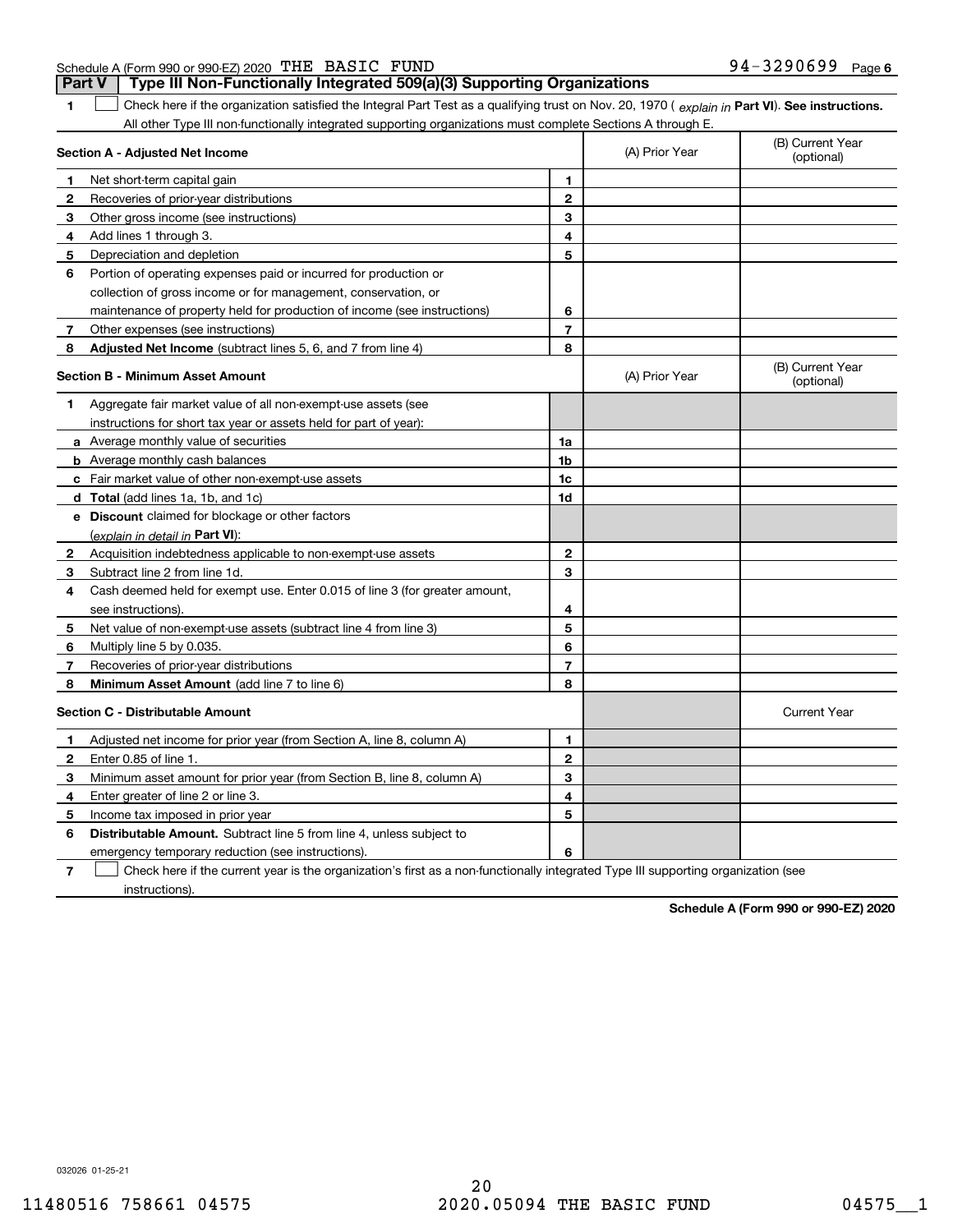Schedule A (Form 990 or 990-EZ) 2020 Page THE BASIC FUND 94-3290699

| <b>Part V</b> | Type III Non-Functionally Integrated 509(a)(3) Supporting Organizations                    |                             | (continued)                           |    |                                         |
|---------------|--------------------------------------------------------------------------------------------|-----------------------------|---------------------------------------|----|-----------------------------------------|
|               | <b>Section D - Distributions</b>                                                           |                             |                                       |    | <b>Current Year</b>                     |
| 1             | Amounts paid to supported organizations to accomplish exempt purposes                      |                             |                                       | 1  |                                         |
| 2             | Amounts paid to perform activity that directly furthers exempt purposes of supported       |                             |                                       |    |                                         |
|               | organizations, in excess of income from activity                                           |                             | 2                                     |    |                                         |
| 3             | Administrative expenses paid to accomplish exempt purposes of supported organizations      |                             | 3                                     |    |                                         |
| 4             | Amounts paid to acquire exempt-use assets                                                  |                             |                                       | 4  |                                         |
| 5             | Qualified set-aside amounts (prior IRS approval required - provide details in Part VI)     |                             |                                       | 5  |                                         |
| 6             | Other distributions (describe in Part VI). See instructions.                               |                             |                                       | 6  |                                         |
| 7             | Total annual distributions. Add lines 1 through 6.                                         |                             |                                       | 7  |                                         |
| 8             | Distributions to attentive supported organizations to which the organization is responsive |                             |                                       |    |                                         |
|               | (provide details in Part VI). See instructions.                                            |                             |                                       | 8  |                                         |
| 9             | Distributable amount for 2020 from Section C, line 6                                       |                             |                                       | 9  |                                         |
| 10            | Line 8 amount divided by line 9 amount                                                     |                             |                                       | 10 |                                         |
|               |                                                                                            | (i)                         | (ii)                                  |    | (iii)                                   |
|               | <b>Section E - Distribution Allocations</b> (see instructions)                             | <b>Excess Distributions</b> | <b>Underdistributions</b><br>Pre-2020 |    | <b>Distributable</b><br>Amount for 2020 |
| 1             | Distributable amount for 2020 from Section C, line 6                                       |                             |                                       |    |                                         |
| 2             | Underdistributions, if any, for years prior to 2020 (reason-                               |                             |                                       |    |                                         |
|               | able cause required - explain in Part VI). See instructions.                               |                             |                                       |    |                                         |
| 3             | Excess distributions carryover, if any, to 2020                                            |                             |                                       |    |                                         |
|               | <b>a</b> From 2015                                                                         |                             |                                       |    |                                         |
|               | <b>b</b> From 2016                                                                         |                             |                                       |    |                                         |
|               | c From 2017                                                                                |                             |                                       |    |                                         |
|               | <b>d</b> From 2018                                                                         |                             |                                       |    |                                         |
|               | e From 2019                                                                                |                             |                                       |    |                                         |
|               | f Total of lines 3a through 3e                                                             |                             |                                       |    |                                         |
|               | g Applied to underdistributions of prior years                                             |                             |                                       |    |                                         |
|               | <b>h</b> Applied to 2020 distributable amount                                              |                             |                                       |    |                                         |
|               | Carryover from 2015 not applied (see instructions)                                         |                             |                                       |    |                                         |
|               | Remainder. Subtract lines 3g, 3h, and 3i from line 3f.                                     |                             |                                       |    |                                         |
| 4             | Distributions for 2020 from Section D,                                                     |                             |                                       |    |                                         |
|               | line $7:$                                                                                  |                             |                                       |    |                                         |
|               | a Applied to underdistributions of prior years                                             |                             |                                       |    |                                         |
|               | <b>b</b> Applied to 2020 distributable amount                                              |                             |                                       |    |                                         |
|               | c Remainder. Subtract lines 4a and 4b from line 4.                                         |                             |                                       |    |                                         |
| 5             | Remaining underdistributions for years prior to 2020, if                                   |                             |                                       |    |                                         |
|               | any. Subtract lines 3g and 4a from line 2. For result greater                              |                             |                                       |    |                                         |
|               | than zero, explain in Part VI. See instructions.                                           |                             |                                       |    |                                         |
| 6             | Remaining underdistributions for 2020. Subtract lines 3h                                   |                             |                                       |    |                                         |
|               | and 4b from line 1. For result greater than zero, explain in                               |                             |                                       |    |                                         |
|               | Part VI. See instructions.                                                                 |                             |                                       |    |                                         |
| 7             | Excess distributions carryover to 2021. Add lines 3j                                       |                             |                                       |    |                                         |
|               | and 4c.                                                                                    |                             |                                       |    |                                         |
| 8             | Breakdown of line 7:                                                                       |                             |                                       |    |                                         |
|               | a Excess from 2016                                                                         |                             |                                       |    |                                         |
|               | <b>b</b> Excess from 2017                                                                  |                             |                                       |    |                                         |
|               | c Excess from 2018                                                                         |                             |                                       |    |                                         |
|               | d Excess from 2019                                                                         |                             |                                       |    |                                         |
|               | e Excess from 2020                                                                         |                             |                                       |    |                                         |

**Schedule A (Form 990 or 990-EZ) 2020**

032027 01-25-21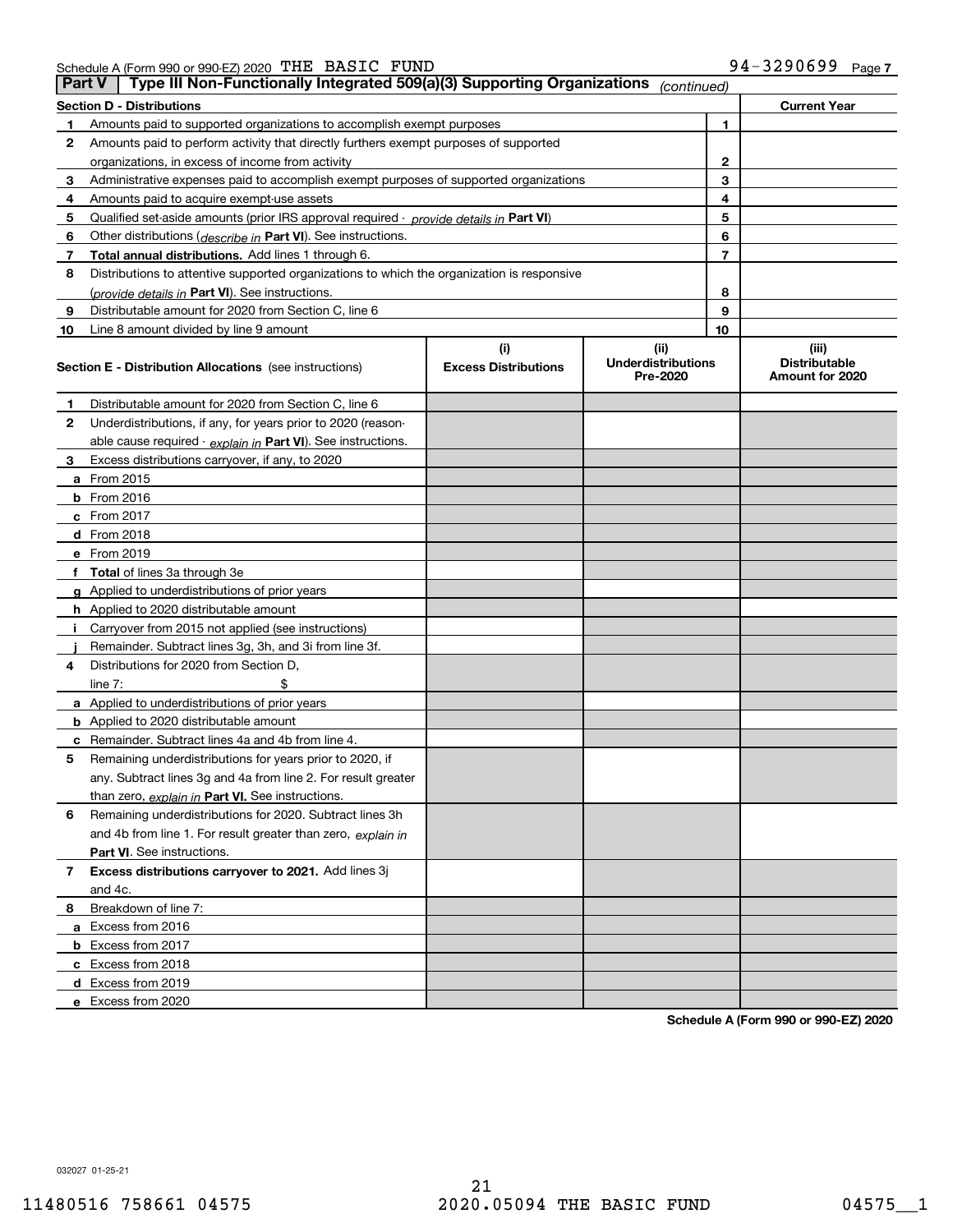Department of the Treasury Internal Revenue Service **(Form 990, 990-EZ, or 990-PF)**

Name of the organization

### \*\* PUBLIC DISCLOSURE COPY \*\*

## **Schedule B Schedule of Contributors**

**| Attach to Form 990, Form 990-EZ, or Form 990-PF. | Go to www.irs.gov/Form990 for the latest information.** OMB No. 1545-0047

**2020**

**Employer identification number**

94-3290699

| <b>Organization type (check one):</b> |                                                                             |
|---------------------------------------|-----------------------------------------------------------------------------|
| Filers of:                            | Section:                                                                    |
| Form 990 or 990-EZ                    | $3$ ) (enter number) organization<br>$X$ 501(c)(                            |
|                                       | $4947(a)(1)$ nonexempt charitable trust not treated as a private foundation |
|                                       | 527 political organization                                                  |
| Form 990-PF                           | 501(c)(3) exempt private foundation                                         |
|                                       | 4947(a)(1) nonexempt charitable trust treated as a private foundation       |
|                                       | 501(c)(3) taxable private foundation                                        |

Check if your organization is covered by the **General Rule** or a **Special Rule. Note:**  Only a section 501(c)(7), (8), or (10) organization can check boxes for both the General Rule and a Special Rule. See instructions.

#### **General Rule**

 $\mathcal{L}^{\text{max}}$ 

For an organization filing Form 990, 990-EZ, or 990-PF that received, during the year, contributions totaling \$5,000 or more (in money or property) from any one contributor. Complete Parts I and II. See instructions for determining a contributor's total contributions.

#### **Special Rules**

any one contributor, during the year, total contributions of the greater of  $\,$  (1) \$5,000; or **(2)** 2% of the amount on (i) Form 990, Part VIII, line 1h;  $\boxed{\textbf{X}}$  For an organization described in section 501(c)(3) filing Form 990 or 990-EZ that met the 33 1/3% support test of the regulations under sections 509(a)(1) and 170(b)(1)(A)(vi), that checked Schedule A (Form 990 or 990-EZ), Part II, line 13, 16a, or 16b, and that received from or (ii) Form 990-EZ, line 1. Complete Parts I and II.

For an organization described in section 501(c)(7), (8), or (10) filing Form 990 or 990-EZ that received from any one contributor, during the year, total contributions of more than \$1,000 exclusively for religious, charitable, scientific, literary, or educational purposes, or for the prevention of cruelty to children or animals. Complete Parts I (entering "N/A" in column (b) instead of the contributor name and address), II, and III.  $\mathcal{L}^{\text{max}}$ 

purpose. Don't complete any of the parts unless the **General Rule** applies to this organization because it received *nonexclusively* year, contributions <sub>exclusively</sub> for religious, charitable, etc., purposes, but no such contributions totaled more than \$1,000. If this box is checked, enter here the total contributions that were received during the year for an  $\;$ exclusively religious, charitable, etc., For an organization described in section 501(c)(7), (8), or (10) filing Form 990 or 990-EZ that received from any one contributor, during the religious, charitable, etc., contributions totaling \$5,000 or more during the year  $\Box$ — $\Box$   $\Box$  $\mathcal{L}^{\text{max}}$ 

**Caution:**  An organization that isn't covered by the General Rule and/or the Special Rules doesn't file Schedule B (Form 990, 990-EZ, or 990-PF),  **must** but it answer "No" on Part IV, line 2, of its Form 990; or check the box on line H of its Form 990-EZ or on its Form 990-PF, Part I, line 2, to certify that it doesn't meet the filing requirements of Schedule B (Form 990, 990-EZ, or 990-PF).

**For Paperwork Reduction Act Notice, see the instructions for Form 990, 990-EZ, or 990-PF. Schedule B (Form 990, 990-EZ, or 990-PF) (2020)** LHA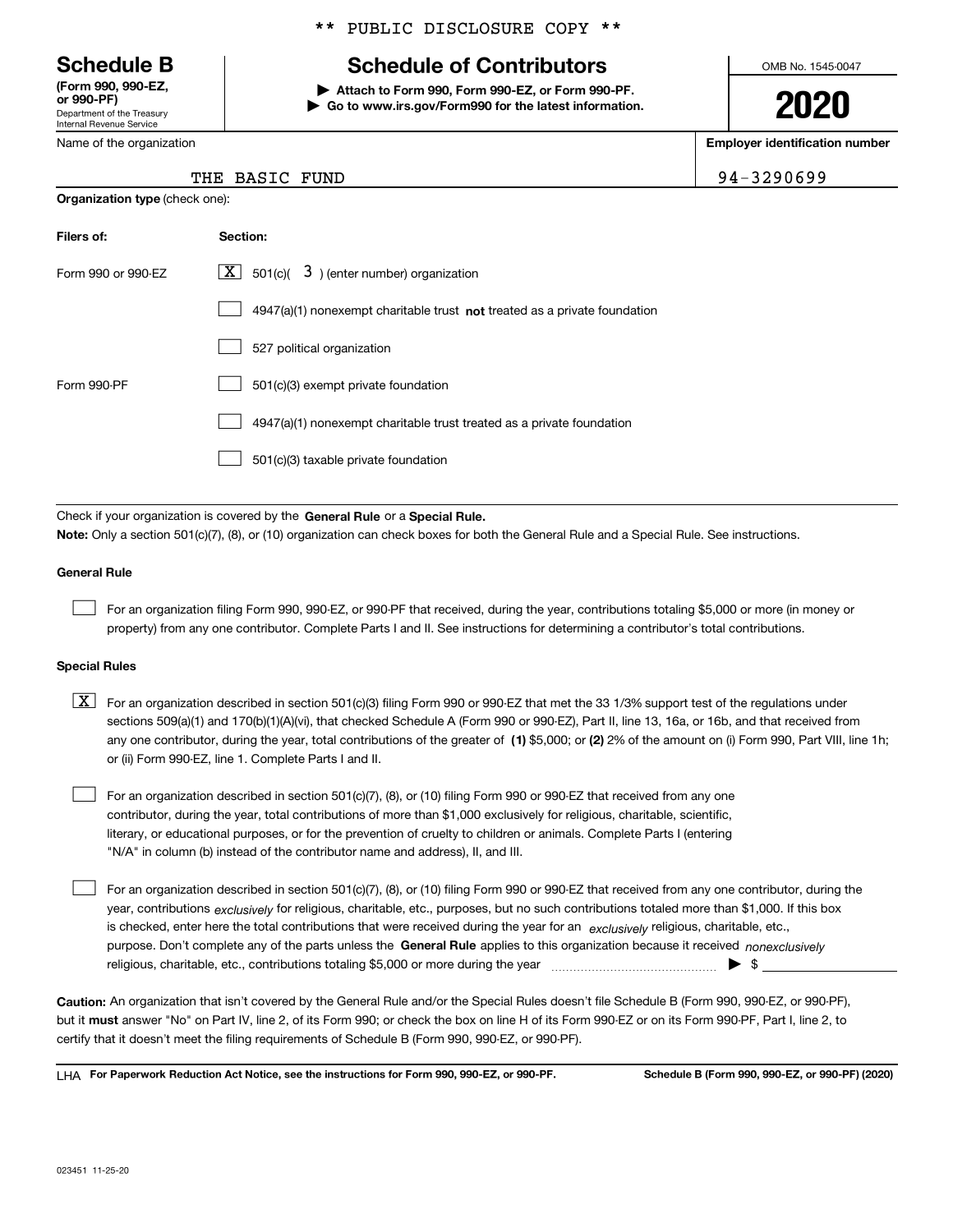### Schedule B (Form 990, 990-EZ, or 990-PF) (2020) Page 2

### THE BASIC FUND 94-3290699

|                  | Schedule B (Form 990, 990-EZ, or 990-PF) (2020)                                                |                                   | Page 2                                                                                                      |
|------------------|------------------------------------------------------------------------------------------------|-----------------------------------|-------------------------------------------------------------------------------------------------------------|
|                  | Name of organization                                                                           |                                   | <b>Employer identification number</b>                                                                       |
| THE              | <b>BASIC FUND</b>                                                                              |                                   | 94-3290699                                                                                                  |
| Part I           | Contributors (see instructions). Use duplicate copies of Part I if additional space is needed. |                                   |                                                                                                             |
| (a)<br>No.       | (b)<br>Name, address, and ZIP + 4                                                              | (c)<br><b>Total contributions</b> | (d)<br>Type of contribution                                                                                 |
| 1                |                                                                                                | 275,000.<br>\$                    | $\overline{\text{X}}$<br>Person<br>Payroll<br>Noncash<br>(Complete Part II for<br>noncash contributions.)   |
| (a)<br>No.       | (b)<br>Name, address, and ZIP + 4                                                              | (c)<br><b>Total contributions</b> | (d)<br>Type of contribution                                                                                 |
| $\boldsymbol{2}$ |                                                                                                | 600,000.<br>\$                    | $\overline{\text{X}}$<br>Person<br>Payroll<br>Noncash<br>(Complete Part II for<br>noncash contributions.)   |
| (a)<br>No.       | (b)<br>Name, address, and ZIP + 4                                                              | (c)<br><b>Total contributions</b> | (d)<br>Type of contribution                                                                                 |
| 3                |                                                                                                | 824,000.<br>\$                    | X<br>Person<br>Payroll<br>Noncash<br>(Complete Part II for<br>noncash contributions.)                       |
| (a)<br>No.       | (b)<br>Name, address, and ZIP + 4                                                              | (c)<br><b>Total contributions</b> | (d)<br>Type of contribution                                                                                 |
| 4                |                                                                                                | 250,000.<br>\$                    | $\overline{\text{X}}$<br>Person<br>Payroll<br>Noncash<br>(Complete Part II for<br>noncash contributions.)   |
| (a)<br>No.       | (b)<br>Name, address, and ZIP + 4                                                              | (c)<br><b>Total contributions</b> | (d)<br>Type of contribution                                                                                 |
| 5                |                                                                                                | 1,080,000.<br>\$                  | $\overline{\mathbf{X}}$<br>Person<br>Payroll<br>Noncash<br>(Complete Part II for<br>noncash contributions.) |
| (a)<br>No.       | (b)<br>Name, address, and ZIP + 4                                                              | (c)<br><b>Total contributions</b> | (d)<br>Type of contribution                                                                                 |
| 6                |                                                                                                | 250,000.<br>\$                    | $\overline{\mathbf{X}}$<br>Person<br>Payroll<br>Noncash<br>(Complete Part II for<br>noncash contributions.) |

023452 11-25-20 **Schedule B (Form 990, 990-EZ, or 990-PF) (2020)**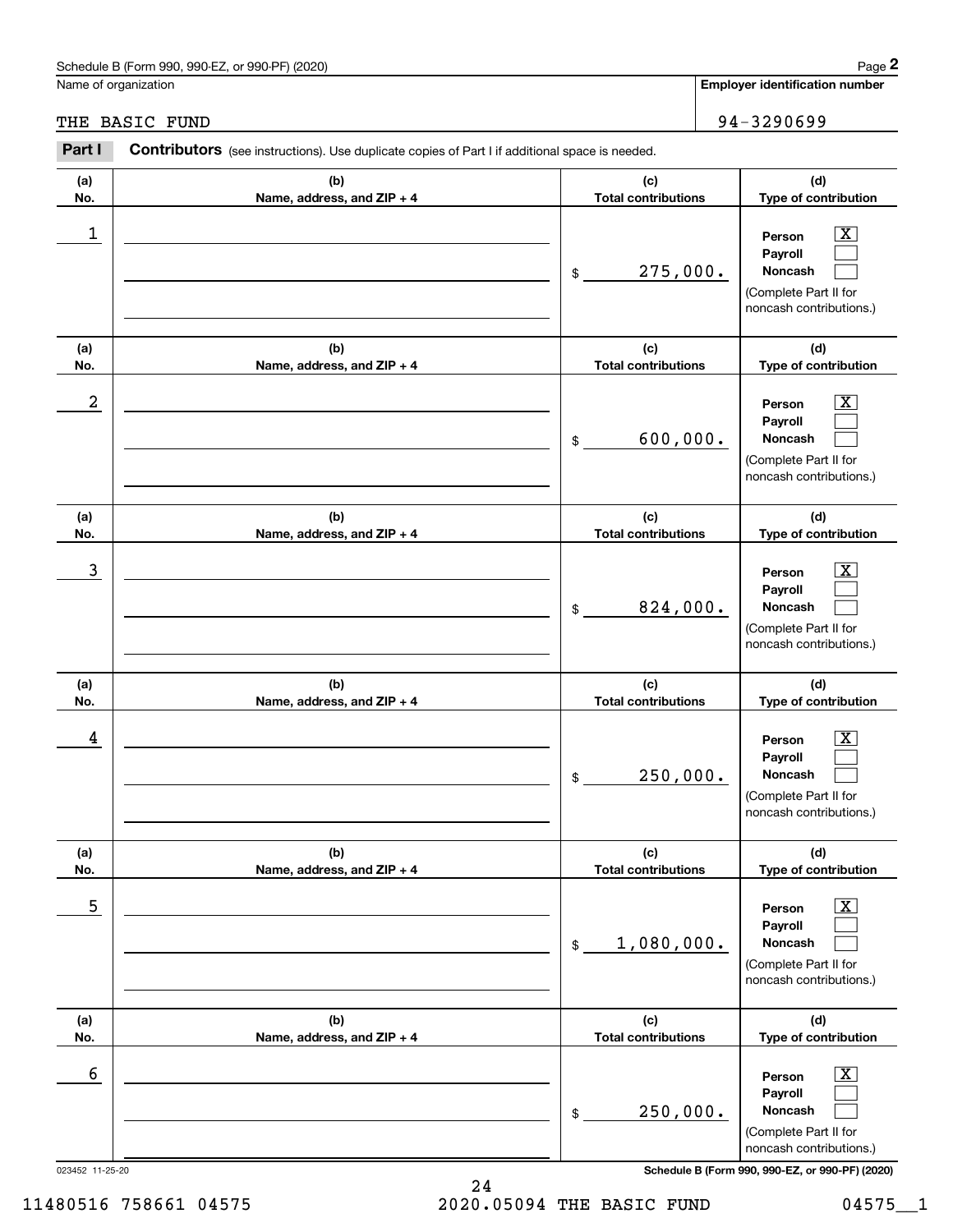### Schedule B (Form 990, 990-EZ, or 990-PF) (2020) Page 2

|                 | Schedule B (Form 990, 990-EZ, or 990-PF) (2020)                                                       |                                   | Page 2                                                                                                      |
|-----------------|-------------------------------------------------------------------------------------------------------|-----------------------------------|-------------------------------------------------------------------------------------------------------------|
|                 | Name of organization                                                                                  |                                   | <b>Employer identification number</b>                                                                       |
|                 | THE BASIC FUND                                                                                        |                                   | 94-3290699                                                                                                  |
| Part I          | <b>Contributors</b> (see instructions). Use duplicate copies of Part I if additional space is needed. |                                   |                                                                                                             |
| (a)<br>No.      | (b)<br>Name, address, and ZIP + 4                                                                     | (c)<br><b>Total contributions</b> | (d)<br>Type of contribution                                                                                 |
| 7               |                                                                                                       | 416,250.<br>\$                    | $\overline{\mathbf{X}}$<br>Person<br>Payroll<br>Noncash<br>(Complete Part II for<br>noncash contributions.) |
| (a)<br>No.      | (b)<br>Name, address, and ZIP + 4                                                                     | (c)<br><b>Total contributions</b> | (d)<br>Type of contribution                                                                                 |
| 8               |                                                                                                       | 220,000.<br>\$                    | X<br>Person<br>Payroll<br>Noncash<br>(Complete Part II for<br>noncash contributions.)                       |
| (a)<br>No.      | (b)<br>Name, address, and ZIP + 4                                                                     | (c)<br><b>Total contributions</b> | (d)<br>Type of contribution                                                                                 |
| 9               |                                                                                                       | 246,427.<br>\$                    | Person<br>Payroll<br>$\overline{\mathbf{X}}$<br>Noncash<br>(Complete Part II for<br>noncash contributions.) |
| (a)<br>No.      | (b)<br>Name, address, and ZIP + 4                                                                     | (c)<br><b>Total contributions</b> | (d)<br>Type of contribution                                                                                 |
| 10              |                                                                                                       | 300,000.<br>\$                    | $\mathbf{X}$<br>Person<br>Payroll<br>Noncash<br>(Complete Part II for<br>noncash contributions.)            |
| (a)<br>No.      | (b)<br>Name, address, and ZIP + 4                                                                     | (c)<br><b>Total contributions</b> | (d)<br>Type of contribution                                                                                 |
| 11              |                                                                                                       | 1,000,000.<br>\$                  | $\boxed{\text{X}}$<br>Person<br>Payroll<br>Noncash<br>(Complete Part II for<br>noncash contributions.)      |
| (a)<br>No.      | (b)<br>Name, address, and ZIP + 4                                                                     | (c)<br><b>Total contributions</b> | (d)<br>Type of contribution                                                                                 |
| 12              |                                                                                                       | 300,000.<br>\$                    | $\boxed{\text{X}}$<br>Person<br>Payroll<br>Noncash<br>(Complete Part II for<br>noncash contributions.)      |
| 023452 11-25-20 |                                                                                                       |                                   | Schedule B (Form 990, 990-EZ, or 990-PF) (2020)                                                             |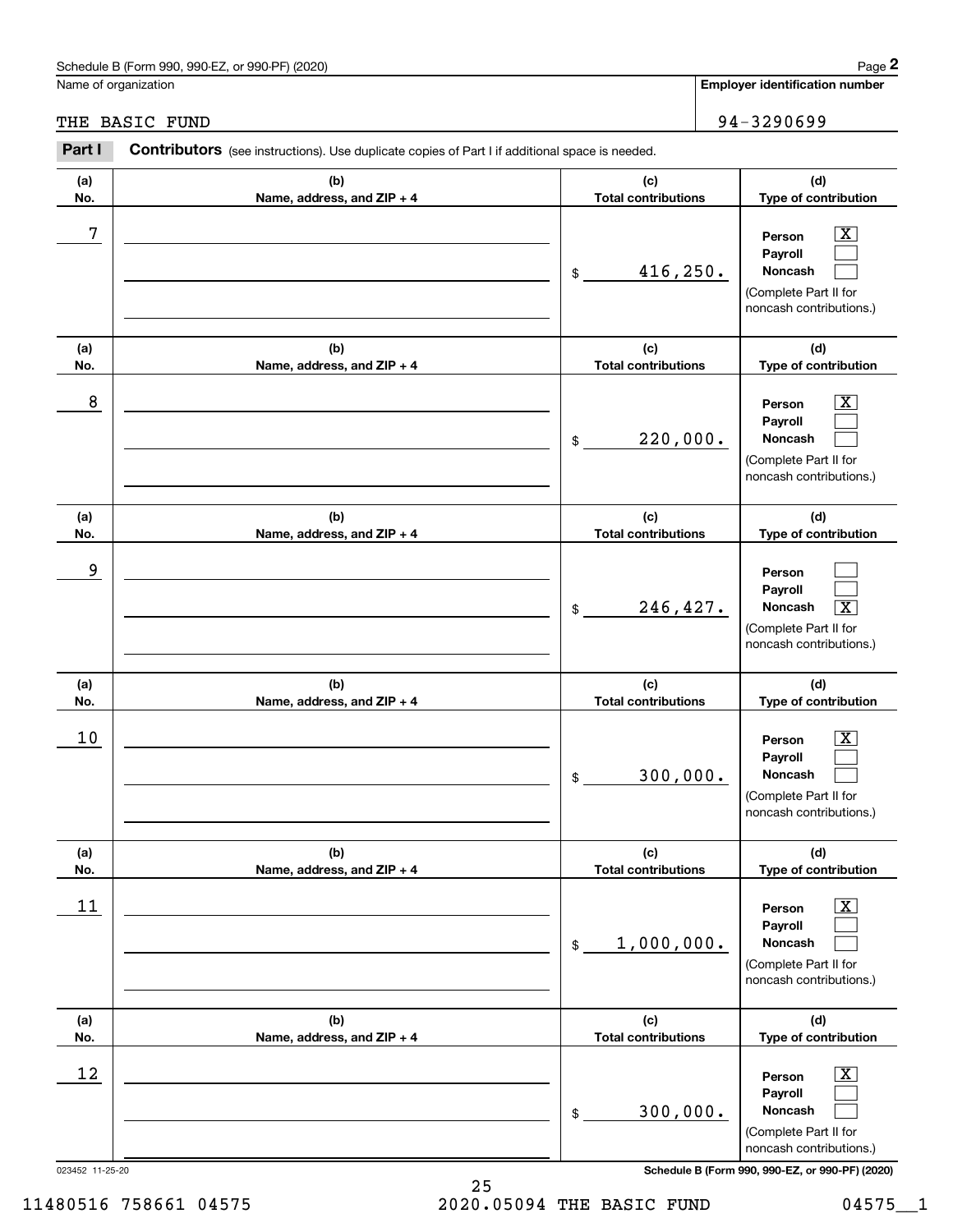### Schedule B (Form 990, 990-EZ, or 990-PF) (2020) Page 2

### THE BASIC FUND 94-3290699

|            | Schedule B (Form 990, 990-EZ, or 990-PF) (2020)                                                       |                                   | Page 2                                                                                                                              |
|------------|-------------------------------------------------------------------------------------------------------|-----------------------------------|-------------------------------------------------------------------------------------------------------------------------------------|
|            | Name of organization                                                                                  |                                   | <b>Employer identification number</b>                                                                                               |
|            | THE BASIC FUND                                                                                        |                                   | 94-3290699                                                                                                                          |
| Part I     | <b>Contributors</b> (see instructions). Use duplicate copies of Part I if additional space is needed. |                                   |                                                                                                                                     |
| (a)<br>No. | (b)<br>Name, address, and ZIP + 4                                                                     | (c)<br><b>Total contributions</b> | (d)<br>Type of contribution                                                                                                         |
| 13         |                                                                                                       | 200,000.<br>\$                    | $\overline{\mathbf{X}}$<br>Person<br>Payroll<br>Noncash<br>(Complete Part II for<br>noncash contributions.)                         |
| (a)<br>No. | (b)<br>Name, address, and ZIP + 4                                                                     | (c)<br><b>Total contributions</b> | (d)<br>Type of contribution                                                                                                         |
| 14         |                                                                                                       | 200,000.<br>\$                    | $\overline{\mathbf{X}}$<br>Person<br>Payroll<br>Noncash<br>(Complete Part II for<br>noncash contributions.)                         |
| (a)<br>No. | (b)<br>Name, address, and ZIP + 4                                                                     | (c)<br><b>Total contributions</b> | (d)<br>Type of contribution                                                                                                         |
| 15         |                                                                                                       | 250,000.<br>\$                    | $\overline{\mathbf{X}}$<br>Person<br>Payroll<br>Noncash<br>(Complete Part II for<br>noncash contributions.)                         |
| (a)<br>No. | (b)<br>Name, address, and ZIP + 4                                                                     | (c)<br><b>Total contributions</b> | (d)<br>Type of contribution                                                                                                         |
|            |                                                                                                       | \$                                | Person<br>Payroll<br>Noncash<br>(Complete Part II for<br>noncash contributions.)                                                    |
| (a)<br>No. | (b)<br>Name, address, and ZIP + 4                                                                     | (c)<br><b>Total contributions</b> | (d)<br>Type of contribution                                                                                                         |
|            |                                                                                                       | \$                                | Person<br>Payroll<br>Noncash<br>(Complete Part II for<br>noncash contributions.)                                                    |
| (a)<br>No. | (b)<br>Name, address, and ZIP + 4                                                                     | (c)<br><b>Total contributions</b> | (d)<br>Type of contribution                                                                                                         |
|            |                                                                                                       | \$                                | Person<br>Payroll<br>Noncash<br>(Complete Part II for<br>noncash contributions.)<br>Schedule B (Form 990, 990-EZ, or 990-PF) (2020) |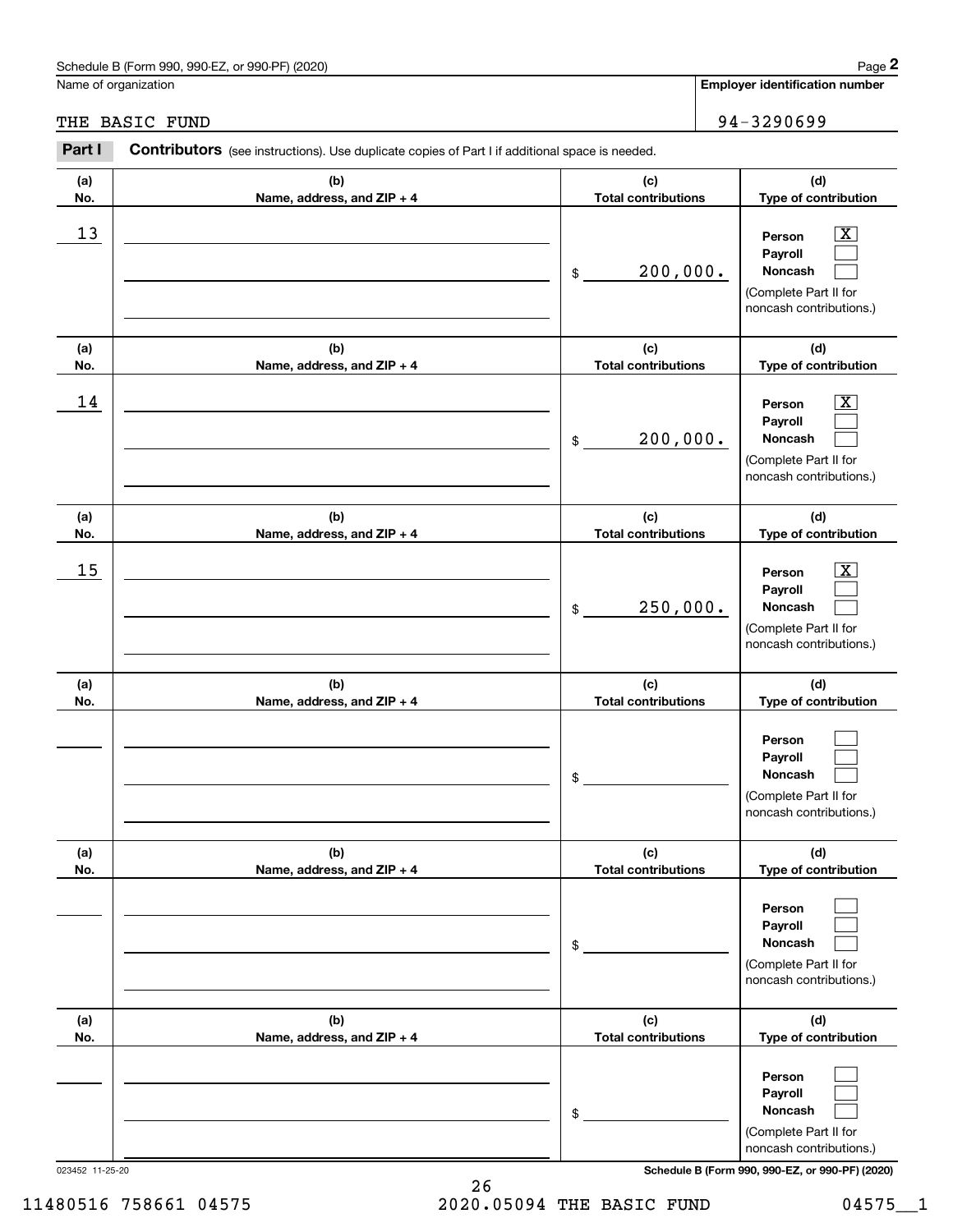|                              | Schedule B (Form 990, 990-EZ, or 990-PF) (2020)                                                     |                                                 | Page 3                                          |
|------------------------------|-----------------------------------------------------------------------------------------------------|-------------------------------------------------|-------------------------------------------------|
|                              | Name of organization                                                                                |                                                 | <b>Employer identification number</b>           |
|                              | THE BASIC FUND                                                                                      |                                                 | 94-3290699                                      |
| Part II                      | Noncash Property (see instructions). Use duplicate copies of Part II if additional space is needed. |                                                 |                                                 |
| (a)<br>No.<br>from<br>Part I | (b)<br>Description of noncash property given                                                        | (c)<br>FMV (or estimate)<br>(See instructions.) | (d)<br>Date received                            |
|                              | 1,570 SHARES ZLAB                                                                                   |                                                 |                                                 |
| 9                            |                                                                                                     |                                                 |                                                 |
|                              |                                                                                                     | 246,427.<br>\$                                  | 01/27/21                                        |
| (a)<br>No.<br>from<br>Part I | (b)<br>Description of noncash property given                                                        | (c)<br>FMV (or estimate)<br>(See instructions.) | (d)<br>Date received                            |
|                              |                                                                                                     |                                                 |                                                 |
|                              |                                                                                                     | \$                                              |                                                 |
| (a)<br>No.<br>from<br>Part I | (b)<br>Description of noncash property given                                                        | (c)<br>FMV (or estimate)<br>(See instructions.) | (d)<br>Date received                            |
|                              |                                                                                                     |                                                 |                                                 |
|                              |                                                                                                     | \$                                              |                                                 |
| (a)<br>No.<br>from<br>Part I | (b)<br>Description of noncash property given                                                        | (c)<br>FMV (or estimate)<br>(See instructions.) | (d)<br>Date received                            |
|                              |                                                                                                     |                                                 |                                                 |
|                              |                                                                                                     | \$                                              |                                                 |
| (a)<br>No.<br>from<br>Part I | (b)<br>Description of noncash property given                                                        | (c)<br>FMV (or estimate)<br>(See instructions.) | (d)<br>Date received                            |
|                              |                                                                                                     |                                                 |                                                 |
|                              |                                                                                                     | \$                                              |                                                 |
| (a)<br>No.<br>from<br>Part I | (b)<br>Description of noncash property given                                                        | (c)<br>FMV (or estimate)<br>(See instructions.) | (d)<br>Date received                            |
|                              |                                                                                                     |                                                 |                                                 |
|                              |                                                                                                     | \$                                              |                                                 |
| 023453 11-25-20              |                                                                                                     |                                                 | Schedule B (Form 990, 990-EZ, or 990-PF) (2020) |

11480516 758661 04575 2020.05094 THE BASIC FUND 04575 1

27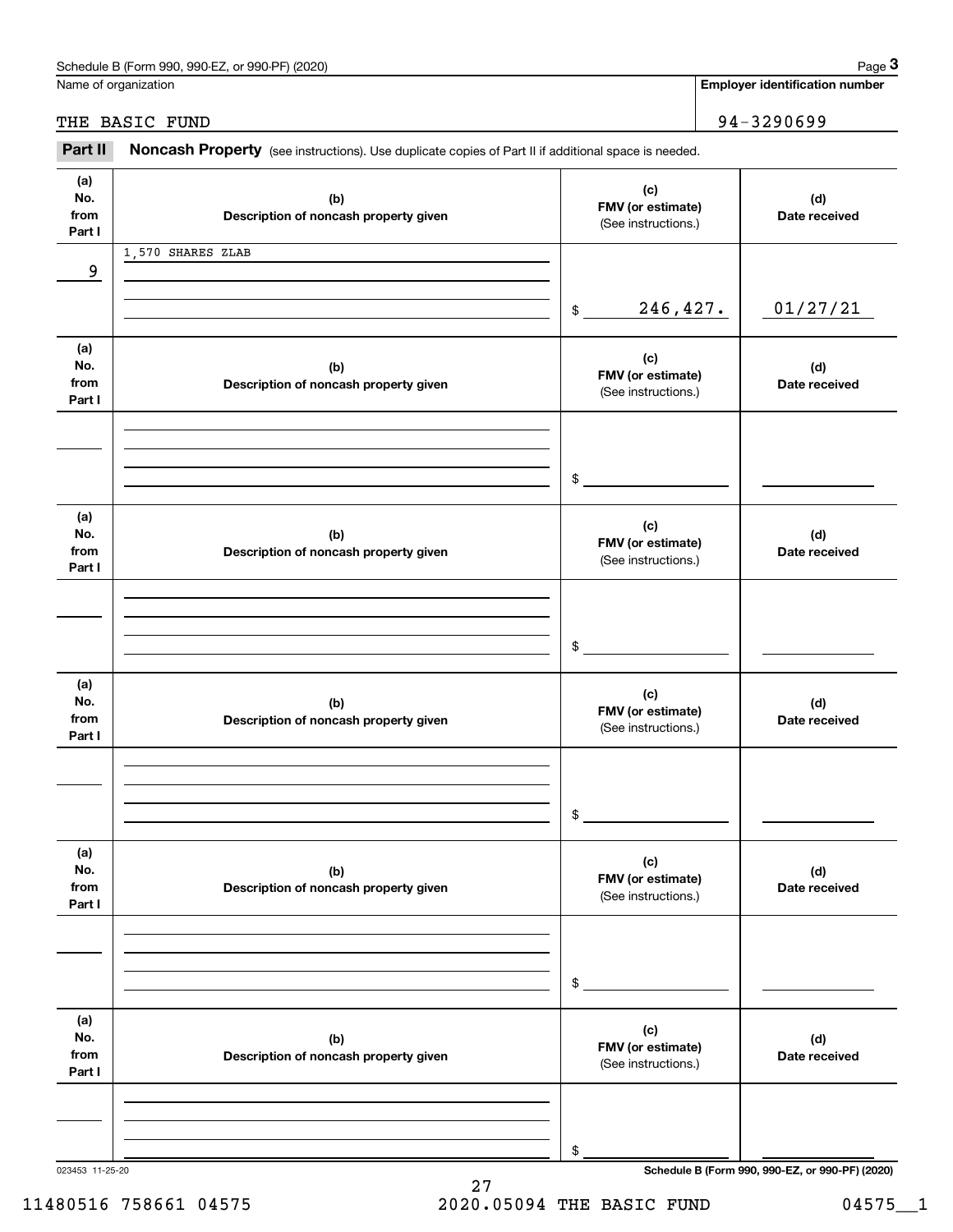|                           | Schedule B (Form 990, 990-EZ, or 990-PF) (2020)                                                                                                                                                                                                                                                 |                      | Page 4                                                                                                                                                         |  |  |  |  |  |  |  |
|---------------------------|-------------------------------------------------------------------------------------------------------------------------------------------------------------------------------------------------------------------------------------------------------------------------------------------------|----------------------|----------------------------------------------------------------------------------------------------------------------------------------------------------------|--|--|--|--|--|--|--|
|                           | Name of organization                                                                                                                                                                                                                                                                            |                      | <b>Employer identification number</b>                                                                                                                          |  |  |  |  |  |  |  |
|                           | THE BASIC FUND                                                                                                                                                                                                                                                                                  |                      | 94-3290699                                                                                                                                                     |  |  |  |  |  |  |  |
| Part III                  |                                                                                                                                                                                                                                                                                                 |                      | Exclusively religious, charitable, etc., contributions to organizations described in section 501(c)(7), (8), or (10) that total more than \$1,000 for the year |  |  |  |  |  |  |  |
|                           | from any one contributor. Complete columns (a) through (e) and the following line entry. For organizations<br>completing Part III, enter the total of exclusively religious, charitable, etc., contributions of \$1,000 or less for the year. (Enter this info. once.) $\blacktriangleright$ \$ |                      |                                                                                                                                                                |  |  |  |  |  |  |  |
|                           | Use duplicate copies of Part III if additional space is needed.                                                                                                                                                                                                                                 |                      |                                                                                                                                                                |  |  |  |  |  |  |  |
| (a) No.<br>from<br>Part I | (b) Purpose of gift                                                                                                                                                                                                                                                                             | (c) Use of gift      | (d) Description of how gift is held                                                                                                                            |  |  |  |  |  |  |  |
|                           |                                                                                                                                                                                                                                                                                                 |                      |                                                                                                                                                                |  |  |  |  |  |  |  |
|                           |                                                                                                                                                                                                                                                                                                 |                      |                                                                                                                                                                |  |  |  |  |  |  |  |
|                           |                                                                                                                                                                                                                                                                                                 | (e) Transfer of gift |                                                                                                                                                                |  |  |  |  |  |  |  |
|                           | Transferee's name, address, and ZIP + 4                                                                                                                                                                                                                                                         |                      | Relationship of transferor to transferee                                                                                                                       |  |  |  |  |  |  |  |
|                           |                                                                                                                                                                                                                                                                                                 |                      |                                                                                                                                                                |  |  |  |  |  |  |  |
| (a) No.<br>from<br>Part I | (b) Purpose of gift                                                                                                                                                                                                                                                                             | (c) Use of gift      | (d) Description of how gift is held                                                                                                                            |  |  |  |  |  |  |  |
|                           |                                                                                                                                                                                                                                                                                                 |                      |                                                                                                                                                                |  |  |  |  |  |  |  |
|                           |                                                                                                                                                                                                                                                                                                 |                      |                                                                                                                                                                |  |  |  |  |  |  |  |
|                           |                                                                                                                                                                                                                                                                                                 | (e) Transfer of gift |                                                                                                                                                                |  |  |  |  |  |  |  |
|                           | Transferee's name, address, and ZIP + 4                                                                                                                                                                                                                                                         |                      | Relationship of transferor to transferee                                                                                                                       |  |  |  |  |  |  |  |
|                           |                                                                                                                                                                                                                                                                                                 |                      |                                                                                                                                                                |  |  |  |  |  |  |  |
| (a) No.<br>from<br>Part I | (b) Purpose of gift                                                                                                                                                                                                                                                                             | (c) Use of gift      | (d) Description of how gift is held                                                                                                                            |  |  |  |  |  |  |  |
|                           |                                                                                                                                                                                                                                                                                                 |                      |                                                                                                                                                                |  |  |  |  |  |  |  |
|                           | (e) Transfer of gift                                                                                                                                                                                                                                                                            |                      |                                                                                                                                                                |  |  |  |  |  |  |  |
|                           | Transferee's name, address, and $ZIP + 4$                                                                                                                                                                                                                                                       |                      | Relationship of transferor to transferee                                                                                                                       |  |  |  |  |  |  |  |
|                           |                                                                                                                                                                                                                                                                                                 |                      |                                                                                                                                                                |  |  |  |  |  |  |  |
|                           |                                                                                                                                                                                                                                                                                                 |                      |                                                                                                                                                                |  |  |  |  |  |  |  |
| (a) No.<br>from<br>Part I | (b) Purpose of gift                                                                                                                                                                                                                                                                             | (c) Use of gift      | (d) Description of how gift is held                                                                                                                            |  |  |  |  |  |  |  |
|                           |                                                                                                                                                                                                                                                                                                 |                      |                                                                                                                                                                |  |  |  |  |  |  |  |
|                           |                                                                                                                                                                                                                                                                                                 |                      |                                                                                                                                                                |  |  |  |  |  |  |  |
|                           |                                                                                                                                                                                                                                                                                                 | (e) Transfer of gift |                                                                                                                                                                |  |  |  |  |  |  |  |
|                           | Transferee's name, address, and $ZIP + 4$                                                                                                                                                                                                                                                       |                      | Relationship of transferor to transferee                                                                                                                       |  |  |  |  |  |  |  |
|                           |                                                                                                                                                                                                                                                                                                 |                      |                                                                                                                                                                |  |  |  |  |  |  |  |
| 023454 11-25-20           |                                                                                                                                                                                                                                                                                                 |                      | Schedule B (Form 990, 990-EZ, or 990-PF) (2020)                                                                                                                |  |  |  |  |  |  |  |

**Schedule B (Form 990, 990-EZ, or 990-PF) (2020)**

11480516 758661 04575 2020.05094 THE BASIC FUND 04575 1

28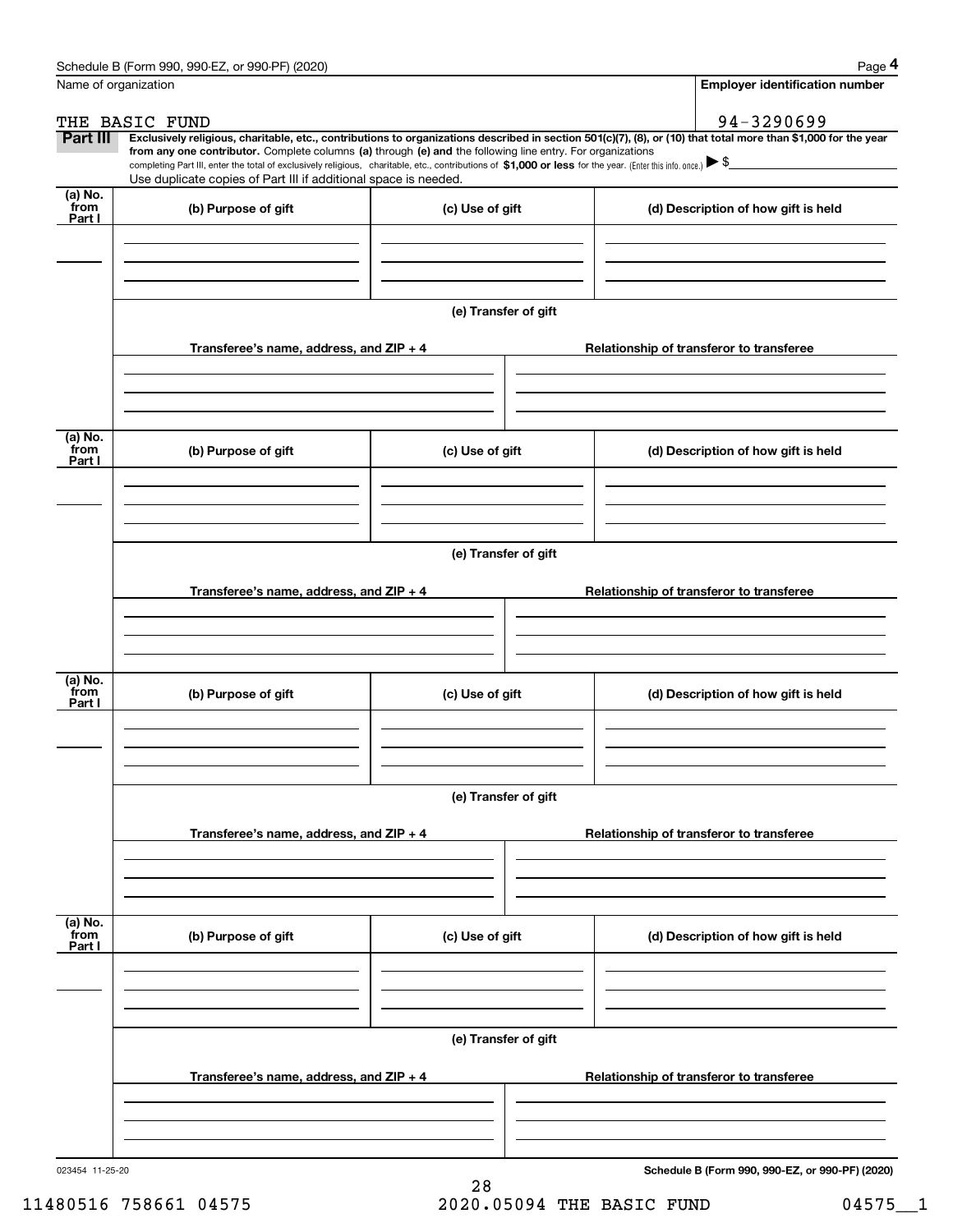| (Form 990) |  |
|------------|--|
|------------|--|

### **Supplemental Financial Statements**

(Form 990)<br>
Pepartment of the Treasury<br>
Department of the Treasury<br>
Department of the Treasury<br>
Department of the Treasury<br> **Co to www.irs.gov/Form990 for instructions and the latest information.**<br> **Co to www.irs.gov/Form9** 



Department of the Treasury Internal Revenue Service

| Name of the organization |                     |       | <b>Employer identification number</b> |
|--------------------------|---------------------|-------|---------------------------------------|
|                          | <b>RASTA</b><br>ᇭᆸᇚ | חזודו | 3290699<br>$Q_{A-}$                   |

|         | THE BASIC FUND                                                                                                                                                    |                         | 94-3290699                                         |
|---------|-------------------------------------------------------------------------------------------------------------------------------------------------------------------|-------------------------|----------------------------------------------------|
| Part I  | Organizations Maintaining Donor Advised Funds or Other Similar Funds or Accounts. Complete if the                                                                 |                         |                                                    |
|         | organization answered "Yes" on Form 990, Part IV, line 6.                                                                                                         |                         |                                                    |
|         |                                                                                                                                                                   | (a) Donor advised funds | (b) Funds and other accounts                       |
| 1       |                                                                                                                                                                   |                         |                                                    |
|         | Aggregate value of contributions to (during year)                                                                                                                 |                         |                                                    |
| 2       |                                                                                                                                                                   |                         |                                                    |
| з       | Aggregate value of grants from (during year)                                                                                                                      |                         |                                                    |
| 4       |                                                                                                                                                                   |                         |                                                    |
| 5       | Did the organization inform all donors and donor advisors in writing that the assets held in donor advised funds                                                  |                         |                                                    |
|         |                                                                                                                                                                   |                         | Yes<br>No                                          |
| 6       | Did the organization inform all grantees, donors, and donor advisors in writing that grant funds can be used only                                                 |                         |                                                    |
|         | for charitable purposes and not for the benefit of the donor or donor advisor, or for any other purpose conferring                                                |                         |                                                    |
|         |                                                                                                                                                                   |                         | Yes<br>No                                          |
| Part II | Conservation Easements. Complete if the organization answered "Yes" on Form 990, Part IV, line 7.                                                                 |                         |                                                    |
| 1.      | Purpose(s) of conservation easements held by the organization (check all that apply).                                                                             |                         |                                                    |
|         | Preservation of land for public use (for example, recreation or education)                                                                                        |                         | Preservation of a historically important land area |
|         | Protection of natural habitat                                                                                                                                     |                         | Preservation of a certified historic structure     |
|         | Preservation of open space                                                                                                                                        |                         |                                                    |
| 2       | Complete lines 2a through 2d if the organization held a qualified conservation contribution in the form of a conservation easement on the last                    |                         |                                                    |
|         | day of the tax year.                                                                                                                                              |                         | Held at the End of the Tax Year                    |
|         |                                                                                                                                                                   |                         |                                                    |
| а       | Total number of conservation easements                                                                                                                            |                         | 2a                                                 |
| b       | Total acreage restricted by conservation easements                                                                                                                |                         | 2b                                                 |
| с       |                                                                                                                                                                   |                         | 2c                                                 |
|         | d Number of conservation easements included in (c) acquired after 7/25/06, and not on a historic structure                                                        |                         |                                                    |
|         |                                                                                                                                                                   |                         | 2d                                                 |
| 3       | Number of conservation easements modified, transferred, released, extinguished, or terminated by the organization during the tax                                  |                         |                                                    |
|         | year                                                                                                                                                              |                         |                                                    |
| 4       | Number of states where property subject to conservation easement is located >                                                                                     |                         |                                                    |
| 5       | Does the organization have a written policy regarding the periodic monitoring, inspection, handling of                                                            |                         |                                                    |
|         | violations, and enforcement of the conservation easements it holds?                                                                                               |                         | Yes<br>No                                          |
| 6       | Staff and volunteer hours devoted to monitoring, inspecting, handling of violations, and enforcing conservation easements during the year                         |                         |                                                    |
|         |                                                                                                                                                                   |                         |                                                    |
| 7       | Amount of expenses incurred in monitoring, inspecting, handling of violations, and enforcing conservation easements during the year                               |                         |                                                    |
|         | $\blacktriangleright$ S                                                                                                                                           |                         |                                                    |
| 8       | Does each conservation easement reported on line 2(d) above satisfy the requirements of section 170(h)(4)(B)(i)                                                   |                         |                                                    |
|         |                                                                                                                                                                   |                         | Yes<br>No                                          |
| 9       | In Part XIII, describe how the organization reports conservation easements in its revenue and expense statement and                                               |                         |                                                    |
|         |                                                                                                                                                                   |                         |                                                    |
|         | balance sheet, and include, if applicable, the text of the footnote to the organization's financial statements that describes the                                 |                         |                                                    |
|         | organization's accounting for conservation easements.<br>Organizations Maintaining Collections of Art, Historical Treasures, or Other Similar Assets.<br>Part III |                         |                                                    |
|         |                                                                                                                                                                   |                         |                                                    |
|         | Complete if the organization answered "Yes" on Form 990, Part IV, line 8.                                                                                         |                         |                                                    |
|         | 1a If the organization elected, as permitted under FASB ASC 958, not to report in its revenue statement and balance sheet works                                   |                         |                                                    |
|         | of art, historical treasures, or other similar assets held for public exhibition, education, or research in furtherance of public                                 |                         |                                                    |
|         | service, provide in Part XIII the text of the footnote to its financial statements that describes these items.                                                    |                         |                                                    |
|         | b If the organization elected, as permitted under FASB ASC 958, to report in its revenue statement and balance sheet works of                                     |                         |                                                    |
|         | art, historical treasures, or other similar assets held for public exhibition, education, or research in furtherance of public service,                           |                         |                                                    |
|         | provide the following amounts relating to these items:                                                                                                            |                         |                                                    |
|         | (i)                                                                                                                                                               |                         | \$                                                 |
|         | (ii) Assets included in Form 990, Part X                                                                                                                          |                         | $\blacktriangleright$ \$                           |
| 2       | If the organization received or held works of art, historical treasures, or other similar assets for financial gain, provide                                      |                         |                                                    |
|         | the following amounts required to be reported under FASB ASC 958 relating to these items:                                                                         |                         |                                                    |
| a       |                                                                                                                                                                   |                         | \$                                                 |
|         |                                                                                                                                                                   |                         | $\blacktriangleright$ s                            |
|         | LHA For Paperwork Reduction Act Notice, see the Instructions for Form 990.                                                                                        |                         | Schedule D (Form 990) 2020                         |
|         | 032051 12-01-20                                                                                                                                                   |                         |                                                    |
|         |                                                                                                                                                                   |                         |                                                    |

29 11480516 758661 04575 2020.05094 THE BASIC FUND 04575 1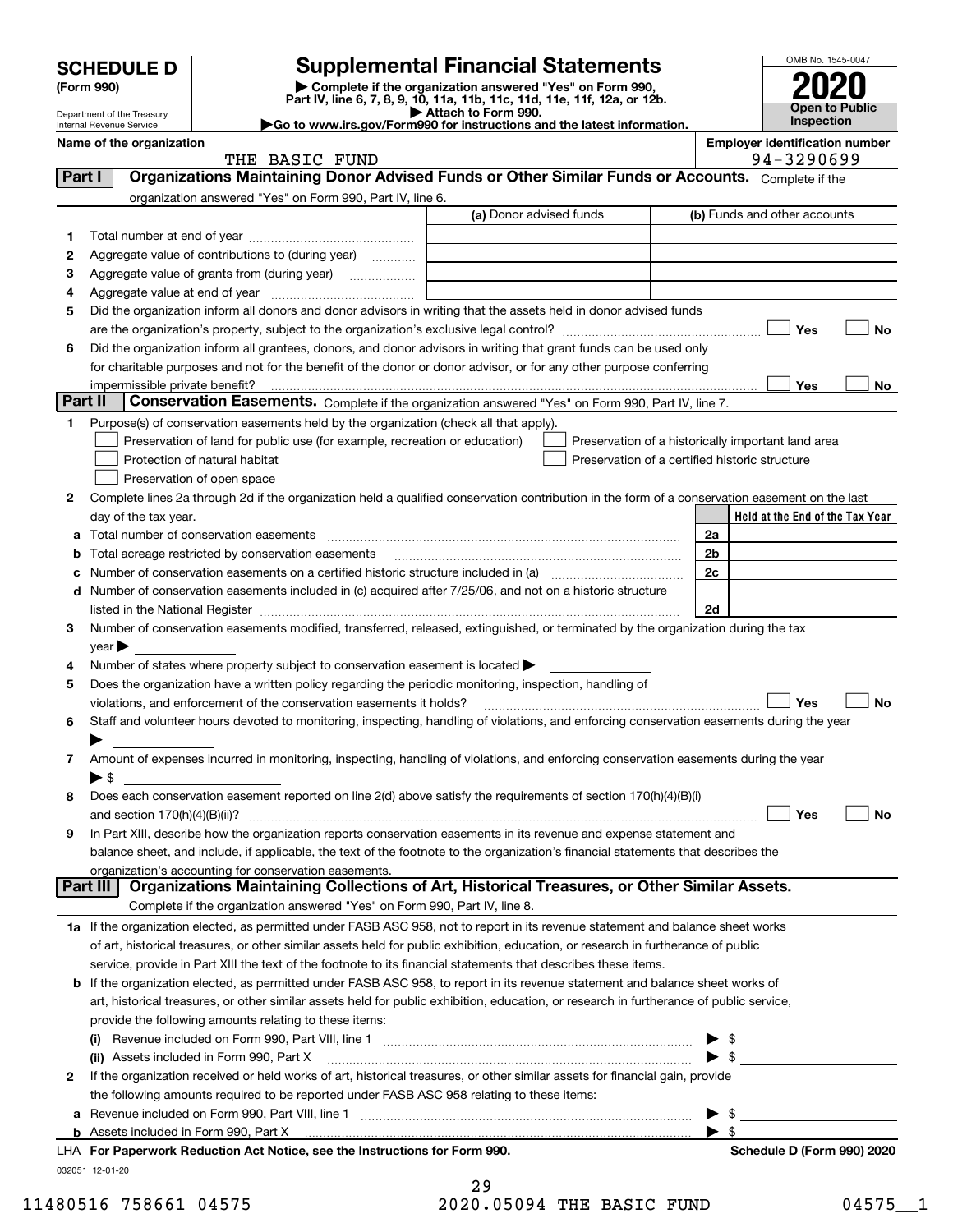|        | THE BASIC FUND<br>Schedule D (Form 990) 2020                                                                                                                                                                                   |                                         |   |                |                                                                                                                                                                                                                               |                                 | 94-3290699 Page 2    |                     |         |    |
|--------|--------------------------------------------------------------------------------------------------------------------------------------------------------------------------------------------------------------------------------|-----------------------------------------|---|----------------|-------------------------------------------------------------------------------------------------------------------------------------------------------------------------------------------------------------------------------|---------------------------------|----------------------|---------------------|---------|----|
|        | Part III<br>Organizations Maintaining Collections of Art, Historical Treasures, or Other Similar Assets (continued)                                                                                                            |                                         |   |                |                                                                                                                                                                                                                               |                                 |                      |                     |         |    |
| 3      | Using the organization's acquisition, accession, and other records, check any of the following that make significant use of its                                                                                                |                                         |   |                |                                                                                                                                                                                                                               |                                 |                      |                     |         |    |
|        | collection items (check all that apply):                                                                                                                                                                                       |                                         |   |                |                                                                                                                                                                                                                               |                                 |                      |                     |         |    |
| a      | Public exhibition                                                                                                                                                                                                              | d                                       |   |                | Loan or exchange program                                                                                                                                                                                                      |                                 |                      |                     |         |    |
| b      | Scholarly research                                                                                                                                                                                                             | е                                       |   |                | Other and the contract of the contract of the contract of the contract of the contract of the contract of the contract of the contract of the contract of the contract of the contract of the contract of the contract of the |                                 |                      |                     |         |    |
| c      | Preservation for future generations                                                                                                                                                                                            |                                         |   |                |                                                                                                                                                                                                                               |                                 |                      |                     |         |    |
| 4      | Provide a description of the organization's collections and explain how they further the organization's exempt purpose in Part XIII.                                                                                           |                                         |   |                |                                                                                                                                                                                                                               |                                 |                      |                     |         |    |
| 5      | During the year, did the organization solicit or receive donations of art, historical treasures, or other similar assets                                                                                                       |                                         |   |                |                                                                                                                                                                                                                               |                                 |                      |                     |         |    |
|        | to be sold to raise funds rather than to be maintained as part of the organization's collection?                                                                                                                               |                                         |   |                |                                                                                                                                                                                                                               |                                 |                      | Yes                 |         | No |
|        | <b>Part IV</b><br>Escrow and Custodial Arrangements. Complete if the organization answered "Yes" on Form 990, Part IV, line 9, or                                                                                              |                                         |   |                |                                                                                                                                                                                                                               |                                 |                      |                     |         |    |
|        | reported an amount on Form 990, Part X, line 21.                                                                                                                                                                               |                                         |   |                |                                                                                                                                                                                                                               |                                 |                      |                     |         |    |
|        | 1a Is the organization an agent, trustee, custodian or other intermediary for contributions or other assets not included                                                                                                       |                                         |   |                |                                                                                                                                                                                                                               |                                 |                      |                     |         |    |
|        | on Form 990, Part X? [11] matter contracts and contracts and contracts are contracted as a function of the set of the set of the set of the set of the set of the set of the set of the set of the set of the set of the set o |                                         |   |                |                                                                                                                                                                                                                               |                                 |                      | Yes                 |         | No |
|        | If "Yes," explain the arrangement in Part XIII and complete the following table:                                                                                                                                               |                                         |   |                |                                                                                                                                                                                                                               |                                 |                      |                     |         |    |
|        |                                                                                                                                                                                                                                |                                         |   |                |                                                                                                                                                                                                                               |                                 |                      | Amount              |         |    |
| c      | Beginning balance                                                                                                                                                                                                              |                                         |   |                |                                                                                                                                                                                                                               | 1c                              |                      |                     |         |    |
| d      | Additions during the year manufactured and an experimental contract to the year manufactured and a set of the year manufactured and a set of the year manufactured and a set of the year manufactured and set of the year manu |                                         |   |                |                                                                                                                                                                                                                               | 1d                              |                      |                     |         |    |
| е      | Distributions during the year manufactured and continuum and contained and the year manufactured and contained                                                                                                                 |                                         |   |                |                                                                                                                                                                                                                               | 1e                              |                      |                     |         |    |
|        | Ending balance manufacture contract contract contract contract contract contract contract contract contract contract contract contract contract contract contract contract contract contract contract contract contract contra |                                         |   |                |                                                                                                                                                                                                                               | 1f                              |                      |                     |         |    |
|        | 2a Did the organization include an amount on Form 990, Part X, line 21, for escrow or custodial account liability?                                                                                                             |                                         |   |                |                                                                                                                                                                                                                               |                                 |                      | Yes                 |         | No |
|        | <b>b</b> If "Yes," explain the arrangement in Part XIII. Check here if the explanation has been provided on Part XIII<br>Endowment Funds. Complete if the organization answered "Yes" on Form 990, Part IV, line 10.<br>Part V |                                         |   |                |                                                                                                                                                                                                                               |                                 |                      |                     |         |    |
|        |                                                                                                                                                                                                                                |                                         |   |                |                                                                                                                                                                                                                               |                                 |                      | (e) Four years back |         |    |
|        |                                                                                                                                                                                                                                | (a) Current year                        |   | (b) Prior year | (c) Two years back                                                                                                                                                                                                            |                                 | (d) Three years back |                     |         |    |
| 1a     | Beginning of year balance                                                                                                                                                                                                      |                                         |   |                |                                                                                                                                                                                                                               |                                 |                      |                     |         |    |
| b      |                                                                                                                                                                                                                                |                                         |   |                |                                                                                                                                                                                                                               |                                 |                      |                     |         |    |
|        | Net investment earnings, gains, and losses                                                                                                                                                                                     |                                         |   |                |                                                                                                                                                                                                                               |                                 |                      |                     |         |    |
| a      | Other expenditures for facilities                                                                                                                                                                                              |                                         |   |                |                                                                                                                                                                                                                               |                                 |                      |                     |         |    |
| е      | and programs                                                                                                                                                                                                                   |                                         |   |                |                                                                                                                                                                                                                               |                                 |                      |                     |         |    |
| Ť.     |                                                                                                                                                                                                                                |                                         |   |                |                                                                                                                                                                                                                               |                                 |                      |                     |         |    |
|        | End of year balance                                                                                                                                                                                                            |                                         |   |                |                                                                                                                                                                                                                               |                                 |                      |                     |         |    |
| g<br>2 | Provide the estimated percentage of the current year end balance (line 1g, column (a)) held as:                                                                                                                                |                                         |   |                |                                                                                                                                                                                                                               |                                 |                      |                     |         |    |
|        | Board designated or quasi-endowment > ____                                                                                                                                                                                     |                                         | % |                |                                                                                                                                                                                                                               |                                 |                      |                     |         |    |
| b      |                                                                                                                                                                                                                                | %                                       |   |                |                                                                                                                                                                                                                               |                                 |                      |                     |         |    |
| c      | Term endowment $\blacktriangleright$                                                                                                                                                                                           | %                                       |   |                |                                                                                                                                                                                                                               |                                 |                      |                     |         |    |
|        | The percentages on lines 2a, 2b, and 2c should equal 100%.                                                                                                                                                                     |                                         |   |                |                                                                                                                                                                                                                               |                                 |                      |                     |         |    |
|        | 3a Are there endowment funds not in the possession of the organization that are held and administered for the organization                                                                                                     |                                         |   |                |                                                                                                                                                                                                                               |                                 |                      |                     |         |    |
|        | by:                                                                                                                                                                                                                            |                                         |   |                |                                                                                                                                                                                                                               |                                 |                      |                     | Yes     | No |
|        | (i)                                                                                                                                                                                                                            |                                         |   |                |                                                                                                                                                                                                                               |                                 |                      | 3a(i)               |         |    |
|        |                                                                                                                                                                                                                                |                                         |   |                |                                                                                                                                                                                                                               |                                 |                      | 3a(ii)              |         |    |
|        |                                                                                                                                                                                                                                |                                         |   |                |                                                                                                                                                                                                                               |                                 |                      | 3b                  |         |    |
| 4      | Describe in Part XIII the intended uses of the organization's endowment funds.                                                                                                                                                 |                                         |   |                |                                                                                                                                                                                                                               |                                 |                      |                     |         |    |
|        | Land, Buildings, and Equipment.<br>Part VI                                                                                                                                                                                     |                                         |   |                |                                                                                                                                                                                                                               |                                 |                      |                     |         |    |
|        | Complete if the organization answered "Yes" on Form 990, Part IV, line 11a. See Form 990, Part X, line 10.                                                                                                                     |                                         |   |                |                                                                                                                                                                                                                               |                                 |                      |                     |         |    |
|        | Description of property                                                                                                                                                                                                        | (a) Cost or other<br>basis (investment) |   |                | (b) Cost or other<br>basis (other)                                                                                                                                                                                            | (c) Accumulated<br>depreciation |                      | (d) Book value      |         |    |
|        |                                                                                                                                                                                                                                |                                         |   |                |                                                                                                                                                                                                                               |                                 |                      |                     |         |    |
| b      |                                                                                                                                                                                                                                |                                         |   |                |                                                                                                                                                                                                                               |                                 |                      |                     |         |    |
|        |                                                                                                                                                                                                                                |                                         |   |                | 45,728.                                                                                                                                                                                                                       | 5,988.                          |                      |                     | 39,740. |    |
| d      |                                                                                                                                                                                                                                |                                         |   |                | 76,976.                                                                                                                                                                                                                       | 64,040.                         |                      |                     | 12,936. |    |
|        | e Other                                                                                                                                                                                                                        |                                         |   |                | 24,312.                                                                                                                                                                                                                       | 11,897.                         |                      |                     | 12,415. |    |
|        | Total. Add lines 1a through 1e. (Column (d) must equal Form 990. Part X, column (B), line 10c.)                                                                                                                                |                                         |   |                |                                                                                                                                                                                                                               |                                 |                      |                     | 65,091. |    |

**Schedule D (Form 990) 2020**

032052 12-01-20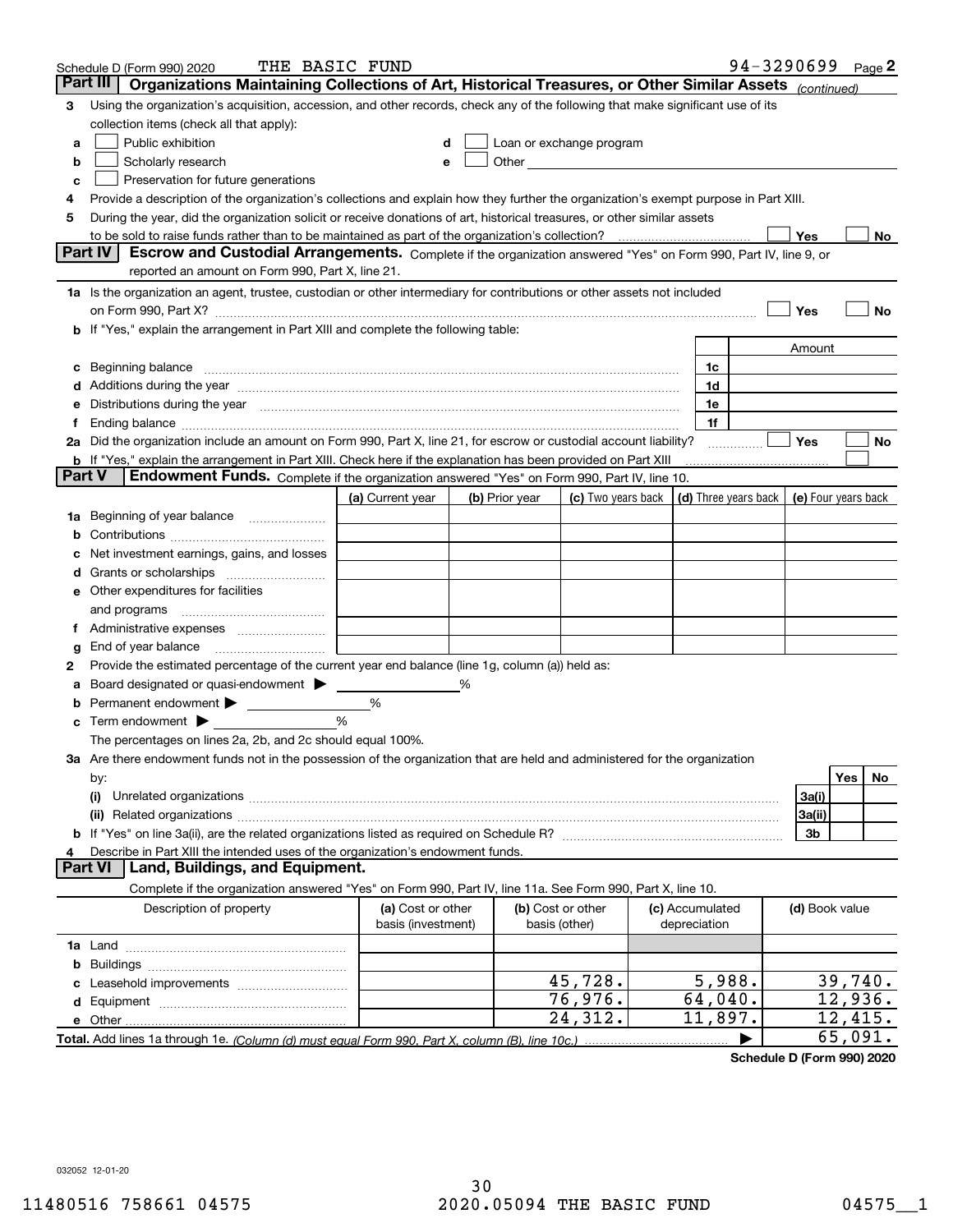| THE BASIC FUND<br>Schedule D (Form 990) 2020                                                                      |                 |                                                           | 94-3290699<br>$Page$ <sup>3</sup> |
|-------------------------------------------------------------------------------------------------------------------|-----------------|-----------------------------------------------------------|-----------------------------------|
| Part VII Investments - Other Securities.                                                                          |                 |                                                           |                                   |
| Complete if the organization answered "Yes" on Form 990, Part IV, line 11b. See Form 990, Part X, line 12.        |                 |                                                           |                                   |
| (a) Description of security or category (including name of security)                                              | (b) Book value  | (c) Method of valuation: Cost or end-of-year market value |                                   |
| (1) Financial derivatives                                                                                         |                 |                                                           |                                   |
|                                                                                                                   |                 |                                                           |                                   |
| (3) Other                                                                                                         |                 |                                                           |                                   |
| (A)                                                                                                               |                 |                                                           |                                   |
| (B)                                                                                                               |                 |                                                           |                                   |
| (C)                                                                                                               |                 |                                                           |                                   |
| (D)                                                                                                               |                 |                                                           |                                   |
| (E)                                                                                                               |                 |                                                           |                                   |
| (F)                                                                                                               |                 |                                                           |                                   |
| (G)                                                                                                               |                 |                                                           |                                   |
| (H)                                                                                                               |                 |                                                           |                                   |
| Total. (Col. (b) must equal Form 990, Part X, col. (B) line 12.)                                                  |                 |                                                           |                                   |
| Part VIII Investments - Program Related.                                                                          |                 |                                                           |                                   |
| Complete if the organization answered "Yes" on Form 990, Part IV, line 11c. See Form 990, Part X, line 13.        |                 |                                                           |                                   |
| (a) Description of investment                                                                                     | (b) Book value  | (c) Method of valuation: Cost or end-of-year market value |                                   |
| (1)                                                                                                               |                 |                                                           |                                   |
| (2)                                                                                                               |                 |                                                           |                                   |
| (3)                                                                                                               |                 |                                                           |                                   |
| (4)                                                                                                               |                 |                                                           |                                   |
| (5)                                                                                                               |                 |                                                           |                                   |
| (6)                                                                                                               |                 |                                                           |                                   |
| (7)                                                                                                               |                 |                                                           |                                   |
| (8)                                                                                                               |                 |                                                           |                                   |
| (9)                                                                                                               |                 |                                                           |                                   |
| Total. (Col. (b) must equal Form 990, Part X, col. (B) line $13.$ )                                               |                 |                                                           |                                   |
| <b>Other Assets.</b><br>Part IX                                                                                   |                 |                                                           |                                   |
| Complete if the organization answered "Yes" on Form 990, Part IV, line 11d. See Form 990, Part X, line 15.        |                 |                                                           |                                   |
|                                                                                                                   | (a) Description |                                                           | (b) Book value                    |
| (1)                                                                                                               |                 |                                                           |                                   |
| (2)                                                                                                               |                 |                                                           |                                   |
| (3)                                                                                                               |                 |                                                           |                                   |
| (4)                                                                                                               |                 |                                                           |                                   |
| (5)                                                                                                               |                 |                                                           |                                   |
| (6)                                                                                                               |                 |                                                           |                                   |
| (7)                                                                                                               |                 |                                                           |                                   |
| (8)                                                                                                               |                 |                                                           |                                   |
| (9)                                                                                                               |                 |                                                           |                                   |
| Total. (Column (b) must equal Form 990. Part X, col. (B) line 15.)<br><b>Other Liabilities.</b><br>Part X         |                 |                                                           |                                   |
|                                                                                                                   |                 |                                                           |                                   |
| Complete if the organization answered "Yes" on Form 990, Part IV, line 11e or 11f. See Form 990, Part X, line 25. |                 |                                                           |                                   |
| (a) Description of liability<br>1.                                                                                |                 |                                                           | (b) Book value                    |
| (1)<br>Federal income taxes                                                                                       |                 |                                                           |                                   |
| (2)                                                                                                               |                 |                                                           |                                   |
| (3)                                                                                                               |                 |                                                           |                                   |
| (4)                                                                                                               |                 |                                                           |                                   |
| (5)                                                                                                               |                 |                                                           |                                   |
| (6)                                                                                                               |                 |                                                           |                                   |
| (7)                                                                                                               |                 |                                                           |                                   |
| (8)                                                                                                               |                 |                                                           |                                   |
| (9)                                                                                                               |                 |                                                           |                                   |
| Total. (Column (b) must equal Form 990. Part X, col. (B) line 25.)                                                |                 |                                                           |                                   |

**2.** Liability for uncertain tax positions. In Part XIII, provide the text of the footnote to the organization's financial statements that reports the organization's liability for uncertain tax positions under FASB ASC 740. Check here if the text of the footnote has been provided in Part XIII  $\boxed{\text{X}}$ 

**Schedule D (Form 990) 2020**

032053 12-01-20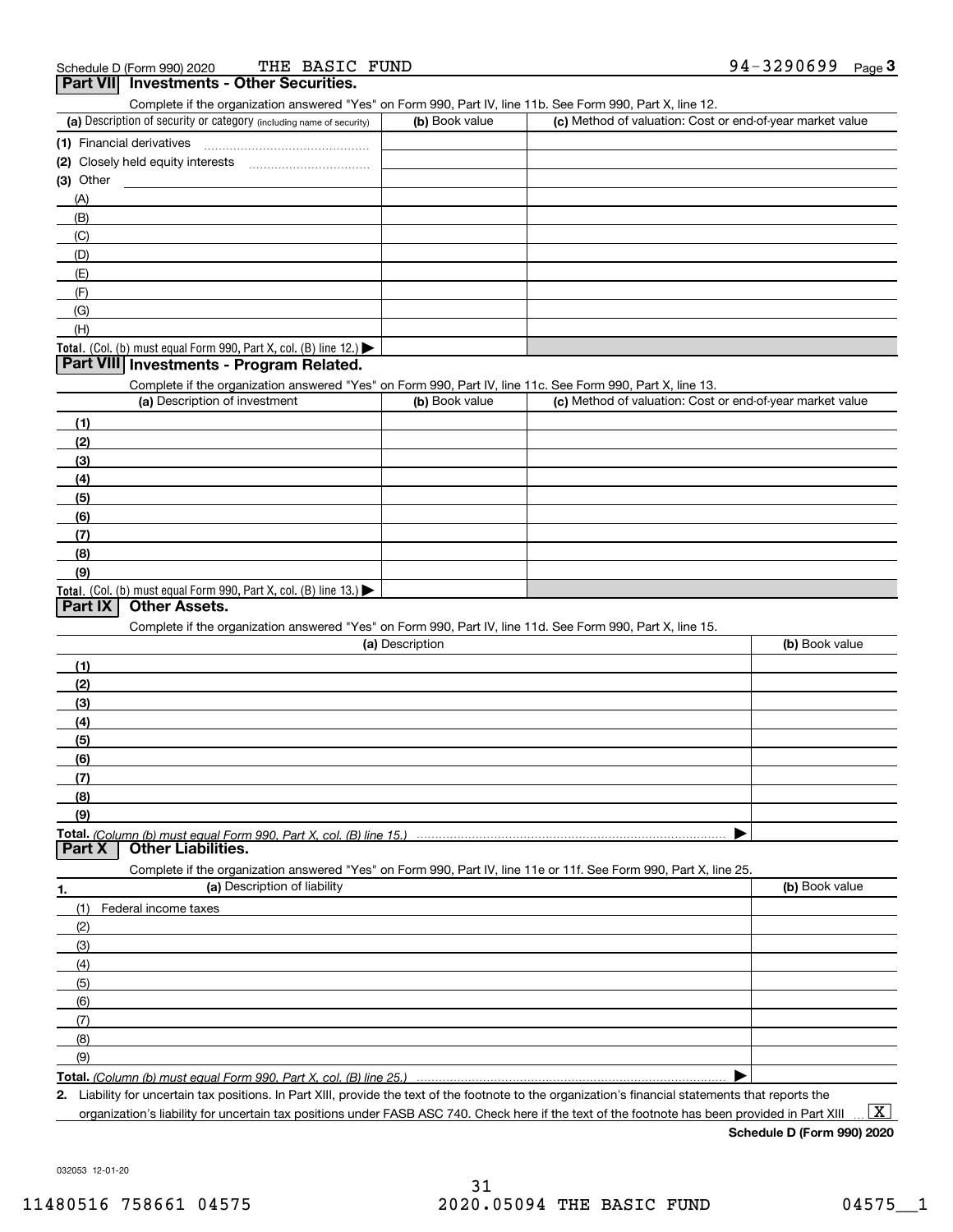|              | THE BASIC FUND<br>Schedule D (Form 990) 2020                                                                                                                                                                                   |                |            |                         | 94-3290699 Page 4 |
|--------------|--------------------------------------------------------------------------------------------------------------------------------------------------------------------------------------------------------------------------------|----------------|------------|-------------------------|-------------------|
|              | Reconciliation of Revenue per Audited Financial Statements With Revenue per Return.<br>Part XI                                                                                                                                 |                |            |                         |                   |
|              | Complete if the organization answered "Yes" on Form 990, Part IV, line 12a.                                                                                                                                                    |                |            |                         |                   |
| 1.           | Total revenue, gains, and other support per audited financial statements                                                                                                                                                       |                |            | $\blacksquare$          | 9,746,255.        |
| $\mathbf{2}$ | Amounts included on line 1 but not on Form 990, Part VIII, line 12:                                                                                                                                                            |                |            |                         |                   |
| a            |                                                                                                                                                                                                                                | 2a             | 115,025.   |                         |                   |
|              |                                                                                                                                                                                                                                | 2 <sub>b</sub> |            |                         |                   |
| с            |                                                                                                                                                                                                                                | 2c             |            |                         |                   |
| d            | Other (Describe in Part XIII.)                                                                                                                                                                                                 | 2d             |            |                         |                   |
| е            | Add lines 2a through 2d                                                                                                                                                                                                        |                |            | 2e                      | 115,025.          |
| 3            |                                                                                                                                                                                                                                |                |            | $\overline{\mathbf{3}}$ | 9,631,230.        |
| 4            | Amounts included on Form 990, Part VIII, line 12, but not on line 1:                                                                                                                                                           |                |            |                         |                   |
| a            |                                                                                                                                                                                                                                | 4a             | 6,552.     |                         |                   |
| b            | Other (Describe in Part XIII.) [1001] [2010] [2010] [2010] [3010] [3010] [3010] [3010] [3010] [3010] [3010] [3010] [3010] [3010] [3010] [3010] [3010] [3010] [3010] [3010] [3010] [3010] [3010] [3010] [3010] [3010] [3010] [3 | 4 <sub>b</sub> |            |                         |                   |
| c.           | Add lines 4a and 4b                                                                                                                                                                                                            |                |            | 4c                      | 6,552.            |
|              |                                                                                                                                                                                                                                | $5\phantom{a}$ | 9,637,782. |                         |                   |
| 5            |                                                                                                                                                                                                                                |                |            |                         |                   |
|              | Part XII   Reconciliation of Expenses per Audited Financial Statements With Expenses per Return.                                                                                                                               |                |            |                         |                   |
|              | Complete if the organization answered "Yes" on Form 990, Part IV, line 12a.                                                                                                                                                    |                |            |                         |                   |
| 1            | Total expenses and losses per audited financial statements [11,11] [11] Total expenses and losses per audited financial statements [11] [11] Total expenses and losses per audited financial statements                        |                |            | $\mathbf{1}$            | 9,059,607.        |
| 2            | Amounts included on line 1 but not on Form 990, Part IX, line 25:                                                                                                                                                              |                |            |                         |                   |
| a            |                                                                                                                                                                                                                                | 2a             |            |                         |                   |
| b            |                                                                                                                                                                                                                                | 2 <sub>b</sub> |            |                         |                   |
| C.           |                                                                                                                                                                                                                                | 2c             |            |                         |                   |
|              |                                                                                                                                                                                                                                | 2d             |            |                         |                   |
|              |                                                                                                                                                                                                                                |                |            | 2e                      |                   |
| 3            |                                                                                                                                                                                                                                |                |            | $\mathbf{3}$            | 9,059,607.        |
| 4            | Amounts included on Form 990, Part IX, line 25, but not on line 1:                                                                                                                                                             |                |            |                         |                   |
| a            |                                                                                                                                                                                                                                | 4a             | 6,552.     |                         |                   |
| b            | Other (Describe in Part XIII.) [100] [100] [100] [100] [100] [100] [100] [100] [100] [100] [100] [100] [100] [                                                                                                                 | 4h             |            |                         |                   |
|              | Add lines 4a and 4b                                                                                                                                                                                                            |                |            | 4с                      | 6,552.            |
|              | Part XIII Supplemental Information.                                                                                                                                                                                            |                |            | 5                       | 9,066,159.        |

Provide the descriptions required for Part II, lines 3, 5, and 9; Part III, lines 1a and 4; Part IV, lines 1b and 2b; Part V, line 4; Part X, line 2; Part XI, lines 2d and 4b; and Part XII, lines 2d and 4b. Also complete this part to provide any additional information.

### PART X, LINE 2:

|  |  |  |  |  | THE FUND IS A TAX-EXEMPT ORGANIZATION UNDER INTERNAL REVENUE SERVICE CODE |  |  |  |  |  |
|--|--|--|--|--|---------------------------------------------------------------------------|--|--|--|--|--|
|--|--|--|--|--|---------------------------------------------------------------------------|--|--|--|--|--|

SECTION 501(C)(3) AND THE CALIFORNIA TAX CODE.

THE FUND FOLLOWS THE GUIDANCE OF THE FINANCIAL ACCOUNTING STANDARDS BOARD

(FASB) ACCOUNTING STANDARDS CODIFICATION (ASC) TOPIC 740 FOR ACCOUNTING

FOR UNCERTAINTY IN INCOME TAXES. MANAGEMENT EVALUATED THE FUND'S TAX

POSITIONS AND CONCLUDED THAT THE FUND HAD MAINTAINED ITS TAX-EXEMPT STATUS

AND HAD TAKEN NO UNCERTAIN TAX POSITIONS THAT WOULD REQUIRE ADJUSTMENTS TO

### THE FINANCIAL STATEMENTS TO COMPLY WITH PROVISIONS OF THIS GUIDANCE.

032054 12-01-20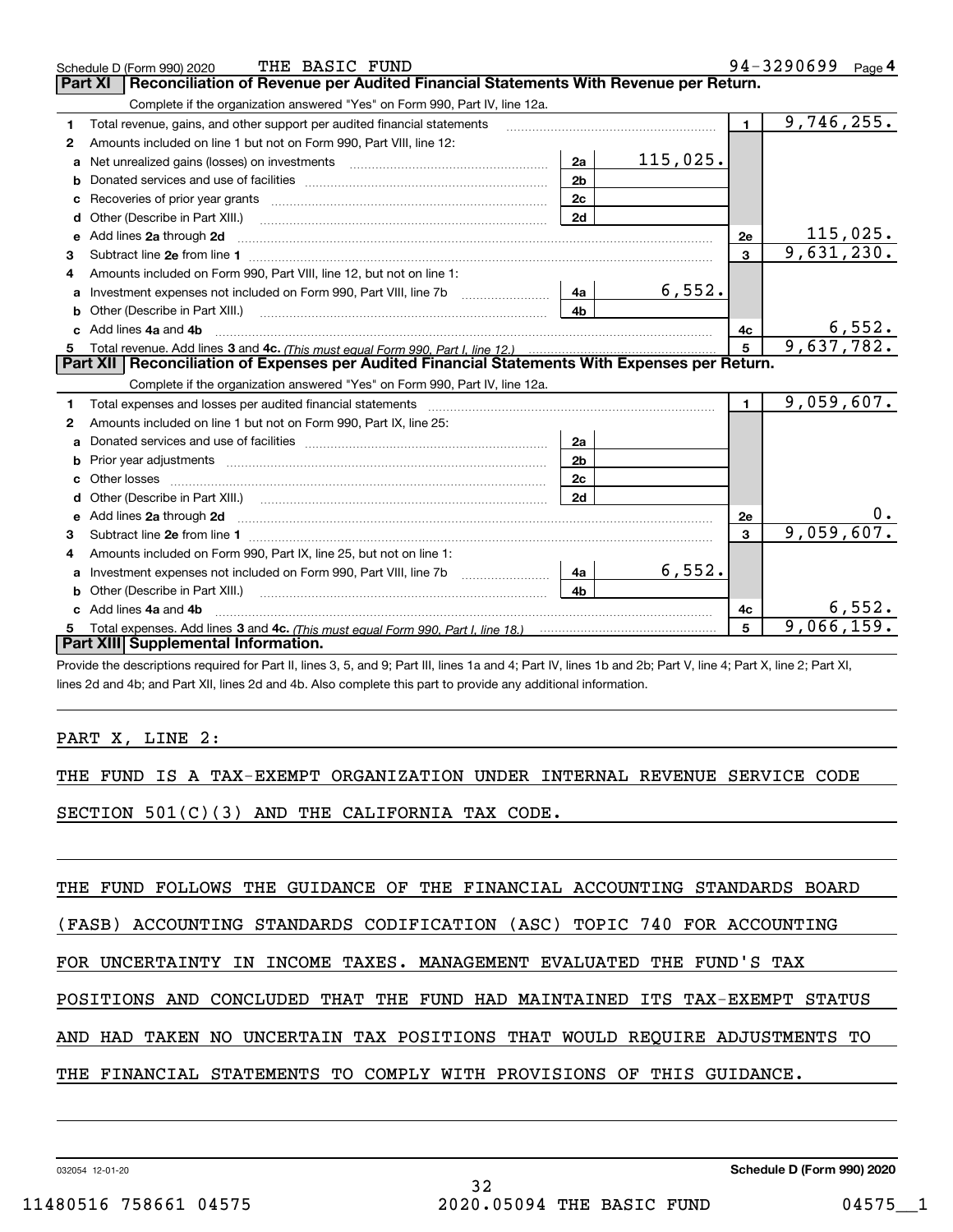| <b>SCHEDULE I</b>                                                                 |                                                                      |           | <b>Grants and Other Assistance to Organizations,</b>                                                                                                                     |                             |                                         |                                               |                                          |  | OMB No. 1545-0047                                   |                             |  |
|-----------------------------------------------------------------------------------|----------------------------------------------------------------------|-----------|--------------------------------------------------------------------------------------------------------------------------------------------------------------------------|-----------------------------|-----------------------------------------|-----------------------------------------------|------------------------------------------|--|-----------------------------------------------------|-----------------------------|--|
| (Form 990)                                                                        |                                                                      |           | Governments, and Individuals in the United States                                                                                                                        |                             |                                         |                                               |                                          |  | 2020                                                |                             |  |
| Department of the Treasury                                                        |                                                                      |           | Complete if the organization answered "Yes" on Form 990, Part IV, line 21 or 22.                                                                                         | Attach to Form 990.         |                                         |                                               |                                          |  | <b>Open to Public</b>                               |                             |  |
| Internal Revenue Service<br>Go to www.irs.gov/Form990 for the latest information. |                                                                      |           |                                                                                                                                                                          |                             |                                         |                                               |                                          |  |                                                     |                             |  |
| Name of the organization                                                          | THE BASIC FUND                                                       |           |                                                                                                                                                                          |                             |                                         |                                               |                                          |  | <b>Employer identification number</b><br>94-3290699 |                             |  |
| Part I                                                                            | <b>General Information on Grants and Assistance</b>                  |           |                                                                                                                                                                          |                             |                                         |                                               |                                          |  |                                                     |                             |  |
| 1.                                                                                |                                                                      |           | Does the organization maintain records to substantiate the amount of the grants or assistance, the grantees' eligibility for the grants or assistance, and the selection |                             |                                         |                                               |                                          |  | $\boxed{\text{X}}$ Yes                              | $\overline{\phantom{a}}$ No |  |
| $\mathbf{2}$                                                                      |                                                                      |           | Describe in Part IV the organization's procedures for monitoring the use of grant funds in the United States.                                                            |                             |                                         |                                               |                                          |  |                                                     |                             |  |
| Part II                                                                           |                                                                      |           | Grants and Other Assistance to Domestic Organizations and Domestic Governments. Complete if the organization answered "Yes" on Form 990, Part IV, line 21, for any       |                             |                                         |                                               |                                          |  |                                                     |                             |  |
|                                                                                   |                                                                      |           | recipient that received more than \$5,000. Part II can be duplicated if additional space is needed.                                                                      |                             |                                         | (f) Method of                                 |                                          |  |                                                     |                             |  |
| 1 (a) Name and address of organization<br>or government                           |                                                                      | $(b)$ EIN | (c) IRC section<br>(if applicable)                                                                                                                                       | (d) Amount of<br>cash grant | (e) Amount of<br>non-cash<br>assistance | valuation (book,<br>FMV, appraisal,<br>other) | (g) Description of<br>noncash assistance |  | (h) Purpose of grant<br>or assistance               |                             |  |
|                                                                                   |                                                                      |           |                                                                                                                                                                          |                             |                                         |                                               |                                          |  |                                                     |                             |  |
|                                                                                   |                                                                      |           |                                                                                                                                                                          |                             |                                         |                                               |                                          |  |                                                     |                             |  |
|                                                                                   |                                                                      |           |                                                                                                                                                                          |                             |                                         |                                               |                                          |  |                                                     |                             |  |
|                                                                                   |                                                                      |           |                                                                                                                                                                          |                             |                                         |                                               |                                          |  |                                                     |                             |  |
|                                                                                   |                                                                      |           |                                                                                                                                                                          |                             |                                         |                                               |                                          |  |                                                     |                             |  |
|                                                                                   |                                                                      |           |                                                                                                                                                                          |                             |                                         |                                               |                                          |  |                                                     |                             |  |
|                                                                                   |                                                                      |           |                                                                                                                                                                          |                             |                                         |                                               |                                          |  |                                                     |                             |  |
|                                                                                   |                                                                      |           |                                                                                                                                                                          |                             |                                         |                                               |                                          |  |                                                     |                             |  |
|                                                                                   |                                                                      |           |                                                                                                                                                                          |                             |                                         |                                               |                                          |  |                                                     |                             |  |
|                                                                                   |                                                                      |           |                                                                                                                                                                          |                             |                                         |                                               |                                          |  |                                                     |                             |  |
|                                                                                   |                                                                      |           |                                                                                                                                                                          |                             |                                         |                                               |                                          |  |                                                     |                             |  |
|                                                                                   |                                                                      |           |                                                                                                                                                                          |                             |                                         |                                               |                                          |  |                                                     |                             |  |
|                                                                                   |                                                                      |           |                                                                                                                                                                          |                             |                                         |                                               |                                          |  |                                                     |                             |  |
|                                                                                   |                                                                      |           |                                                                                                                                                                          |                             |                                         |                                               |                                          |  |                                                     |                             |  |
|                                                                                   |                                                                      |           |                                                                                                                                                                          |                             |                                         |                                               |                                          |  |                                                     |                             |  |
|                                                                                   |                                                                      |           |                                                                                                                                                                          |                             |                                         |                                               |                                          |  |                                                     |                             |  |
|                                                                                   |                                                                      |           |                                                                                                                                                                          |                             |                                         |                                               |                                          |  |                                                     |                             |  |
|                                                                                   |                                                                      |           |                                                                                                                                                                          |                             |                                         |                                               |                                          |  |                                                     |                             |  |
| $\mathbf{2}$                                                                      |                                                                      |           | Enter total number of section $501(c)(3)$ and government organizations listed in the line 1 table                                                                        |                             |                                         |                                               |                                          |  |                                                     |                             |  |
| 3                                                                                 | Enter total number of other organizations listed in the line 1 table |           |                                                                                                                                                                          |                             |                                         |                                               |                                          |  |                                                     |                             |  |
| LHA For Paperwork Reduction Act Notice, see the Instructions for Form 990.        |                                                                      |           |                                                                                                                                                                          |                             |                                         |                                               |                                          |  | Schedule I (Form 990) 2020                          |                             |  |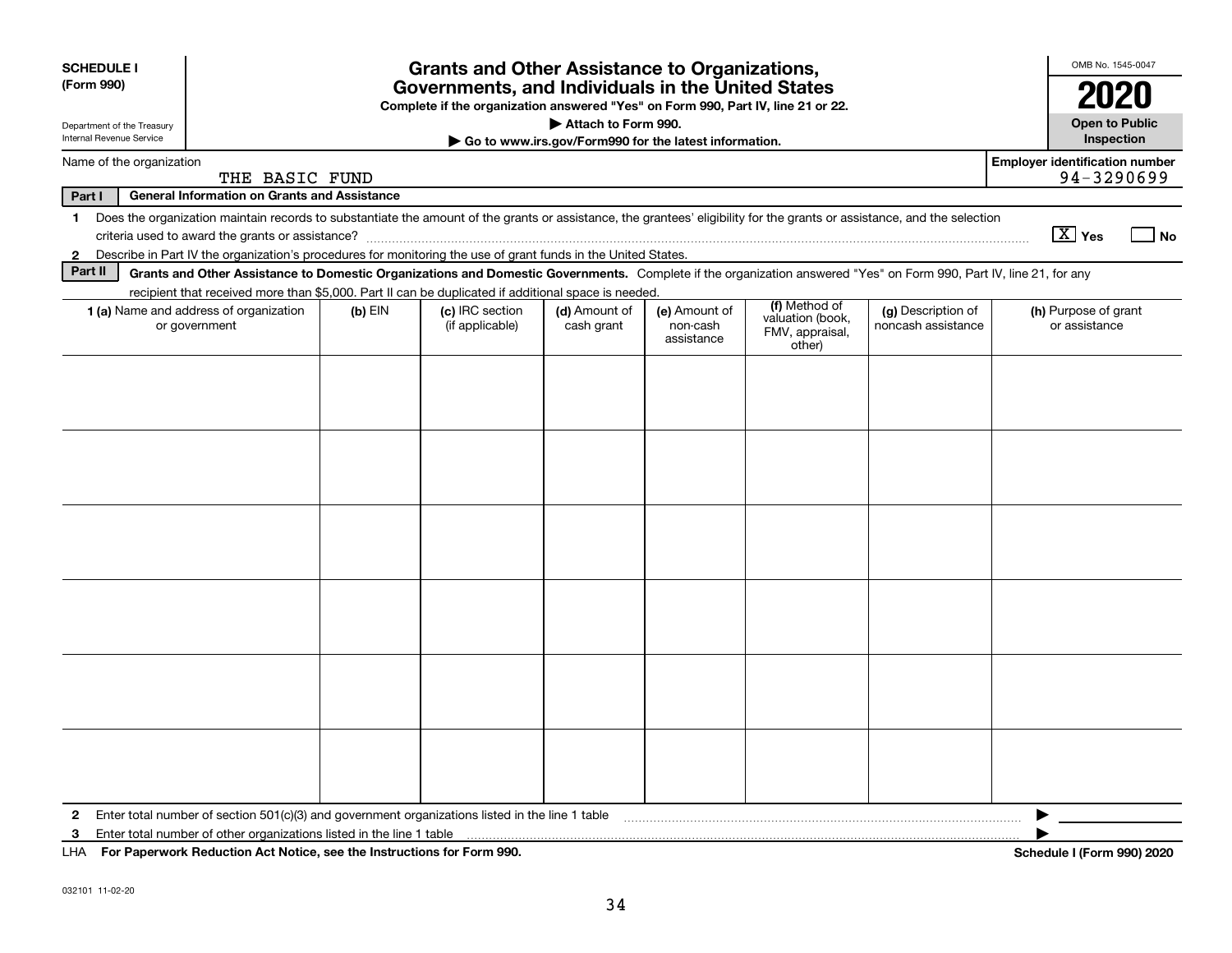Schedule I (Form 990) 2020 THE BASIC FUND  $94-3290699$ THE BASIC FUND

**2**

**Part III | Grants and Other Assistance to Domestic Individuals. Complete if the organization answered "Yes" on Form 990, Part IV, line 22.** Part III can be duplicated if additional space is needed.

| (a) Type of grant or assistance                                                                                                                      | (b) Number of<br>recipients | (c) Amount of<br>cash grant | (d) Amount of non-<br>cash assistance | (e) Method of valuation<br>(book, FMV, appraisal, other) | (f) Description of noncash assistance |
|------------------------------------------------------------------------------------------------------------------------------------------------------|-----------------------------|-----------------------------|---------------------------------------|----------------------------------------------------------|---------------------------------------|
|                                                                                                                                                      |                             |                             |                                       |                                                          |                                       |
| SCHOLARSHIPS                                                                                                                                         | 3359                        | 7,662,969.                  | $\mathbf{0}$ .                        |                                                          |                                       |
|                                                                                                                                                      |                             |                             |                                       |                                                          |                                       |
|                                                                                                                                                      |                             |                             |                                       |                                                          |                                       |
|                                                                                                                                                      |                             |                             |                                       |                                                          |                                       |
|                                                                                                                                                      |                             |                             |                                       |                                                          |                                       |
|                                                                                                                                                      |                             |                             |                                       |                                                          |                                       |
|                                                                                                                                                      |                             |                             |                                       |                                                          |                                       |
|                                                                                                                                                      |                             |                             |                                       |                                                          |                                       |
|                                                                                                                                                      |                             |                             |                                       |                                                          |                                       |
| Part IV<br>Supplemental Information. Provide the information required in Part I, line 2; Part III, column (b); and any other additional information. |                             |                             |                                       |                                                          |                                       |
| PART I, LINE 2:                                                                                                                                      |                             |                             |                                       |                                                          |                                       |
| THE BASIC FUND MAKES GRANTS FOR SCHOLARSHIPS FOR STUDENTS TO ATTEND PRIVATE                                                                          |                             |                             |                                       |                                                          |                                       |
| INSTITUTIONS. THE FUND AWARDS THESE SCHOLARSHIPS TO FAMILIES WHO QUALIFY                                                                             |                             |                             |                                       |                                                          |                                       |
| FOR ASSISTANCE ACCORDING TO THE FUND'S ELIGIBILITY REQUIREMENTS, BASED ON                                                                            |                             |                             |                                       |                                                          |                                       |
| FEDERAL POVERTY GUIDELINES. FAMILIES SUBMIT FOR EACH STUDENT ALONG WITH                                                                              |                             |                             |                                       |                                                          |                                       |
| FINANCIAL DOCUMENTATION FROM A GOVERNMENTAL AGENCY. EACH STUDENT MUST MEET                                                                           |                             |                             |                                       |                                                          |                                       |
| THE ACADEMIC ADMISSIONS REQUIREMENTS OF THEIR CHOSEN SCHOOL. SCHOLARSHIP                                                                             |                             |                             |                                       |                                                          |                                       |
|                                                                                                                                                      |                             |                             |                                       |                                                          |                                       |

AMOUNTS ARE BASED ON A SLIDING SCALE, DETERMINED BY FINANCIAL NEED. ONCE AN

### APPLICANT HAS BEEN AWARDED A SCHOLARSHIP THE SCHOOL VERIFIES TO THE BASIC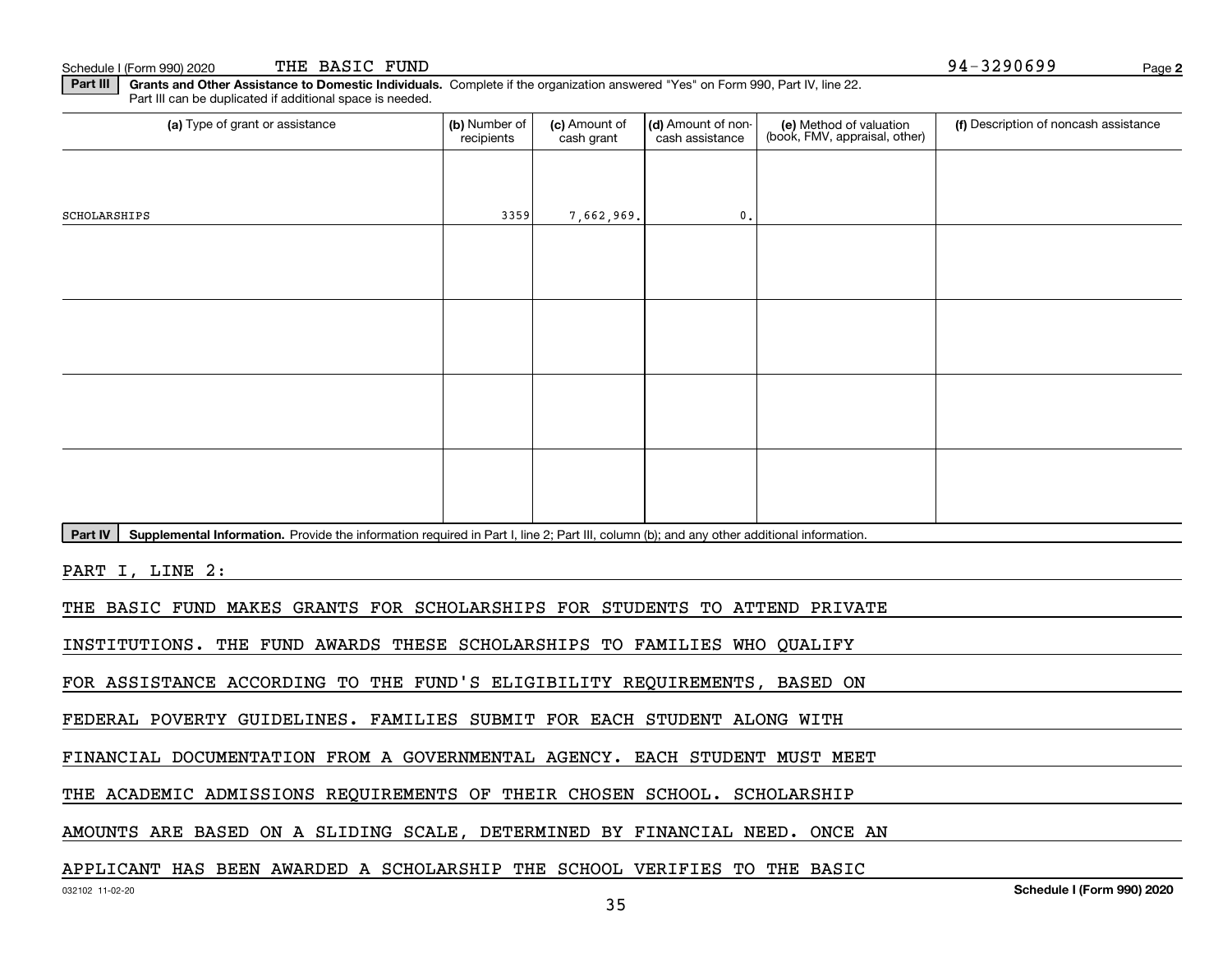FUND THAT THE STUDENT HAS BEEN ACCEPTED AND IS ATTENDING THE SCHOOL. SCHOLARSHIP PAYMENTS ARE SENT DIRECTLY TO THE SCHOOLS, EITHER THROUGH PRE-APPROVED ACH PAYMENTS OR BY CHECK. THE INSTITUTIONS ARE ALL SCHOOLS KNOWN TO THE BASIC FUND, WHICH HAS LONG STANDING ARRANGEMENTS AND MULTIPLE SCHOLARSHIP RECIPIENTS AT EACH SCHOOL. THE ORGANIZATION REGULARLY VISITS ANY NEW SCHOOLS CHOSEN BY PARENTS, AS WELL AS SCHOOLS WHERE THERE IS A LARGE CONCENTRATION OF SCHOLARSHIP RECIPIENTS, AND IN ANY CASE AIM TO VISIT EACH SCHOOL AT LEAST BIANNUALLY.

**Schedule I (Form 990)**

032291 04-01-20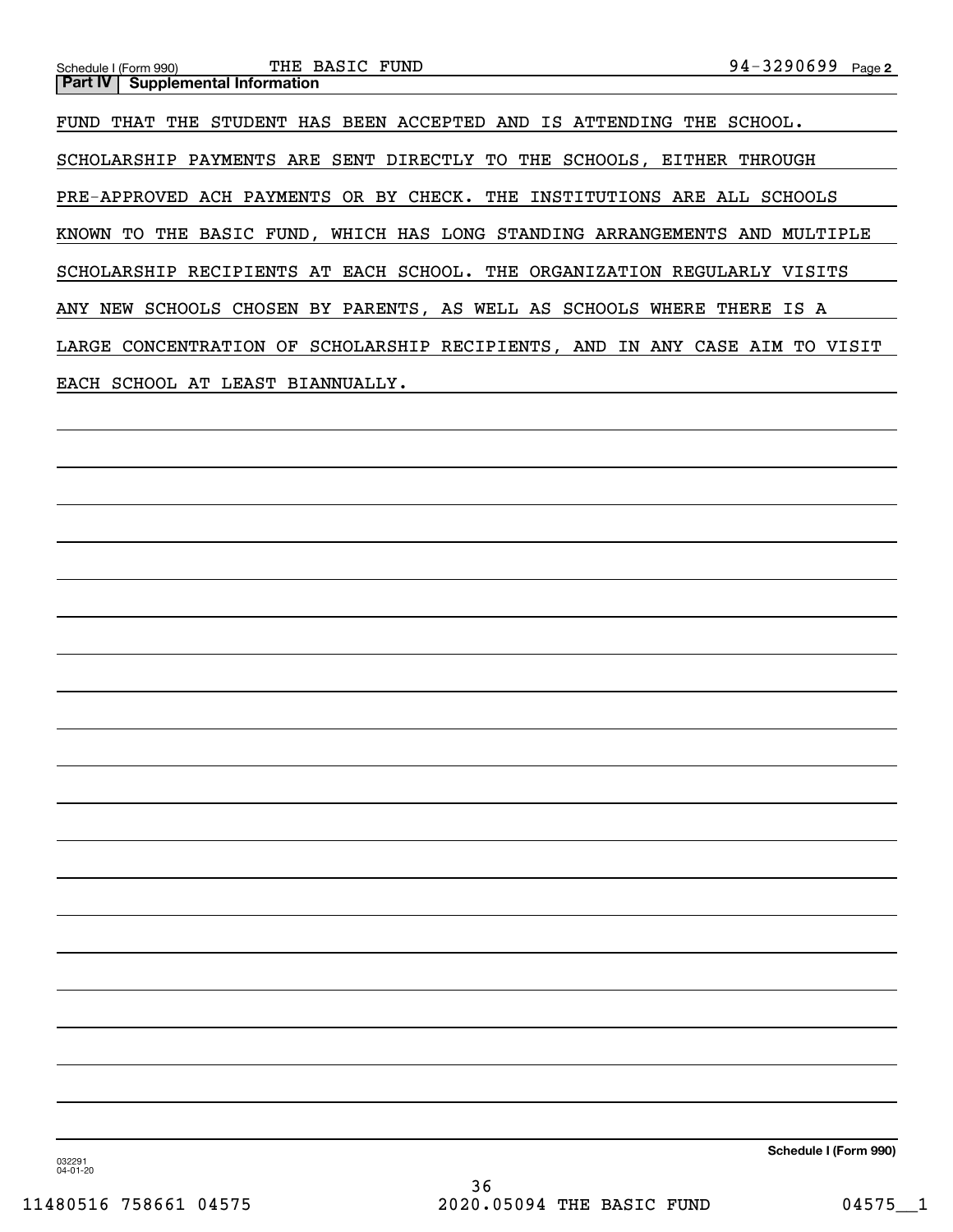|    | <b>SCHEDULE J</b>                                      | <b>Compensation Information</b>                                                                                                                                                                               |                                       | OMB No. 1545-0047          |     |              |
|----|--------------------------------------------------------|---------------------------------------------------------------------------------------------------------------------------------------------------------------------------------------------------------------|---------------------------------------|----------------------------|-----|--------------|
|    | (Form 990)                                             | For certain Officers, Directors, Trustees, Key Employees, and Highest                                                                                                                                         |                                       |                            |     |              |
|    |                                                        | <b>Compensated Employees</b><br>Complete if the organization answered "Yes" on Form 990, Part IV, line 23.                                                                                                    |                                       | 2020                       |     |              |
|    |                                                        |                                                                                                                                                                                                               | <b>Open to Public</b>                 |                            |     |              |
|    | Department of the Treasury<br>Internal Revenue Service |                                                                                                                                                                                                               | Inspection                            |                            |     |              |
|    | Name of the organization                               | Go to www.irs.gov/Form990 for instructions and the latest information.                                                                                                                                        | <b>Employer identification number</b> |                            |     |              |
|    |                                                        | THE BASIC FUND                                                                                                                                                                                                |                                       | 94-3290699                 |     |              |
|    | Part I                                                 | <b>Questions Regarding Compensation</b>                                                                                                                                                                       |                                       |                            |     |              |
|    |                                                        |                                                                                                                                                                                                               |                                       |                            | Yes | No           |
|    |                                                        | Check the appropriate box(es) if the organization provided any of the following to or for a person listed on Form 990,                                                                                        |                                       |                            |     |              |
|    |                                                        | Part VII, Section A, line 1a. Complete Part III to provide any relevant information regarding these items.                                                                                                    |                                       |                            |     |              |
|    | First-class or charter travel                          | Housing allowance or residence for personal use                                                                                                                                                               |                                       |                            |     |              |
|    | Travel for companions                                  | Payments for business use of personal residence                                                                                                                                                               |                                       |                            |     |              |
|    |                                                        | Tax indemnification and gross-up payments<br>Health or social club dues or initiation fees                                                                                                                    |                                       |                            |     |              |
|    |                                                        | Discretionary spending account<br>Personal services (such as maid, chauffeur, chef)                                                                                                                           |                                       |                            |     |              |
|    |                                                        |                                                                                                                                                                                                               |                                       |                            |     |              |
|    |                                                        | <b>b</b> If any of the boxes on line 1a are checked, did the organization follow a written policy regarding payment or                                                                                        |                                       |                            |     |              |
|    |                                                        | reimbursement or provision of all of the expenses described above? If "No," complete Part III to explain                                                                                                      |                                       | 1b                         |     |              |
| 2  |                                                        | Did the organization require substantiation prior to reimbursing or allowing expenses incurred by all directors,                                                                                              |                                       |                            |     |              |
|    |                                                        |                                                                                                                                                                                                               |                                       | $\mathbf{2}$               |     |              |
|    |                                                        |                                                                                                                                                                                                               |                                       |                            |     |              |
| з  |                                                        | Indicate which, if any, of the following the organization used to establish the compensation of the organization's                                                                                            |                                       |                            |     |              |
|    |                                                        | CEO/Executive Director. Check all that apply. Do not check any boxes for methods used by a related organization to                                                                                            |                                       |                            |     |              |
|    |                                                        | establish compensation of the CEO/Executive Director, but explain in Part III.                                                                                                                                |                                       |                            |     |              |
|    | Compensation committee                                 | Written employment contract                                                                                                                                                                                   |                                       |                            |     |              |
|    |                                                        | $\boxed{\textbf{X}}$ Independent compensation consultant<br>Compensation survey or study                                                                                                                      |                                       |                            |     |              |
|    | $ \mathbf{X} $ Form 990 of other organizations         | $\overline{\textbf{X}}$ Approval by the board or compensation committee                                                                                                                                       |                                       |                            |     |              |
|    |                                                        |                                                                                                                                                                                                               |                                       |                            |     |              |
| 4  |                                                        | During the year, did any person listed on Form 990, Part VII, Section A, line 1a, with respect to the filing                                                                                                  |                                       |                            |     |              |
|    | organization or a related organization:                |                                                                                                                                                                                                               |                                       |                            |     |              |
| а  |                                                        | Receive a severance payment or change-of-control payment?                                                                                                                                                     |                                       | 4a                         |     | х<br>X       |
| b  |                                                        | Participate in or receive payment from a supplemental nonqualified retirement plan?                                                                                                                           |                                       | 4b                         |     | $\mathbf x$  |
| c  |                                                        | Participate in or receive payment from an equity-based compensation arrangement?                                                                                                                              |                                       | 4c                         |     |              |
|    |                                                        | If "Yes" to any of lines 4a-c, list the persons and provide the applicable amounts for each item in Part III.                                                                                                 |                                       |                            |     |              |
|    |                                                        |                                                                                                                                                                                                               |                                       |                            |     |              |
|    |                                                        | Only section 501(c)(3), 501(c)(4), and 501(c)(29) organizations must complete lines 5-9.<br>For persons listed on Form 990, Part VII, Section A, line 1a, did the organization pay or accrue any compensation |                                       |                            |     |              |
|    | contingent on the revenues of:                         |                                                                                                                                                                                                               |                                       |                            |     |              |
| a  |                                                        |                                                                                                                                                                                                               |                                       | 5а                         |     | x            |
|    |                                                        |                                                                                                                                                                                                               |                                       | <b>5b</b>                  |     | X            |
|    |                                                        | If "Yes" on line 5a or 5b, describe in Part III.                                                                                                                                                              |                                       |                            |     |              |
| 6. |                                                        | For persons listed on Form 990, Part VII, Section A, line 1a, did the organization pay or accrue any compensation                                                                                             |                                       |                            |     |              |
|    | contingent on the net earnings of:                     |                                                                                                                                                                                                               |                                       |                            |     |              |
| a  |                                                        |                                                                                                                                                                                                               |                                       | 6a                         |     | х            |
|    |                                                        |                                                                                                                                                                                                               |                                       | 6b                         |     | $\mathbf{x}$ |
|    |                                                        | If "Yes" on line 6a or 6b, describe in Part III.                                                                                                                                                              |                                       |                            |     |              |
|    |                                                        | 7 For persons listed on Form 990, Part VII, Section A, line 1a, did the organization provide any nonfixed payments                                                                                            |                                       |                            |     |              |
|    |                                                        |                                                                                                                                                                                                               |                                       | 7                          |     | x            |
| 8  |                                                        | Were any amounts reported on Form 990, Part VII, paid or accrued pursuant to a contract that was subject to the                                                                                               |                                       |                            |     |              |
|    |                                                        | initial contract exception described in Regulations section 53.4958-4(a)(3)? If "Yes," describe in Part III                                                                                                   |                                       | 8                          |     | х            |
| 9  |                                                        | If "Yes" on line 8, did the organization also follow the rebuttable presumption procedure described in                                                                                                        |                                       |                            |     |              |
|    | Regulations section 53.4958-6(c)?                      |                                                                                                                                                                                                               |                                       | 9                          |     |              |
|    |                                                        | LHA For Paperwork Reduction Act Notice, see the Instructions for Form 990.                                                                                                                                    |                                       | Schedule J (Form 990) 2020 |     |              |

032111 12-07-20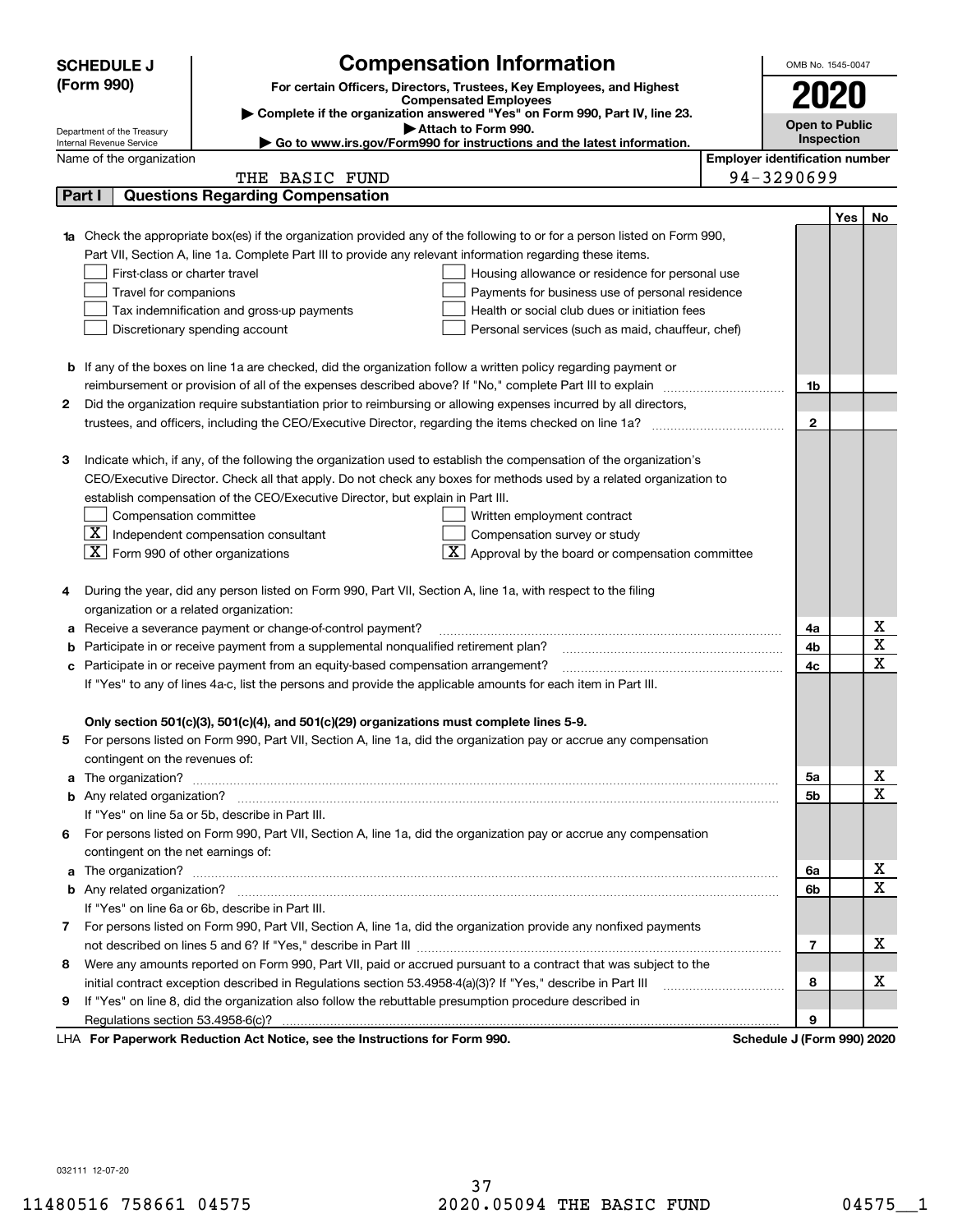#### 94-3290699

# **Part II Officers, Directors, Trustees, Key Employees, and Highest Compensated Employees.**  Schedule J (Form 990) 2020 Page Use duplicate copies if additional space is needed.

For each individual whose compensation must be reported on Schedule J, report compensation from the organization on row (i) and from related organizations, described in the instructions, on row (ii). Do not list any individuals that aren't listed on Form 990, Part VII.

**Note:**  The sum of columns (B)(i)-(iii) for each listed individual must equal the total amount of Form 990, Part VII, Section A, line 1a, applicable column (D) and (E) amounts for that individual.

| (A) Name and Title       |             | (B) Breakdown of W-2 and/or 1099-MISC compensation |                                           |                                           | (C) Retirement and<br>other deferred | (D) Nontaxable<br>benefits | (E) Total of columns<br>$(B)(i)-(D)$ | (F) Compensation<br>in column (B)         |
|--------------------------|-------------|----------------------------------------------------|-------------------------------------------|-------------------------------------------|--------------------------------------|----------------------------|--------------------------------------|-------------------------------------------|
|                          |             | (i) Base<br>compensation                           | (ii) Bonus &<br>incentive<br>compensation | (iii) Other<br>reportable<br>compensation | compensation                         |                            |                                      | reported as deferred<br>on prior Form 990 |
| RACHEL ELGINSMITH<br>(1) | (i)         | 189,760.                                           | $\overline{0}$ .                          | $\overline{0}$ .                          | $\overline{0}$ .                     | $\overline{0}$ .           | 189,760.                             | 0.                                        |
| CHIEF EXECUTIVE OFFICER  | (ii)        | $\overline{0}$ .                                   | $\overline{0}$ .                          | $\overline{0}$ .                          | $\overline{0}$ .                     | $\overline{0}$ .           | $\overline{0}$ .                     | $\overline{0}$ .                          |
| CHRISTINE WEISS<br>(2)   | (i)         | 144,400.                                           | 17,000.                                   | $\overline{0}$ .                          | $\overline{0}$ .                     | 678.                       | 162,078.                             | $\overline{0}$ .                          |
| CHIEF ADV. OFFICER       | (ii)        | $\overline{0}$ .                                   | $\overline{0}$ .                          | $\overline{0}$ .                          | $\overline{0}$ .                     | 0.                         | $\overline{0}$ .                     | $\overline{0}$ .                          |
|                          | (i)         |                                                    |                                           |                                           |                                      |                            |                                      |                                           |
|                          | (ii)        |                                                    |                                           |                                           |                                      |                            |                                      |                                           |
|                          | (i)         |                                                    |                                           |                                           |                                      |                            |                                      |                                           |
|                          | (ii)        |                                                    |                                           |                                           |                                      |                            |                                      |                                           |
|                          | (i)         |                                                    |                                           |                                           |                                      |                            |                                      |                                           |
|                          | (ii)        |                                                    |                                           |                                           |                                      |                            |                                      |                                           |
|                          | (i)         |                                                    |                                           |                                           |                                      |                            |                                      |                                           |
|                          | (ii)        |                                                    |                                           |                                           |                                      |                            |                                      |                                           |
|                          | (i)         |                                                    |                                           |                                           |                                      |                            |                                      |                                           |
|                          | (ii)        |                                                    |                                           |                                           |                                      |                            |                                      |                                           |
|                          | (i)         |                                                    |                                           |                                           |                                      |                            |                                      |                                           |
|                          | (ii)        |                                                    |                                           |                                           |                                      |                            |                                      |                                           |
|                          | (i)         |                                                    |                                           |                                           |                                      |                            |                                      |                                           |
|                          | (ii)        |                                                    |                                           |                                           |                                      |                            |                                      |                                           |
|                          | (i)         |                                                    |                                           |                                           |                                      |                            |                                      |                                           |
|                          | (ii)        |                                                    |                                           |                                           |                                      |                            |                                      |                                           |
|                          | (i)         |                                                    |                                           |                                           |                                      |                            |                                      |                                           |
|                          | (ii)        |                                                    |                                           |                                           |                                      |                            |                                      |                                           |
|                          | (i)         |                                                    |                                           |                                           |                                      |                            |                                      |                                           |
|                          | (ii)        |                                                    |                                           |                                           |                                      |                            |                                      |                                           |
|                          | (i)<br>(ii) |                                                    |                                           |                                           |                                      |                            |                                      |                                           |
|                          |             |                                                    |                                           |                                           |                                      |                            |                                      |                                           |
|                          | (i)<br>(ii) |                                                    |                                           |                                           |                                      |                            |                                      |                                           |
|                          | (i)         |                                                    |                                           |                                           |                                      |                            |                                      |                                           |
|                          | (ii)        |                                                    |                                           |                                           |                                      |                            |                                      |                                           |
|                          | (i)         |                                                    |                                           |                                           |                                      |                            |                                      |                                           |
|                          | (ii)        |                                                    |                                           |                                           |                                      |                            |                                      |                                           |
|                          |             |                                                    |                                           |                                           |                                      |                            |                                      |                                           |

**Schedule J (Form 990) 2020**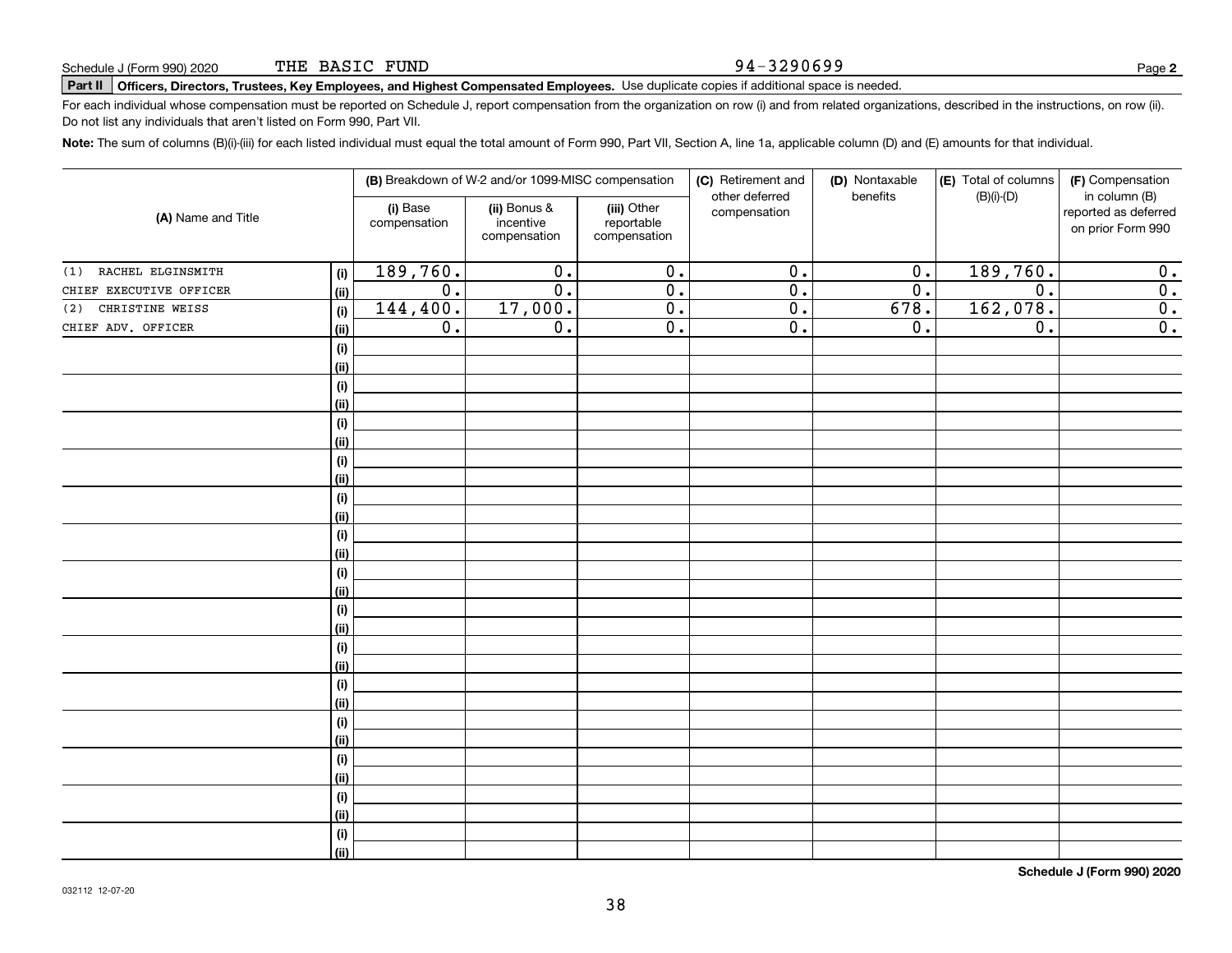### **SCHEDULE M (Form 990)**

# **Noncash Contributions**

OMB No. 1545-0047

| Department of the Treasury |
|----------------------------|
| Internal Revenue Service   |

**Complete if the organizations answered "Yes" on Form 990, Part IV, lines 29 or 30.** <sup>J</sup>**2020**  $\blacktriangleright$ 

**Open to Public Inspection**

|  | Name of the organization |
|--|--------------------------|

| __ |                                                                        |
|----|------------------------------------------------------------------------|
|    | Attach to Form 990.                                                    |
|    | Go to www.irs.gov/Form990 for instructions and the latest information. |

**Employer identification number** 94-3290699

| THE   | <b>BASIC FUND</b> |  |
|-------|-------------------|--|
| ----- |                   |  |

| Part I |       | <b>Types of Property</b>                                                                                                       |                               |                                      |                                                                                                      |                                                              |            |     |          |
|--------|-------|--------------------------------------------------------------------------------------------------------------------------------|-------------------------------|--------------------------------------|------------------------------------------------------------------------------------------------------|--------------------------------------------------------------|------------|-----|----------|
|        |       |                                                                                                                                | (a)<br>Check if<br>applicable | (b)<br>Number of<br>contributions or | (c)<br>Noncash contribution<br>amounts reported on<br>items contributed Form 990, Part VIII, line 1g | (d)<br>Method of determining<br>noncash contribution amounts |            |     |          |
| 1.     |       |                                                                                                                                |                               |                                      |                                                                                                      |                                                              |            |     |          |
| 2      |       |                                                                                                                                |                               |                                      |                                                                                                      |                                                              |            |     |          |
| з      |       |                                                                                                                                |                               |                                      |                                                                                                      |                                                              |            |     |          |
| 4      |       |                                                                                                                                |                               |                                      |                                                                                                      |                                                              |            |     |          |
| 5      |       | Clothing and household goods                                                                                                   |                               |                                      |                                                                                                      |                                                              |            |     |          |
| 6      |       |                                                                                                                                |                               |                                      |                                                                                                      |                                                              |            |     |          |
| 7      |       |                                                                                                                                |                               |                                      |                                                                                                      |                                                              |            |     |          |
| 8      |       | Intellectual property                                                                                                          |                               |                                      |                                                                                                      |                                                              |            |     |          |
| 9      |       | Securities - Publicly traded                                                                                                   | $\overline{\mathbf{x}}$       | 6                                    | 505,210.FMV                                                                                          |                                                              |            |     |          |
| 10     |       | Securities - Closely held stock                                                                                                |                               |                                      |                                                                                                      |                                                              |            |     |          |
| 11     |       | Securities - Partnership, LLC, or                                                                                              |                               |                                      |                                                                                                      |                                                              |            |     |          |
|        |       | trust interests                                                                                                                |                               |                                      |                                                                                                      |                                                              |            |     |          |
| 12     |       |                                                                                                                                |                               |                                      |                                                                                                      |                                                              |            |     |          |
| 13     |       | Qualified conservation contribution -                                                                                          |                               |                                      |                                                                                                      |                                                              |            |     |          |
|        |       | <b>Historic structures</b>                                                                                                     |                               |                                      |                                                                                                      |                                                              |            |     |          |
| 14     |       | Qualified conservation contribution - Other                                                                                    |                               |                                      |                                                                                                      |                                                              |            |     |          |
| 15     |       | Real estate - Residential                                                                                                      |                               |                                      |                                                                                                      |                                                              |            |     |          |
| 16     |       |                                                                                                                                |                               |                                      |                                                                                                      |                                                              |            |     |          |
| 17     |       |                                                                                                                                |                               |                                      |                                                                                                      |                                                              |            |     |          |
| 18     |       |                                                                                                                                |                               |                                      |                                                                                                      |                                                              |            |     |          |
| 19     |       |                                                                                                                                |                               |                                      |                                                                                                      |                                                              |            |     |          |
| 20     |       | Drugs and medical supplies                                                                                                     |                               |                                      |                                                                                                      |                                                              |            |     |          |
| 21     |       |                                                                                                                                |                               |                                      |                                                                                                      |                                                              |            |     |          |
| 22     |       |                                                                                                                                |                               |                                      |                                                                                                      |                                                              |            |     |          |
| 23     |       |                                                                                                                                |                               |                                      |                                                                                                      |                                                              |            |     |          |
| 24     |       |                                                                                                                                |                               |                                      |                                                                                                      |                                                              |            |     |          |
| 25     |       | Other $\blacktriangleright$<br>$\left(\begin{array}{ccc} \begin{array}{ccc} \end{array} & & \end{array}\right)$                |                               |                                      |                                                                                                      |                                                              |            |     |          |
| 26     |       | Other $\blacktriangleright$                                                                                                    |                               |                                      |                                                                                                      |                                                              |            |     |          |
| 27     |       | Other $\blacktriangleright$                                                                                                    |                               |                                      |                                                                                                      |                                                              |            |     |          |
| 28     | Other |                                                                                                                                |                               |                                      |                                                                                                      |                                                              |            |     |          |
| 29     |       | Number of Forms 8283 received by the organization during the tax year for contributions                                        |                               |                                      |                                                                                                      |                                                              |            |     |          |
|        |       | for which the organization completed Form 8283, Part V, Donee Acknowledgement                                                  |                               |                                      | 29                                                                                                   |                                                              |            | 0   |          |
|        |       |                                                                                                                                |                               |                                      |                                                                                                      |                                                              |            | Yes | No       |
|        |       | 30a During the year, did the organization receive by contribution any property reported in Part I, lines 1 through 28, that it |                               |                                      |                                                                                                      |                                                              |            |     |          |
|        |       | must hold for at least three years from the date of the initial contribution, and which isn't required to be used for          |                               |                                      |                                                                                                      |                                                              |            |     |          |
|        |       | exempt purposes for the entire holding period?                                                                                 |                               |                                      |                                                                                                      |                                                              | <b>30a</b> |     | х        |
|        |       | <b>b</b> If "Yes," describe the arrangement in Part II.                                                                        |                               |                                      |                                                                                                      |                                                              |            |     |          |
| 31     |       | Does the organization have a gift acceptance policy that requires the review of any nonstandard contributions?                 |                               |                                      |                                                                                                      |                                                              | 31         |     | х        |
|        |       | 32a Does the organization hire or use third parties or related organizations to solicit, process, or sell noncash              |                               |                                      |                                                                                                      |                                                              |            |     |          |
|        |       | contributions?                                                                                                                 |                               |                                      |                                                                                                      |                                                              | 32a        |     | х        |
|        |       | <b>b</b> If "Yes," describe in Part II.                                                                                        |                               |                                      |                                                                                                      |                                                              |            |     |          |
| 33     |       | If the organization didn't report an amount in column (c) for a type of property for which column (a) is checked,              |                               |                                      |                                                                                                      |                                                              |            |     |          |
|        |       | describe in Part II.                                                                                                           |                               |                                      |                                                                                                      |                                                              |            |     |          |
|        |       |                                                                                                                                |                               |                                      |                                                                                                      | $\mathbf{r}$ , and $\mathbf{r}$                              |            |     | 0.001000 |

**For Paperwork Reduction Act Notice, see the Instructions for Form 990. Schedule M (Form 990) 2020** LHA

032141 11-23-20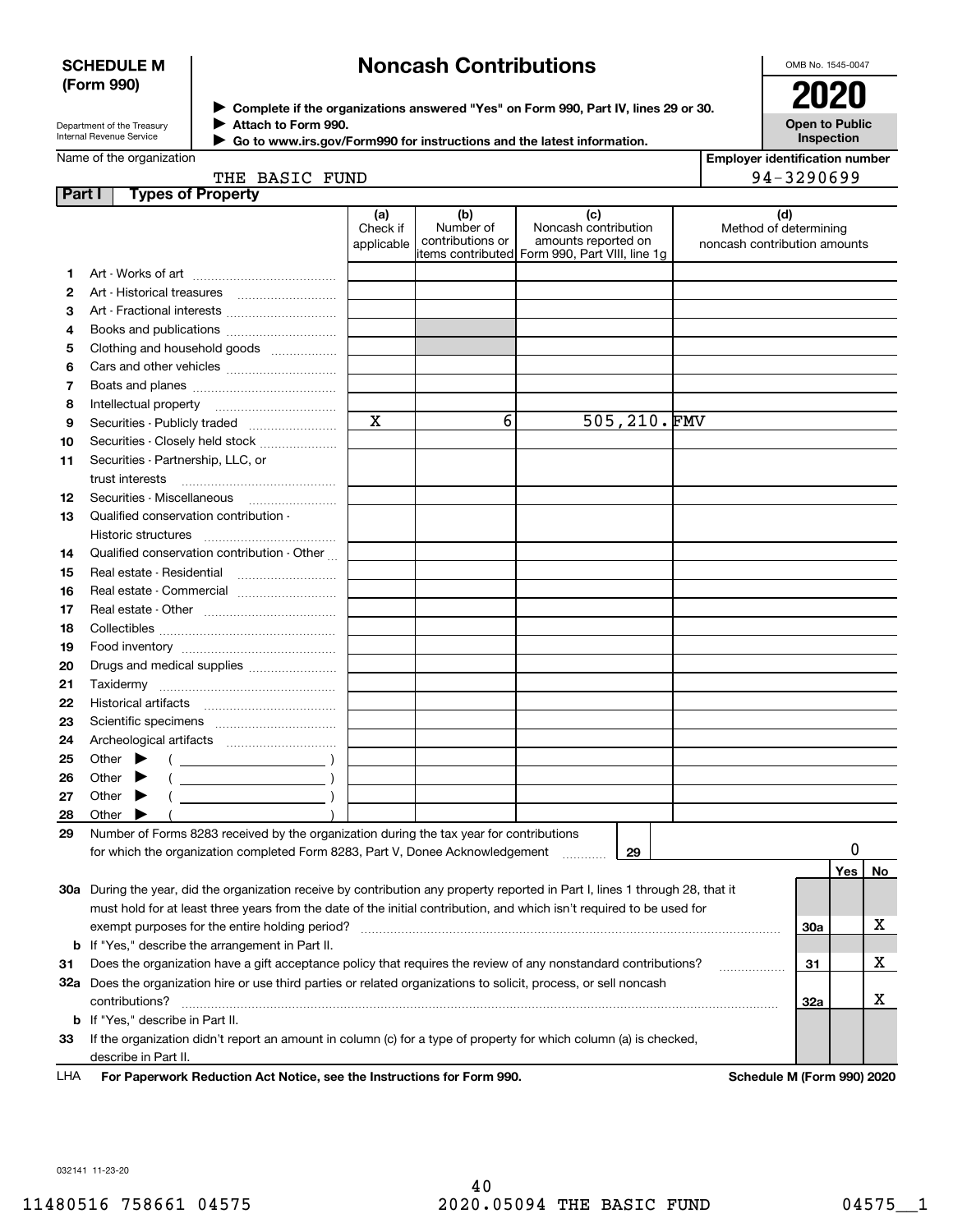### THE BASIC FUND

Schedule M (Form 990) 2020 THE BASIC FUND<br>**Part II** Supplemental Information. Provide the information required by Part I. lines 30b. 32b. and 33, and whether the organ Part II | Supplemental Information. Provide the information required by Part I, lines 30b, 32b, and 33, and whether the organization is reporting in Part I, column (b), the number of contributions, the number of items received, or a combination of both. Also complete this part for any additional information.

### SCHEDULE M, PART I, COLUMN (B):

### THIS COLUMN REFLECTS THE NUMBER OF CONTRIBUTIONS, NOT THE NUMBER OF

### ITEMS CONTRIBUTED.

**Schedule M (Form 990) 2020**

032142 11-23-20

41 11480516 758661 04575 2020.05094 THE BASIC FUND 04575 1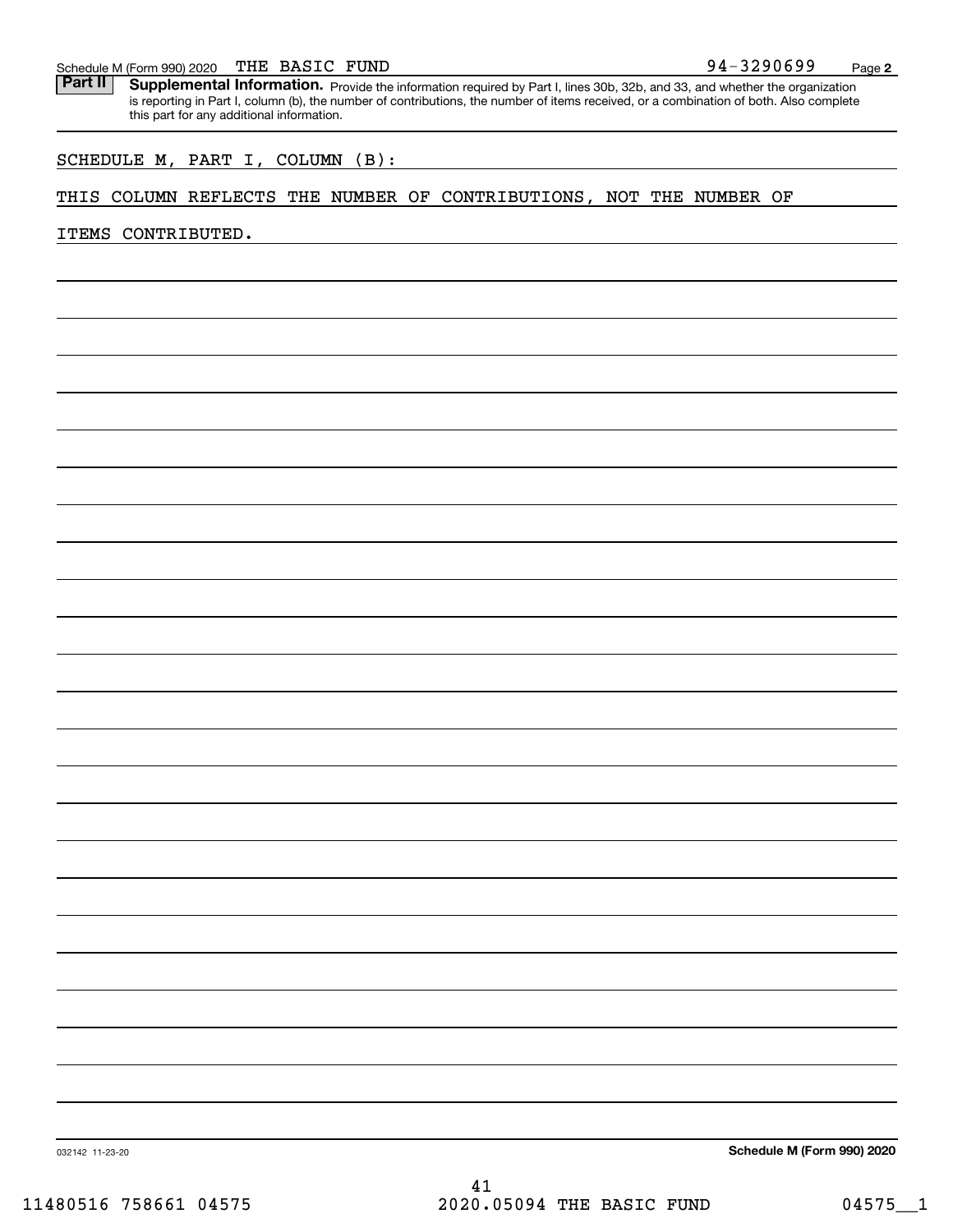**(Form 990 or 990-EZ)**

Department of the Treasury Internal Revenue Service Name of the organization

**Complete to provide information for responses to specific questions on Form 990 or 990-EZ or to provide any additional information. | Attach to Form 990 or 990-EZ. | Go to www.irs.gov/Form990 for the latest information. SCHEDULE O Supplemental Information to Form 990 or 990-EZ**



**Employer identification number**

THE BASIC FUND 94-3290699

FORM 990, PART VI, SECTION B, LINE 11B:

THE PRESIDENT, BRIAN GRIGGS, TREASURER, MR. JEREMY PETERS, AND CHIEF EXECUTIVE OFFICER, RACHEL ELGINSMITH, REVIEWED IN DETAIL THE FORM 990. A COMPLETED COPY OF THE FORM 990 WAS PROVIDED TO THE BOARD FOR REVIEW BEFORE FILING. SUBSEQUENT TO FILING THE RETURN WITH THE INTERNAL REVENUE SERVICE, THE AUDIT COMMITTEE REVIEWED THE FORM 990.

FORM 990, PART VI, SECTION B, LINE 12C:

032211 11-20-20 LHA For Paperwork Reduction Act Notice, see the Instructions for Form 990 or 990-EZ. Schedule O (Form 990 or 990-EZ) 2020 PRESIDENT BRIAN GRIGGS AND CHIEF EXECUTIVE OFFICER RACHEL ELGINSMITH REGULARLY MONITOR THE ACTIVITIES OF THE ORGANIZATION AND ITS BOARD TO ENSURE THERE IS NO CONFLICT OF INTEREST. IT IS MANDATED BY POLICY, THAT ALL DIRECTORS AND OFFICERS MUST NOTIFY THE BOARD OF POTENTIAL CONFLICTS ON A NO LESS THAN ANNUAL BASIS. OUR CONFLICTS OF INTEREST POLICY (THE "POLICY") COVERS ALL DIRECTORS, OFFICERS, AND MEMBERS OF BOARD COMMITTEES WITH BOARD DELEGATED POWERS, AND FAMILY MEMBERS OF SUCH PERSONS. IN CONNECTION WITH ANY ACTUAL OR POTENTIAL CONFLICT OF INTEREST, ANY PERSON COVERED UNDER THE POLICY MUST ANNUALLY DISCLOSE THE EXISTENCE OF HIS OR HER FINANCIAL INTEREST AND ALL MATERIAL FACTS TO THE DIRECTOR(S) AND OFFICER(S) DELEGATED BY THE BOARD, CURRENTLY THE CHIEF EXECUTIVE OFFICER AND TREASURER, TO CONSIDER THE TRANSACTION OR ARRANGEMENT. SHOULD THE POTENTIAL CONFLICT WARRANT REVIEW BY THE BOARD, THE DESIGNATED OFFICER(S) ALERT THE CHAIRMAN AND OTHER BOARD COMMITTEE CHAIRS, TO CONSIDER THE TRANSACTION AND DETERMINE WHETHER THERE IS A POTENTIAL CONFLICT. AN INVESTIGATION AND SPECIAL MEETING MAY BE CALLED TO AID IN THE DETERMINATION, IF NECESSARY. A CONFLICT MUST NOT EXIST WITHIN THE ORGANIZATION AT ANY TIME. IF IT IS DETERMINED THAT A TRANSACTION WILL RESULT IN A CONFLICT OF INTEREST THE BOARD MUST TAKE STEPS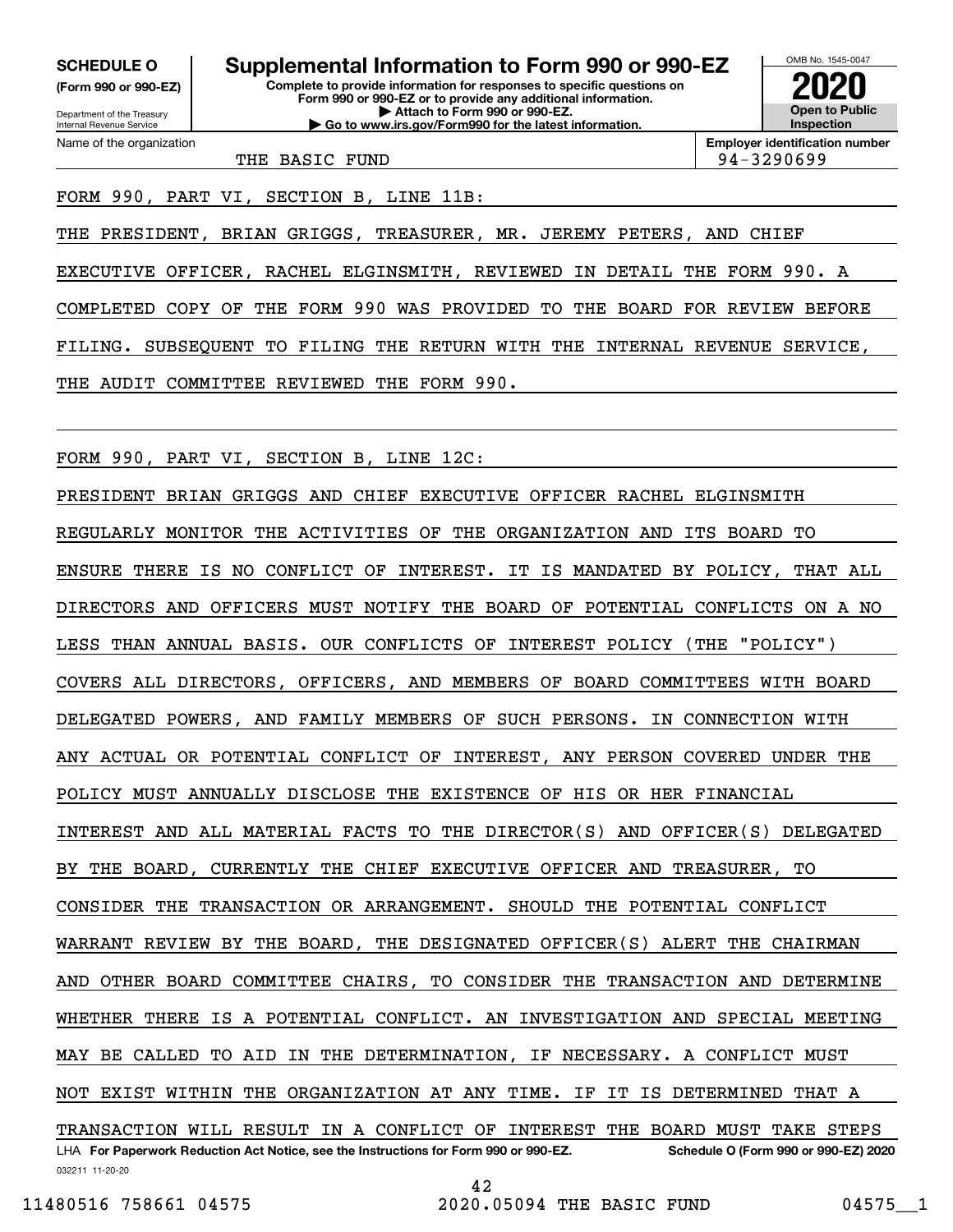| Schedule O (Form 990 or 990-EZ) 2020                                         | Page 2                                              |  |  |  |  |
|------------------------------------------------------------------------------|-----------------------------------------------------|--|--|--|--|
| Name of the organization<br>THE BASIC FUND                                   | <b>Employer identification number</b><br>94-3290699 |  |  |  |  |
| TO ENSURE THAT THE CONFLICT OF INTEREST DOES NOT ARISE. SHOULD AN ALREADY    |                                                     |  |  |  |  |
| EXISTING CONFLICT OF INTEREST BE BROUGHT TO THE ATTENTION OF THE BOARD,      |                                                     |  |  |  |  |
| NECESSARY STEPS TO ELIMINATE THE CONFLICT MUST BE TAKEN.<br>ΙF<br>THERE IS   |                                                     |  |  |  |  |
| REASONABLE CAUSE TO BELIEVE THAT AN INDIVIDUAL HAS FAILED TO DISCLOSE A      |                                                     |  |  |  |  |
| POTENTIAL CONFLICT, THE BOARD SHALL TAKE APPROPRIATE DISCIPLINARY AND        |                                                     |  |  |  |  |
| CORRECTIVE ACTION. IN THE CASE OF A TRANSACTION THAT COULD BE CHARACTERIZED  |                                                     |  |  |  |  |
| AS AN EXCESS BENEFIT TO A DIRECTOR OR VOTING OFFICER, SPECIAL PROCEDURES     |                                                     |  |  |  |  |
| ("SANCTIONS")<br>ARE UNDERTAKEN PRIOR TO SUCH A TRANSACTION. THESE SANCTIONS |                                                     |  |  |  |  |
| INCLUDE BOARD APPROVAL OF SUCH TRANSACTION, AND INVESTIGATIONS AND DATA      |                                                     |  |  |  |  |
| GATHERING IS TO HAPPEN PRIOR TO SUCH A VOTE. THE VOTE OCCURS WITHOUT THE     |                                                     |  |  |  |  |
| PARTICIPATION OF THE DIRECTOR OR OFFICER IN QUESTION, OR THEIR FAMILY        |                                                     |  |  |  |  |
| MEMBERS. ANY APPROVED TRANSACTIONS ARE DULY RECORDED.                        |                                                     |  |  |  |  |
|                                                                              |                                                     |  |  |  |  |
| SECTION B, LINE 15A:<br>FORM 990, PART VI,                                   |                                                     |  |  |  |  |
| IN 2009, THE BOARD MADE UP OF INDEPENDENT MEMBERS APPROVED THE USE OF A      |                                                     |  |  |  |  |
| SEARCH COMPANY TO FILL THE NEWLY CREATED CHIEF EXECUTIVE OFFICER ROLE. THE   |                                                     |  |  |  |  |
| SEARCH FIRM PROVIDED COMPARABLE COMPENSATION DATA FOR SIMILARLY QUALIFIED    |                                                     |  |  |  |  |
| PERSONS IN FUNCTIONALLY COMPARABLE POSITIONS AT SIMILARLY SITUATED           |                                                     |  |  |  |  |

ORGANIZATIONS. THE SALARY RANGE DETERMINED FOR THE CHIEF EXECUTIVE OFFICER

POSITION AND THE DELIBERATIONS AND DECISION WERE DOCUMENTED

CONTEMPORANEOUSLY. THE DOCUMENTATION INCLUDED THE LIST OF THE MEMBERS

PRESENT AT THE TIME, HOW THE MEMBERS VOTED AND A DESCRIPTION FOR THE

COMPARABLE DATA RELIED UPON BY THE BOARD AND HOW IT WAS OBTAINED, ETC. AS

REQUIRED BY THE INTERMEDIATE SANCTIONS REGULATIONS. UNTIL 2019, THE BOARD

REQUESTED A REVIEW OF MARKET CONDITIONS AND COMPENSATION DATA FOR SIMILARLY

QUALIFIED PERSONS IN FUNCTIONALLY COMPARABLE POSITIONS AT SIMILARLY

SITUATED ORGANIZATIONS. UPON REVIEW BY THE BOARD PRESIDENT AND CHAIRMAN,

032212 11-20-20 **Schedule O (Form 990 or 990-EZ) 2020** THE BOARD VOTED TO APPROVE THE TITLE OF CHIEF EXECUTIVE OFFICER AND A

43